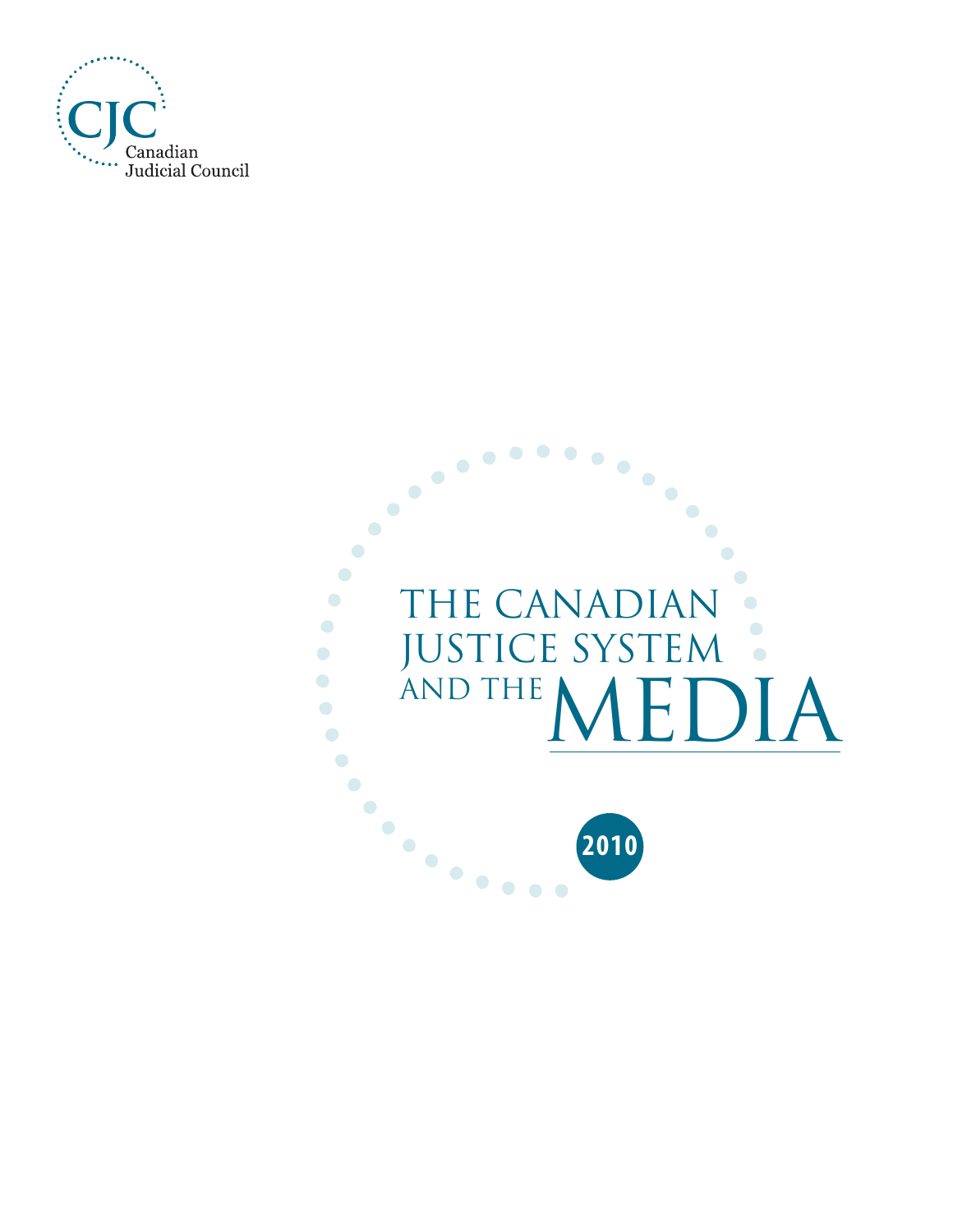#### April 2010

© Her Majesty the Queen in Right of Canada, 2010 Catalogue Number: JU14-19/2010E-PDF ISBN: 978-1-100-15616-3

Canadian Judicial Council Ottawa, Ontario Canada K1A 0W8

Telephone: (613) 288-1566 Fax: (613) 288-1575 Email: [info@cjc-ccm.gc.ca](mailto:info@cjc-ccm.gc.ca)

Also available on the Council's Web site at [www.cjc-ccm.gc.ca](http://www.cjc-ccm.gc.ca)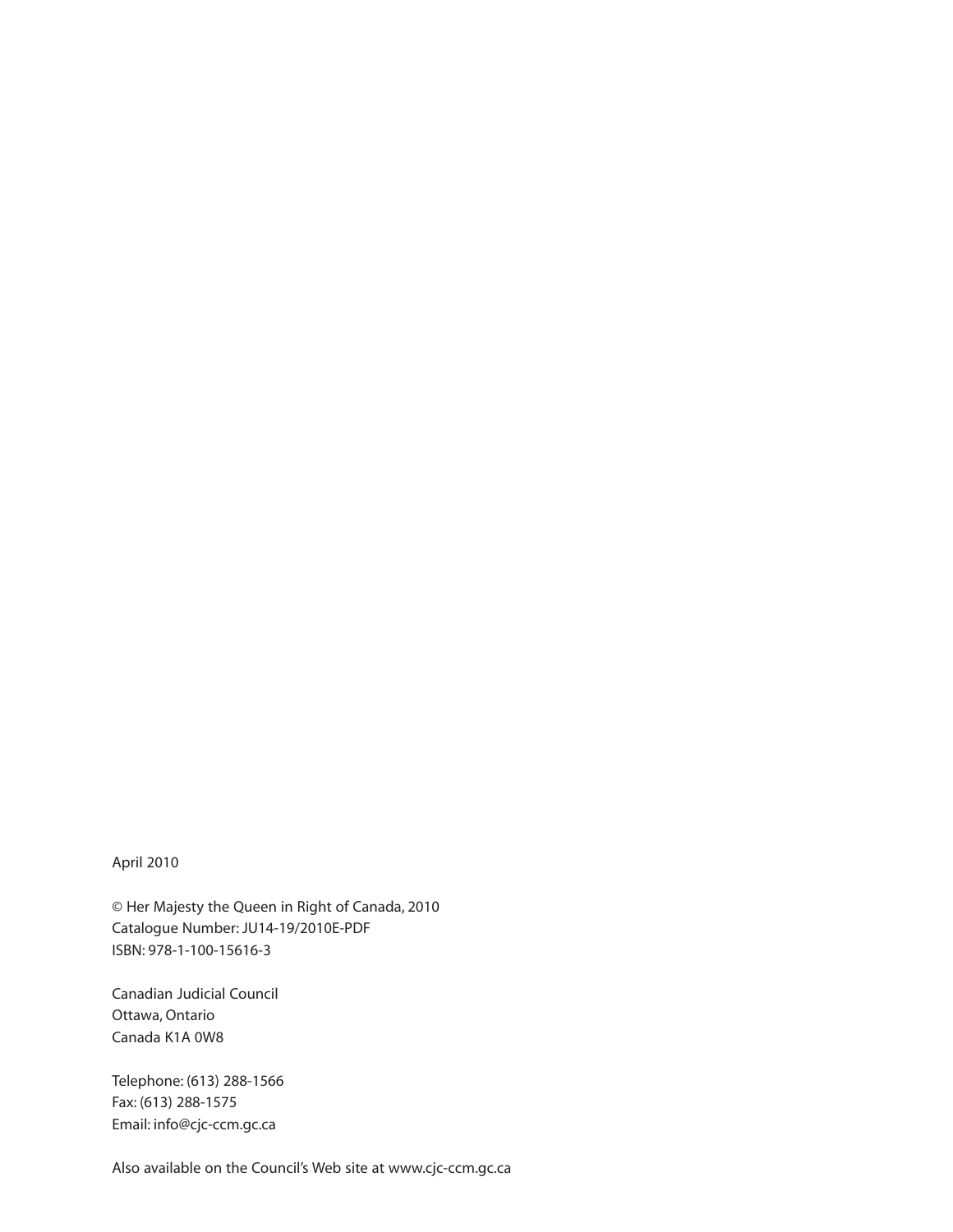# FOREWORD

I am pleased to present the updated The Canadian Justice System and the Media discussion pape<br>Which I hope will help educate Canadians on the role of both judges and those working in the am pleased to present the updated *The Canadian Justice System and the Media* discussion paper, media in shaping the public's understanding of how justice is administered in Canada.

Building on the success of the 2007 edition, this updated version presents fresh and updated material. Of note, it presents new developments on defamation actions and the use of the Public Interest Responsible Communications defence. It also includes new sections that describe the functioning of the Federal Court of Appeal, the Federal Court, the Tax Court of Canada and the Military Justice System.

I again wish to sincerely thank the members of Council's Public Information Committee who provided invaluable leadership and sound advice on the revisions to this text. I am also grateful to Lisa Taylor, a lawyer and legal communications expert, who lent her expertise in the area of media law to make this a better document.

I caution readers that while members of the judiciary have provided valuable input into this publication, and Council members directed its development, this document should not in any way be construed as representing the views of judges on the legal issues discussed here. Indeed, this document should not be taken as a definitive comment on the state of the law about issues of public reporting of court cases.

Rather, it is my hope that the information contained in the following pages will serve as a starting point for dialogue between judges, lawyers and journalists.

Any suggestions for changes to this document are gratefully received and can be sent to the Canadian Judicial Council, Ottawa, Ontario, K1A 0W8.

Norman Sabourin Executive Director and Senior General Counsel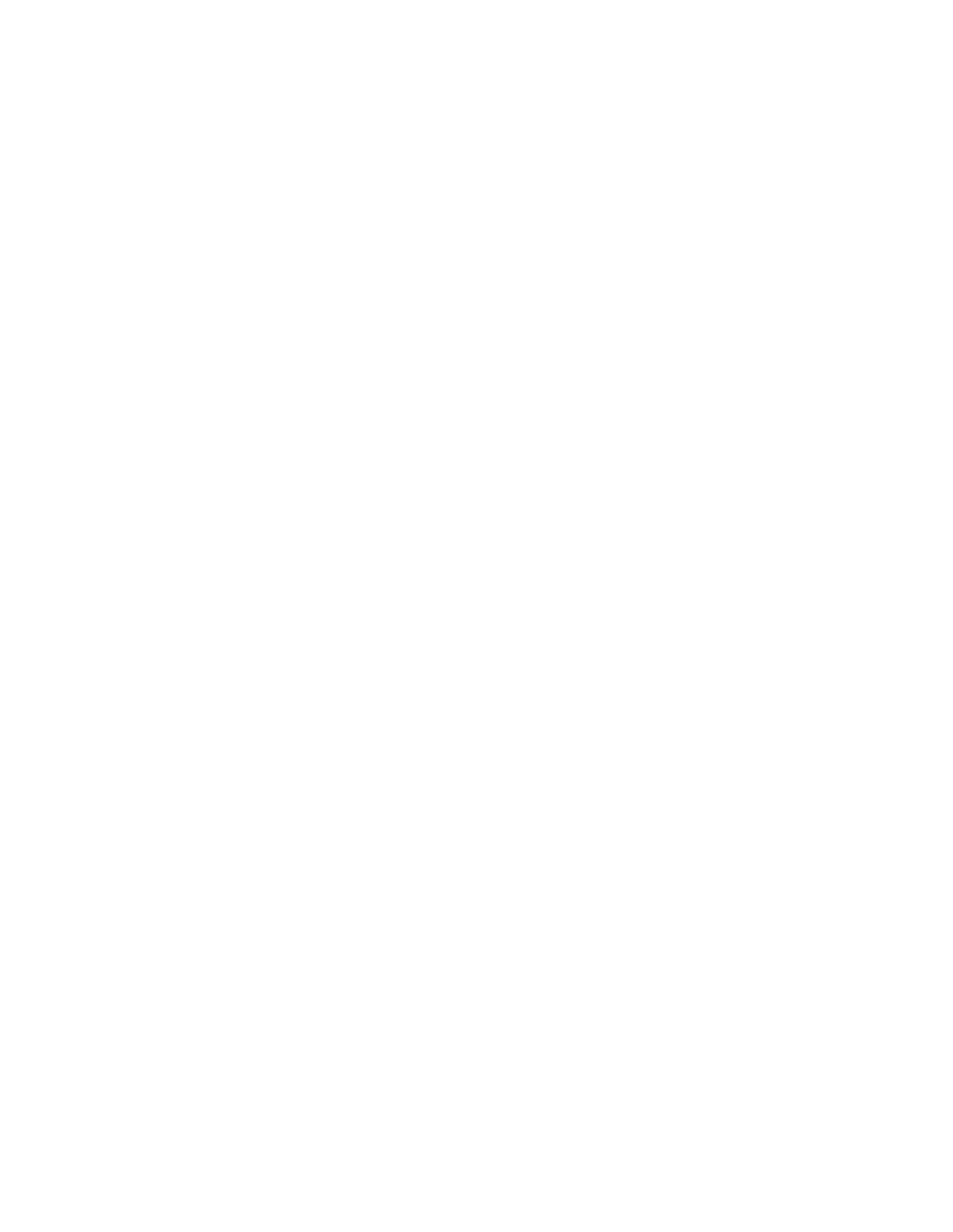# Table of CONTENTS

| STRIVING FOR BETTER COVERAGE OF THE JUSTICE SYSTEM3                      |  |
|--------------------------------------------------------------------------|--|
|                                                                          |  |
|                                                                          |  |
| Avoiding contempt citations, defamation actions, and other pitfalls  10  |  |
| <b>PUBLICATION BANS AND OTHER RESTRICTIONS</b>                           |  |
| Identity of crime victims, sexual assault complainants and witnesses  16 |  |
|                                                                          |  |
|                                                                          |  |
| Admissions and confessions presented at preliminary hearings  19         |  |
|                                                                          |  |
|                                                                          |  |
|                                                                          |  |
|                                                                          |  |
|                                                                          |  |
| WHO, WHAT, WHERE AND WHY: A JUSTICE SYSTEM PRIMER27                      |  |
|                                                                          |  |
|                                                                          |  |
|                                                                          |  |
|                                                                          |  |
|                                                                          |  |
|                                                                          |  |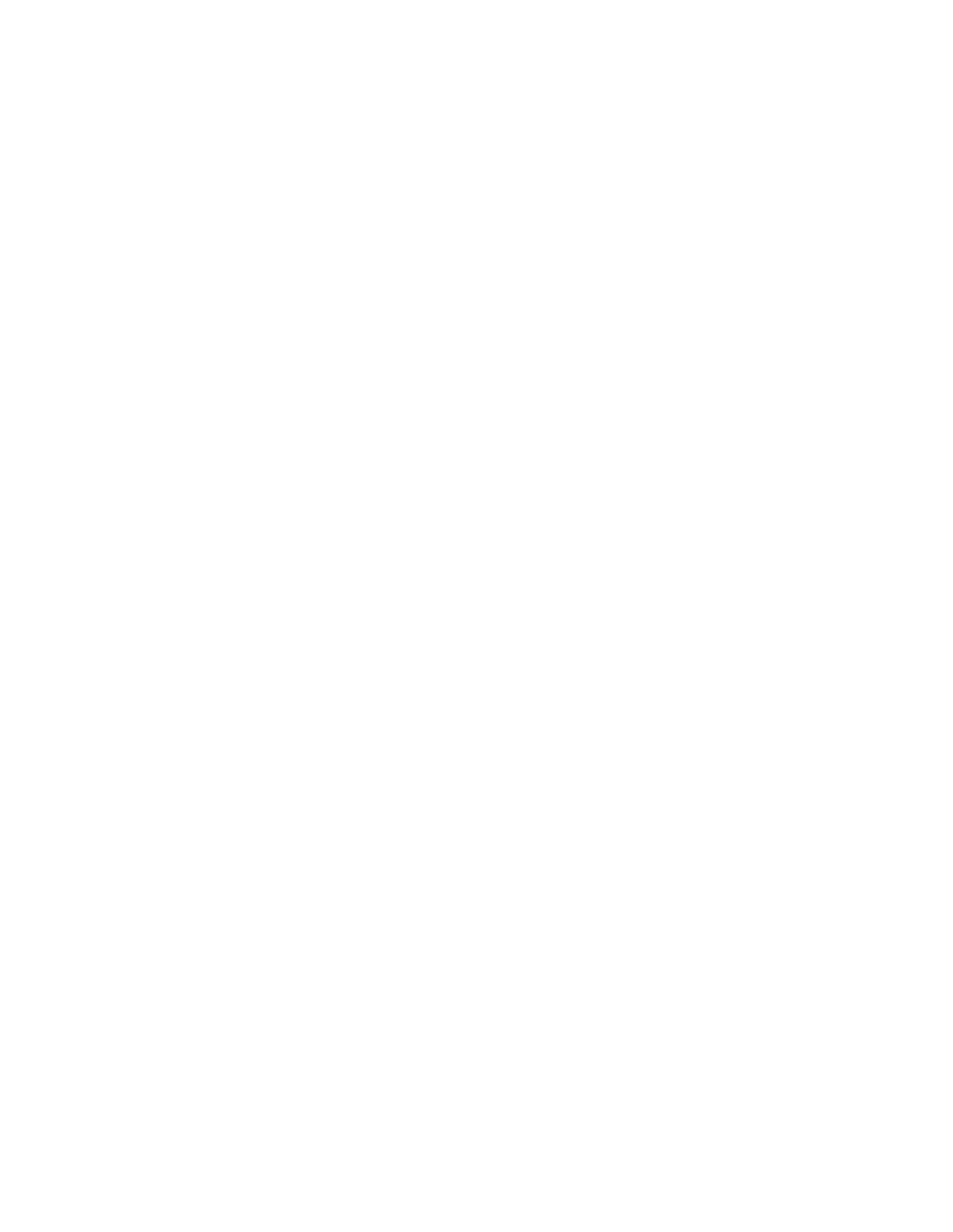## <span id="page-6-0"></span>The Canadian Justice System AND THE MEDIA

*"... [W]here there is no publicity there is no justice. Publicity is the very soul of justice."*

 $-$  Jeremy Bentham,  $18<sup>th</sup>$  century British philosopher

The Canadian Judicial Council (CJC) recognizes the pivotal role journalists play in informing the public about what happens in courtrooms throughout the country. Courts are public places; practically speaking, however, relatively few members of the public ever have the opportunity to witness courtroom proceedings first-hand. And that's what makes the work of a free press vitally important.

The media is the public's surrogate, observing and reporting on matters of interest and concern to the public. We've all heard it said that justice must not just be done, it must be *seen* to be done.

It's a valuable public service; it can also be a weighty responsibility, primarily because legal processes and proceedings can be inordinately complex. Despite being a "public" process, it's rarely an intuitive one, nor is it always observer-friendly. Lawyers and judges often resort to the jargon and verbal shorthand of the courts – language that, to the uninitiated, may sound far removed from plain language. As Vancouver media defense lawyer David Sutherland explains in an article entitled "Court-Speak":

Veterans of the "Court Beat" can usually figure out what's happening in criminal cases. Goodness knows how they do it. The lawyers and the judge speak in code half the time.

"Another adjournment, Mr. Jones, and Ms. Smith will *Askov* you." Case names are used as verbs to refer to the principles established in the precedents. "If Crown proceeds, I'll *Kienapple* counts 2 and 4," says defence counsel (referring to the rule against double jeopardy). "Did she say 'pineapple'?" asks a bystander.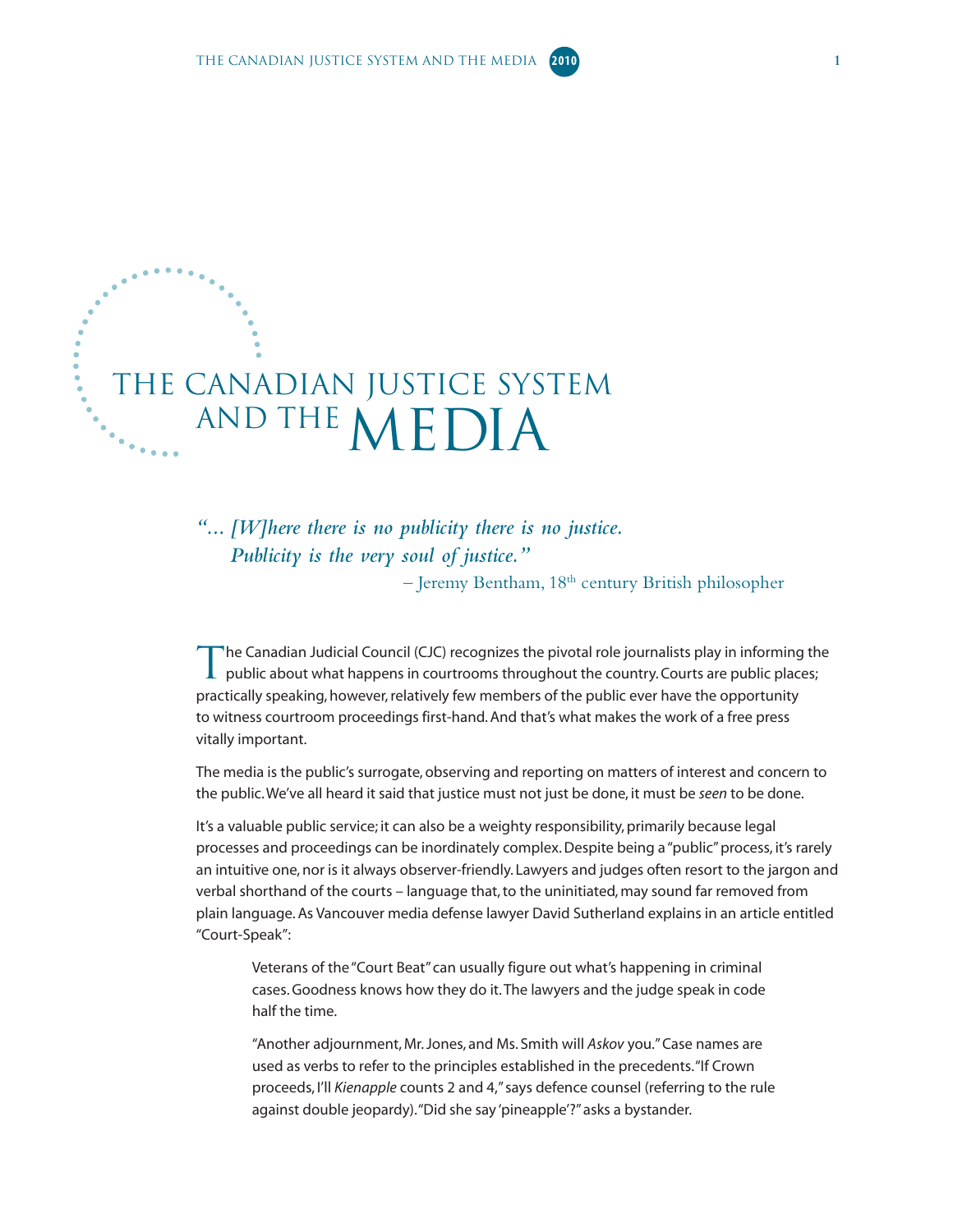Case names are only part of the problem. There is Latin, of course. Why would lawyers use a simple word like "intent" when they can speak of mens rea? Why would they talk of a higher court "overturning" a ruling, when they can slur through the Latin, certiorari (pronounced, by me, ser-shor-are-eye).

Even if you can find the word in the index to an annotated Criminal Code (why would you look under the letter "c"?), where does that get the average observer? Half the time, it's not even good Latin, so the meaning is doubly obscured.

Then there's the French. "Is this a *Kienapple* or an "autrefois acquit" application?" I say whaaat? "A pineapple or an outrefwa I quit," suggests the bystander. A voir dire (note the verbs as a noun) is not a "look see," but it's a full-blown trial, within a trial, often about whether evidence is sufficiently reliable, whether admissions were pressured and such things.

Many journalists refer to the language of the judicial system as "legal-ese" although, to state the obvious, there's nothing "easy" about it. And it's apparently the mother tongue of the entire courthouse, since support staff speak it almost exclusively as well.

It should be noted that the justice environment is far from being the only professional milieu in which the ordinary working language would be incomprehensible to an outsider. Most judges (or anyone else outside the realm of journalism), for example, would have a hard time deciphering the jargon of a newsroom's daily editorial or production meeting, with its talk of "vis" and "graphs" and "stand-ups." That being said, a newsroom production meeting is not a public process, whereas a criminal trial is, which is why judges, where reasonably possible, are taking greater pains to make the language of the courtroom accessible to journalists and other spectators. But this can't always happen, primarily because the legal process is a complex one; as a result, there are times in which there is simply no easier way to advance or explain the concepts at play.

"Sometimes the fear that comes from a lack of knowledge about the law can kill a story the public should know," journalist and lawyer Michael Crawford notes in *The Journalist's Legal Guide*. "On the flip side, ignorance or recklessness in publishing or broadcasting news can end up distorting the truth." The CJC is alive to both problems – to stories that get ignored because they're inaccessible to reporters, as well as stories that are inadvertently distorted or misreported. In both cases, the root cause is the same – a lack of understanding of the process.

No one is advocating a system in which journalists cease to criticize and scrutinize the courts – in both practice, and in judicial decision-making, Canadians believe in a free and democratic media. But all of us expect that information disseminated by the media should be reliable, and that the problems brought to the public's attention should be real, not the product of a journalist's lack of knowledge of the system and its underlying principles.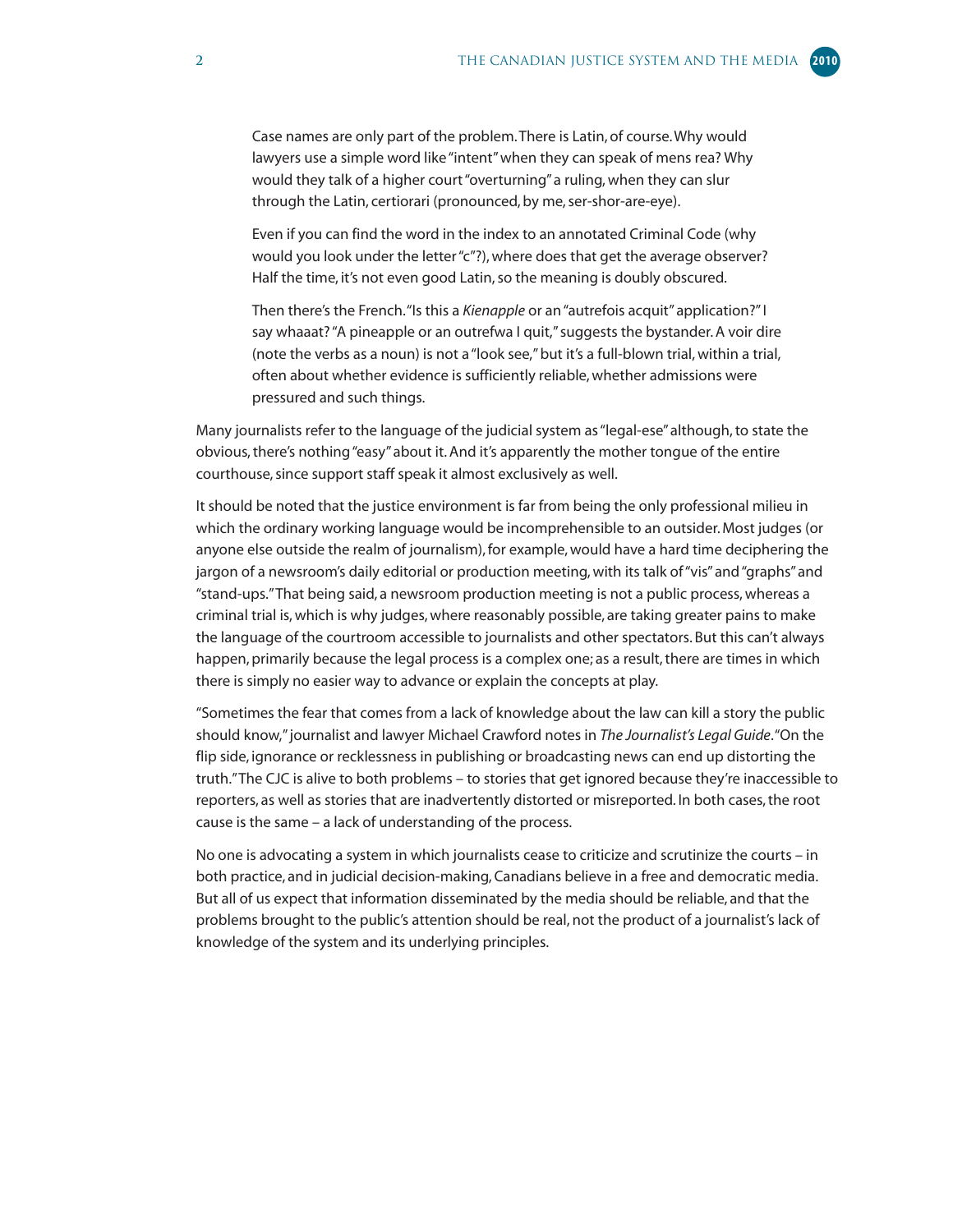### <span id="page-8-0"></span>STRIVING FOR BETTER COVERAGE OF THE JUSTICE SYSTEM

The CJC understands that editorial decision-making is an individualized process, reflecting the<br>views and objectives of both the news organization and the individual journalist. So we don't presume to suggest that this process can be reflected in a simple list of do's and don't's.

That being said, the CJC's members, through the course of our work and in our capacity as regular consumers of the media's work product (after all, we're part of your audience too), have identified some common ground in good reporting, as well as a few consistent themes or problems in the reportage that cause us concern.

Later in this section we'll review the habits and practices we see as being fundamental to good court coverage; but first we look at the key areas in which legal coverage can run afoul of the law.

#### **Contempt of court**

The spectre of contempt is raised when the media appears to try to usurp the role of the courts or influence the course of justice. The law of contempt protects a fundamental principle of justice: civil litigants and persons accused of crimes have a right to a fair trial. This right, however, must be balanced against the right to free expression. So just how is that balance struck? When it comes to contempt of court, there's no black and white, no discrete categories or boundaries. Journalists who are unsure how far they can go in reporting on a specific case should seek legal advice before publication or broadcast. Whether and to what extent there are limits on pre-trial publicity is a hotly-debated question; among the specific issues that generate the most heated discussion include whether a journalist should report on an accused person's criminal record, or recount details of a confession or other evidence that may never be admissible in court.

So, where do you draw the line? How do you know if you run the risk of overstepping it? The following are some key considerations: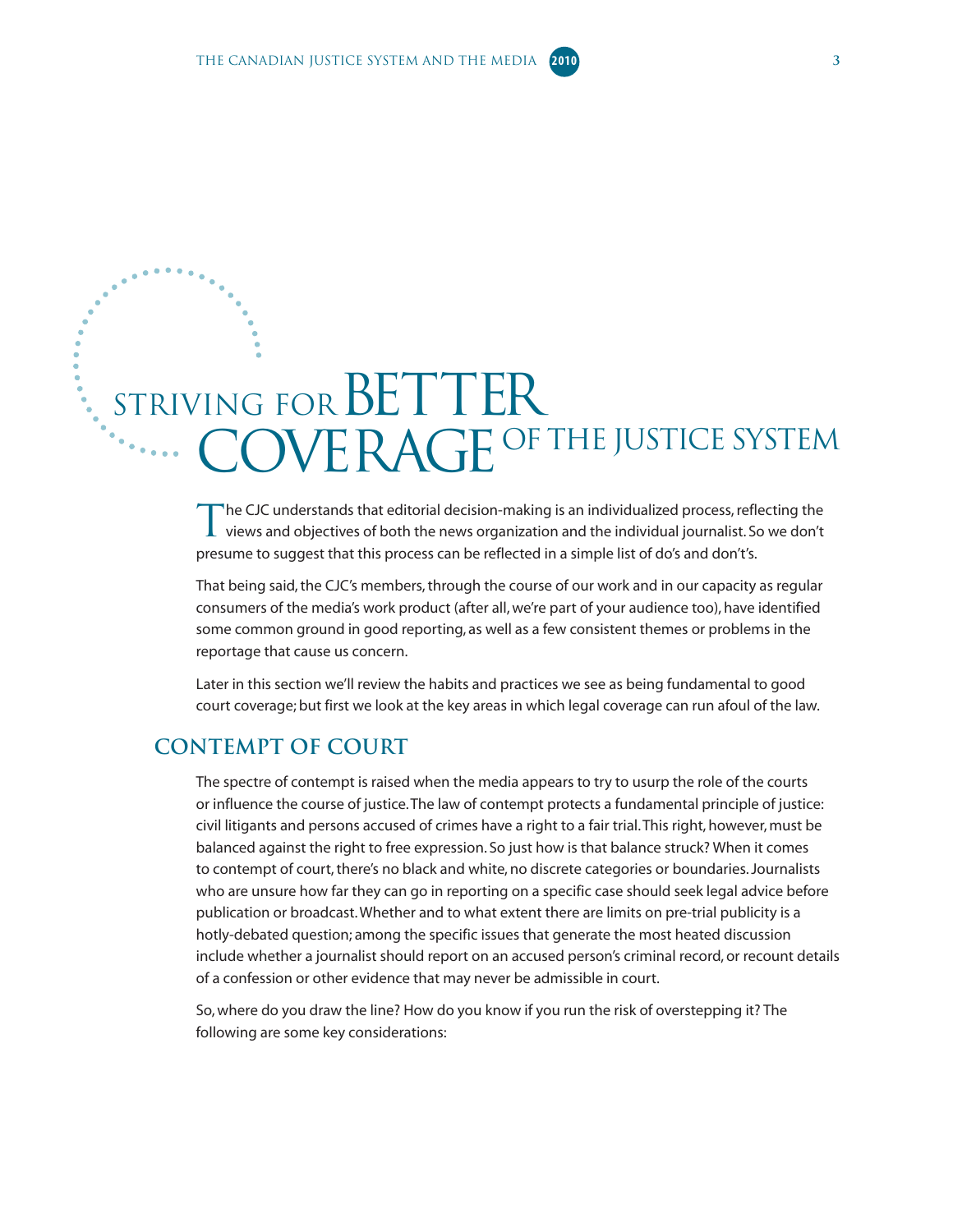#### **CRIMINAL CASES**

**How close is the trial?** It's not just what you say, it's when you say it. The rule of thumb is that the risk increases as the date of trial approaches, and is at its highest once the jury is in place.

People selected for jury duty are unlikely to recall the details of media reports that appeared up to a year or more before trial. A related factor is the notoriety of the case – the more sensational the information and the crime, the more likely the report may influence people who could wind up on the jury.

The risk of contempt arises once a case is *sub judice* – "under the consideration of the court." The clock begins running once charges are laid, someone is arrested, or a warrant is issued for a suspect's arrest – in other words, as soon as an identifiable accused faces specific charges.

Criminal trials in Canada are held either before a judge alone or before a judge and jury. Journalists have more freedom to report upon issues leading up to and during a trial before a judge alone than is the case when it is before a judge and jury. To determine whether or not you are able to report upon any matter that arises either before or during a judge and jury trial, you are urged to seek legal advice. No one wants to see a fair trial jeopardized by reporting that is improper.

**Does the report explicitly link the accused to the crime?** Obviously the most blatant way to prejudice someone's right to a fair trial is to tell the world, flat out, that he or she committed the crime. In reports of a crime or when providing background information on a case before the courts, journalists attribute actions to an unspecified man, woman, or suspect. Typically, the accused is identified in a separate paragraph as the "alleged" assailant or is reported to be facing charges "in connection" with the incident. Be aware that out-of-court statements by the police enjoy no special status and must not declare guilt or taint character.

**Does the report reveal an accused's criminal record?** It is a principle of our justice system that cases should be decided on the evidence, not on the basis of the accused person's character or past crimes. An accused person's criminal record is presented in court only when it is relevant to a specific issue, such as whether the accused is credible. As a result, news reports revealing a defendant's criminal record, unless and until it is properly disclosed in court, can be grounds for a mistrial. Statements that a defendant consorts with criminals, has a bad reputation, or is "known to police" also fall into this category. Such reporting may result in a journalist being prosecuted for contempt for disclosing an accused's record at time of arrest.

There are exceptions to the criminal record taboo. Reporting why an escapee was in prison or why an accused person was on parole is an integral part of such crimes. It is also considered permissible to report that someone accused of a crime is before the courts on unrelated charges.

**Does the report reveal a confession or other statement to police?** Judges must thoroughly analyze the circumstances surrounding a confession to police officers or other authority figures before the statement will be accepted as evidence and put before a jury. It is highly prejudicial to report that an accused confessed or to reveal details of a confession before they are presented at trial. Since people may equate any statement to police to an admission of guilt, reporters should avoid even mentioning that an accused has given such a statement. Reporting on confessions an accused has made to other witnesses may also be contemptuous, since the media must avoid linking an accused directly to a crime.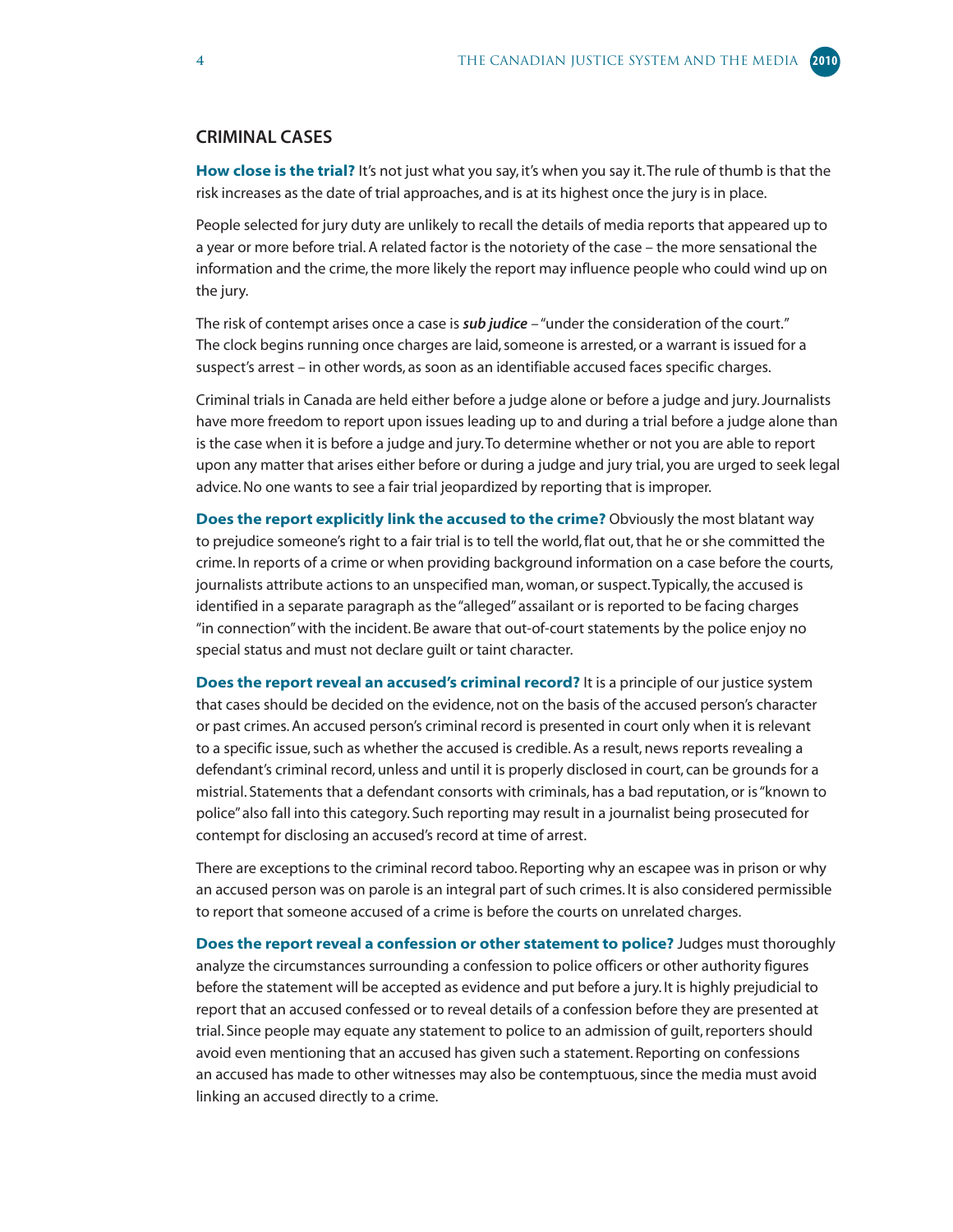**Does the report reveal information not presented to the jury?** When reporting on trials in progress, journalists should avoid introducing information that has not been aired in court. While prosecutors and lawyers may agree to be interviewed during trials, they generally take care to repeat only what has been said in the courtroom.

Media reports delving deeper into incidents revealed in court are risky, since they may be seen as trying to enhance the credibility of a witness or undermine a defendant's case. Such information, if newsworthy, can be pursued but the results should not be published until the jury retires to deliberate. Descriptions of security measures not seen by jurors, such as the accused leaving the courtroom in handcuffs and leg irons, have also drawn contempt citations in the belief such details portray the accused as dangerous. In most cases, this concern does not extend to references to precautions such as screening spectators with metal detectors.

**Does a publication express opinions that could influence the outcome?** Columnists and editorial writers often produce colourful, opinionated accounts of trials that examine evidence and the conduct of courtroom players with a critical eye. This is a new trend in Canadian journalism and some judges and lawyers have complained publicly that this "play-by-play" approach may influence jurors. So far, however, courts have tolerated even strongly worded opinions that do not attack or ridicule a defendant, imply guilt, or guide jurors to return a particular verdict.

**Does a published opinion "scandalize the courts?"** This category of contempt is reserved for criticism of the courts so extreme that it threatens to undermine public confidence in the fairness of the justice system. Editorial writers and columnists are free to comment on rulings and judicial conduct, but such criticism should be balanced and based on fact. Personal attacks or imputing improper motives or bias to a judge or jury has led, on rare occasions, to contempt citations. Examples are a city councillor who said a trial "stinks from the word go," a student reporter who dismissed the courts as "instruments of the corporate elite," and a federal cabinet minister who believed no "sane" judge could make a ruling he described as "silly" and "a complete disgrace."

There have been no prosecutions since 1987, when the Ontario Court of Appeal ruled in the case of *R. v. Kopyto* that the offence of scandalizing the courts violates the guarantee of freedom of expression in *The Charter of Rights and Freedoms*. The courts, the judgment noted, "are not fragile flowers that will wither in the hot heat of controversy." As a result, most media law texts consider this class of contempt to be obsolete, and a recent example supports this view. A week before a high-profile jury trial began in 1998, a Halifax columnist predicted the proceedings would be a "sick charade" and "Kafkaesque monstrosity" that would dispense"vengeance, not justice." No action for contempt was taken. Note, however, that judges have the same right as other citizens to sue for defamation over published criticisms that are inaccurate or unfair.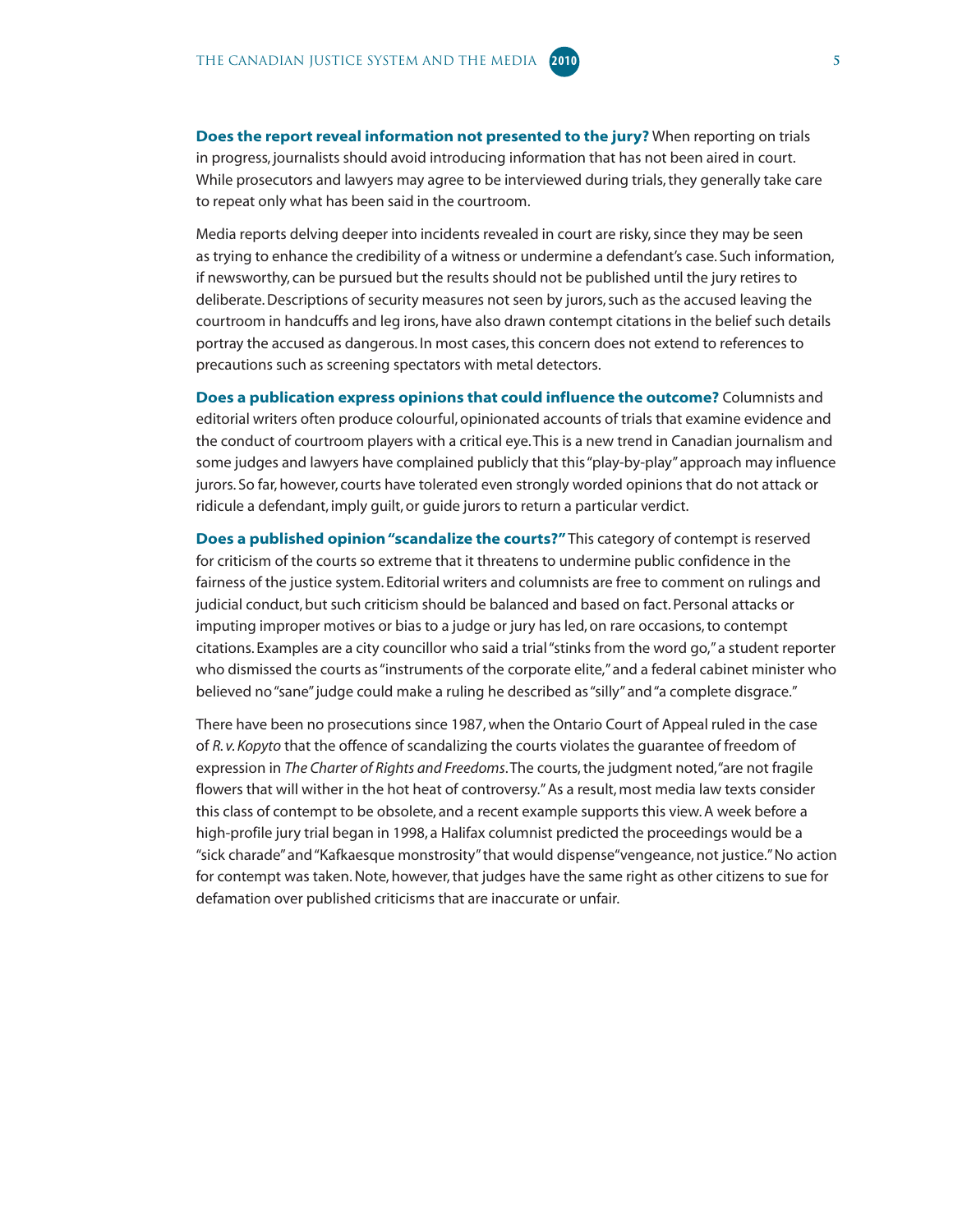#### <span id="page-11-0"></span>**CIVIL CASES**

The rules of *sub judice* contempt apply to civil cases and journalists must take particular care when covering the relatively small number of civil actions heard by juries (civil trials with juries are quite rare). The following contempt concerns arise specifically in civil cases:

**Damages:** Statements of claim sometimes put a dollar figure on the damages a plaintiff is seeking. The amount is often inflated and not necessarily known to jurors as they deliberate. The dollar figure sought can be reported when lawsuits are filed, but the risk of influencing jurors increases as the date for trial approaches.

**Allegations in pleadings:** A statement of claim describes the plaintiff's view of the case and contains the allegations a plaintiff hopes to prove in court. The media can cover these allegations early in the court process, since reports based on information in such documents are subject to privilege and shielded from defamation actions. But repeating them shortly before and during a trial may invite a citation for contempt unless the allegations have been presented to the jury – for instance, in the judge's instructions or a lawyer's opening statements.

**Insurance:** References to insurance coverage are off-limits to lawyers and reporters alike unless the existence of an insurance policy is revealed in court. The courts fear that jurors may award higher damages if they know a civil defendant is insured and will not personally bear the burden.

**Criminal records of parties or witnesses:** While such information may be on the public record, it should not be published during a civil trial unless disclosed to the jury.

#### **DEFAMATION**

Before entering into the substance of this section, it should be noted that this document speaks to the law of defamation in Canadian common law jurisdictions. There is a difference in Quebec, such matters are governed by the civil law of defamation, a regime which is significantly different from that which applies in the rest of Canada. In *The Journalist's Legal Guide*, author Michael Crawford provides a concise overview of the differences between the two approaches; these differences will be summarized later in this section. For now, however, it is important to understand that the specifics of defamation and the defences which are set out below speak to the law as it applies in Canada with the exception of Quebec.

At its most basic level, defamation is essentially a law against reporting things you can't substantiate. The law of defamation is not simply about punishing those who ruin the reputations of others. It fosters and protects good journalism – news stories about people and events that are factually correct and fair in their opinions. If reporters, editors, producers, and news organizations conduct themselves professionally and responsibly, the risk of being sued decreases and the chances of facing a defamation action – let alone losing one – become remote.

Consider, for a moment, the impact on journalism if defamation laws were eliminated in the interest of unfettered free speech. The media would be free to report whatever they liked, without fear of legal action. Rumours, hearsay, the conclusions of a reporter's cursory investigation, the ravings of every conspiracy theorist who walks through the newsroom door – all would be fair game for publication. The consequences for the media's credibility would be devastating. As British journalist Paul Foot noted in *The London Review of Books*, "if no one had any redress for libel, no one would ever believe a word we wrote."

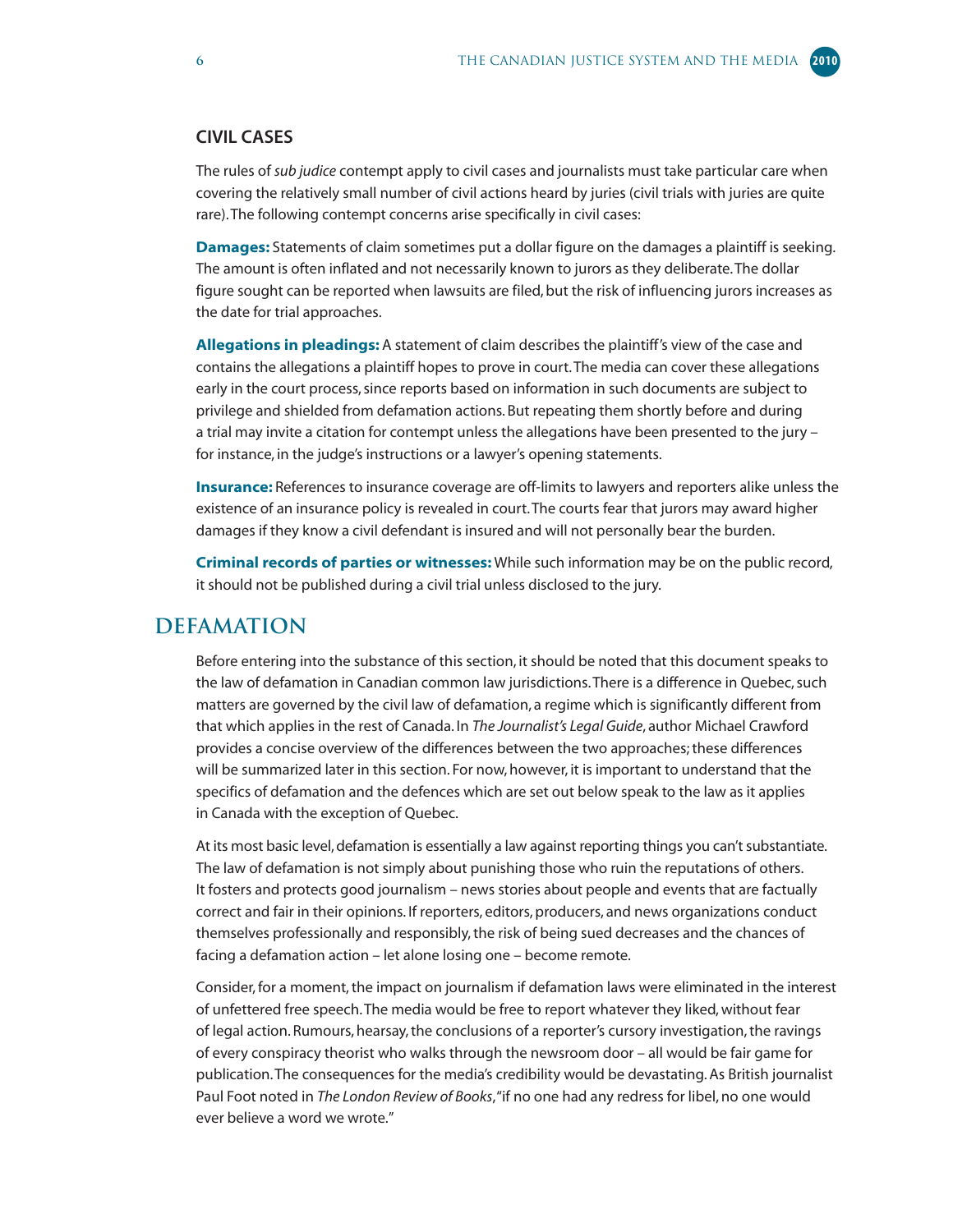That is the double-edged sword of defamation law: while it imposes limits on free speech to protect the reputations of individuals, it also helps to ensure information reaching the public is reliable, fair, and fact-based. In short, it is a legal framework that defends good journalism and recognizes the media's crucial role in a democratic society.

Michael Crawford cites the classic definition of a libel as any statement which tends to discredit or lower an individual "in the estimation of right-thinking members of society generally." It also applies to statements that may cause others to shun or avoid a person, or tend to expose them to "hatred, ridicule, or contempt."

At first glance, the law of defamation presents a big problem to a reporter covering a trial: based on the definition above, how can a journalist possibly avoid defaming someone if the very basis of their story is, for example, the fact that a criminal accused is alleged to have killed someone, or a civil defendant allegedly breached a contract? Since reporting on just about any allegation that brings a defendant to court is bound to tarnish the person's public image, how do journalists manage to report on courtroom proceedings? The answer is in the materials below on *defences to defamation*; but, before we get to that, here are a few other key aspects of the law of defamation:

- The plaintiff must be alive. The legal right of a person to defend that reputation dies with them. Relatives and descendants cannot pursue a libel action on behalf of an estate.
- Defamation law protects the reputations of individuals in Canada, as well as that of certain identifiable groups, e.g. corporations, labour unions, non-profit organizations.
- When a negative statement is made about a group, one or more individuals that comprise the group in question *may* be able to sue, depending on the size of the group – the smaller the group and the more specific the reference, the greater the likelihood that a defamation action will succeed. Thus, a statement that "all politicians are crooks" is likely immune from defamation, while a report that provincial cabinet ministers in a particular jurisdiction are on the take is likely sufficient to launch an action.
- When seeking to determine whether words are in fact defamatory, a court will look to the ordinary meaning of the words – a journalist's assertion that they didn't *intend* the words to be defamatory isn't sufficient.
- Leaving it to the audience to "read between the lines" to infer what you're alleging isn't necessarily sufficient to save you from an action in defamation, since innuendo may also be defamatory. Journalism professor Robert Martin's advice? "Journalists should never waste their time beating around the bush or coyly suggesting conclusions. If a reporter does not have all the details of the story verified, he should not try to make up for the gaps in it by hinting at things."
- Just about any component of media work product can potentially defame articles, columns, editorials, editorial cartoons, letters to the editor, advertisements – anything that appears in print, broadcast, or posted on the Internet. And while satire, parodies, and editorial cartoons are generally given more latitude than news reports and opinion pieces, such publications can cross the fine line between humourous criticism and mean-spirited character assassination.
- In a defamation action, the burden of proof rests with the defendant. That means it's not up to the person allegedly defamed to prove that the allegation is false – it's up to the journalist to prove that it's true. That means "knowing" something isn't enough – you're going to have to provide a court with "proof" to back up the alleged statement in question.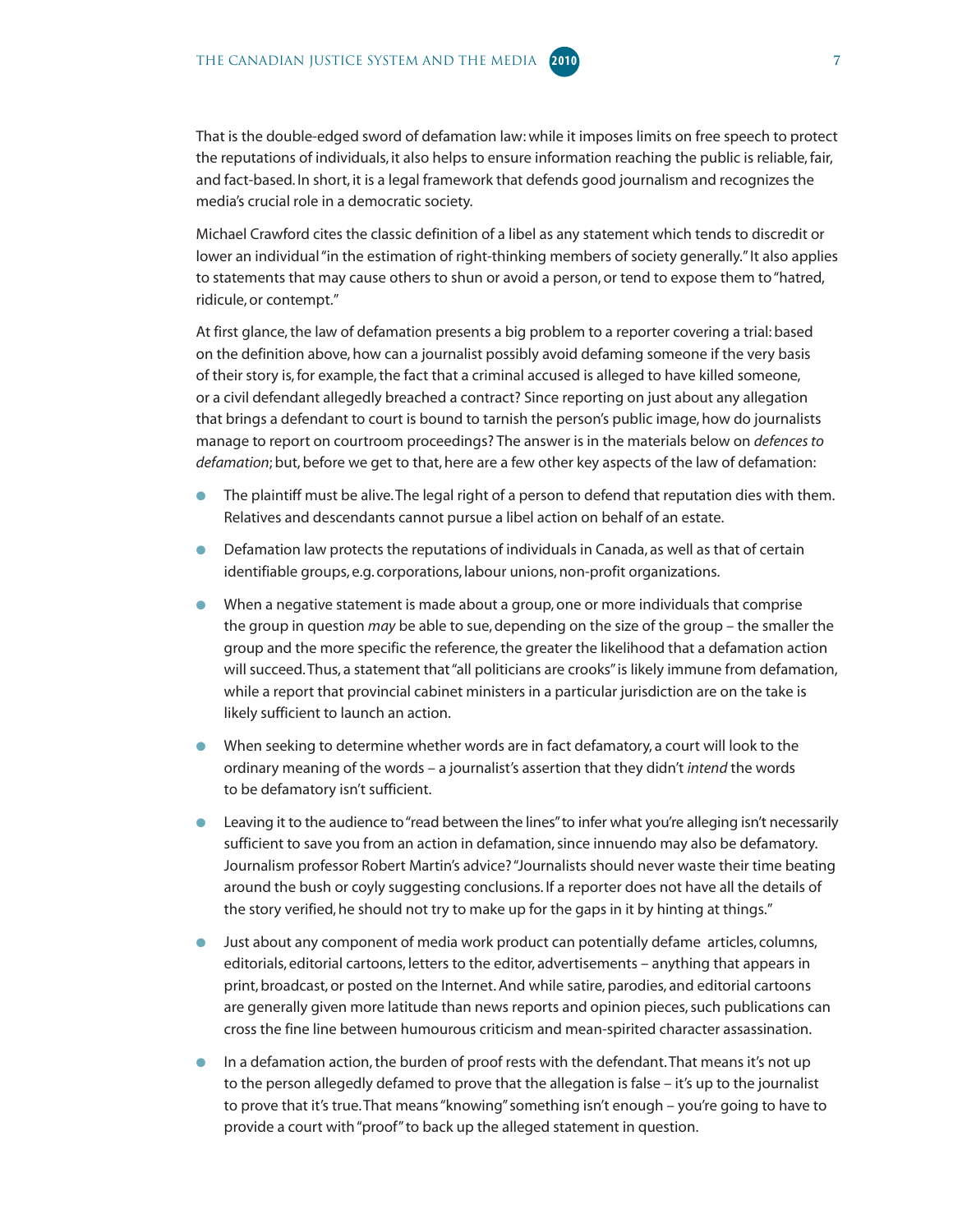#### **DEFENCES**

A defendant can rely on five possible defences.

**1) Truth or justification:** Establishing that a publication is true is not as straightforward as it may appear. As in any civil case, a media defendant must prove disputed statements to be true on a balance of probabilities. Witnesses must be produced to establish the facts to the satisfaction of the judge or jury, so journalists cannot rely on anonymous informants or sources who are unwilling or unlikely to appear in court. These witnesses must be believable; even though persons with shady backgrounds or criminal records may be telling the truth, their evidence alone may not be enough to prove a story to be true. The bottom line is this: under that defence, it's not sufficient for you to *know* it's true... you have to be able to *prove* it's true.

**2) Consent:** As strange as it sounds, a person may agree to be defamed. If a self-proclaimed pedophile, for example, knowingly agrees to an interview to decry the lack of services and treatment for people like himself, he'll be hard-pressed to succeed in claiming that the news organization should be found liable for defaming him by publishing the very fact that he has sexually abused children.

**3) Fair comment:** While aspects of the law of defamation vary substantially from one province to the next, it is often stated that four elements must be present for a report to be deemed fair comment. First, the comment must be on a matter of public interest. This extends beyond issues to comments on the conduct of public figures who, by virtue of their high profile, invite attention and sometimes criticism. Second, the comment must be based on facts, and those facts must either be public knowledge or be set out in the item as published or broadcast. Third, one must ask whether anyone could honestly have expressed the comment on the proven facts. Finally, the comment must be made without malice.

**4) Privilege:** In certain forums and on certain occasions, defamatory statements may be made without fear of attracting an action in defamation. Privilege may be absolute or qualified – that is, subject to certain conditions being met. In either case, it is the occasion or forum where information originates that dictates whether it is privileged, not the nature of the information itself; in addition, it has traditionally been grounded in special relationships characterized by a "duty" to communicate the information and a reciprocal "interest" in receiving it. To foster open and frank debate, the public proceedings of Parliament and provincial legislatures, city and municipal councils, school boards and other official public bodies – as well as their committees and subcommittees – are privileged. The same holds true for most public meetings and **proceedings in open court**, but not for an *in camera* session closed to the media and public.

**5) Public Interest Responsible Communication:** This defence represents a recent development in the law which originated in the United Kingdom in a defamation case known as *Reynolds*. It has been integrated in a number of Commonwealth jurisdictions, now including Canada. While qualified privilege focuses on the occasion, the public interest responsible communication defence centers on the substance of the message. Although of primary benefit to journalists, the defence extends to blogs and like speakers. The defence recognizes the difficulty for journalists to adduce, years after the event, evidence showing that the statement was substantially true.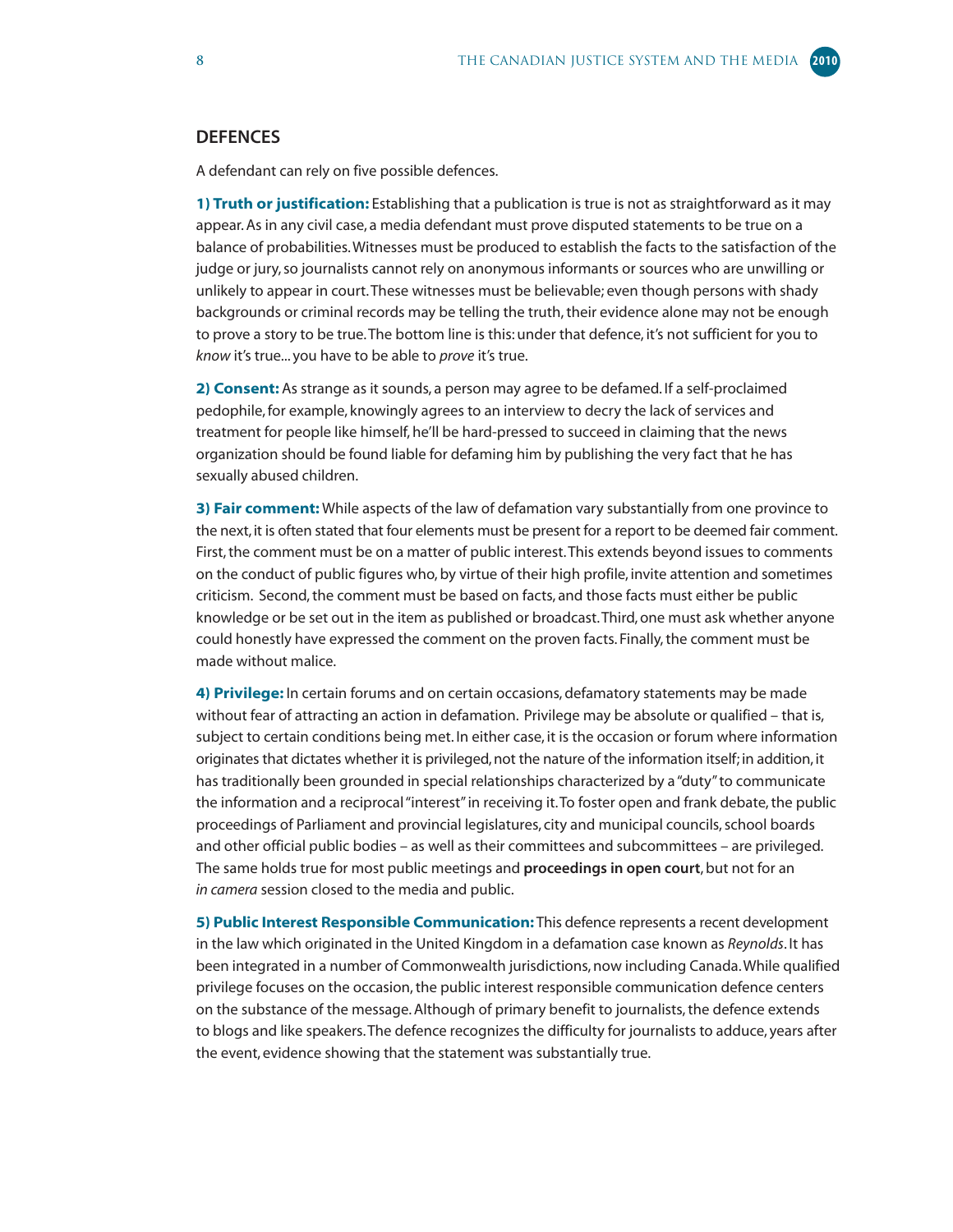The defence of public interest responsible communication is assessed with reference to the broad thrust of the article in question. It will apply where: A) the publication is on a matter of public interest and B) the publisher was diligent in trying to verify the allegation, having regard to: a) the seriousness of the allegation; b) the public importance of the matter; c) the urgency of the matter; d.) the status and reliability of the source; e) whether the plaintiff's side of the story was sought and accurately reported;  $f$ ) whether the inclusion of the defamatory statement was justifiable; g) whether the defamatory statement's public interest lay in the fact that it was made rather than its truth ("reportage"); h) any other relevant circumstances.

**Provincial Statutes:** the statutes governing the laws of defamation vary from province to province (but are usually known by the title *Defamation Act* or *Libel and Slander Act*). For more information, you should refer to the relevant provincial statute in your jurisdiction.

**The Province of Quebec:** As previously stated, the specific information provided in the preceding paragraphs regarding the nature of the tort of defamation and the defences a journalist may use in response to an allegation of defamation are a summary of the law as it applies in common law jurisdictions. In *The Journalist's Legal Guide*, Michael Crawford points out the aspects of defamation law in the province of Quebec which distinguish it from the rest of Canada; the most relevant of those are as follows:

#### In Quebec;

- The target of a defamatory statement does not have to be alive; descendants of a defamed individual may sue if they can show that their reputation is damaged as a result of the defamation of an ancestor.
- The notion of "public interest" is pivotal. "The presence of public interest," notes Crawford, "Can serve as a complete defence...provided there is no proof of malice."
- Truth is not an absolute defence there is still a "public interest" requirement.
- Neither "absolute privilege" nor "qualified privilege" exist as defences.

Internet posting and republication by wire services may result in your work being "published" in Quebec despite the fact that you live and work in a common law province; thus, prudent journalists should always be aware that their work may be assessed according to the laws of Quebec regardless of what province they were in when crafting their work.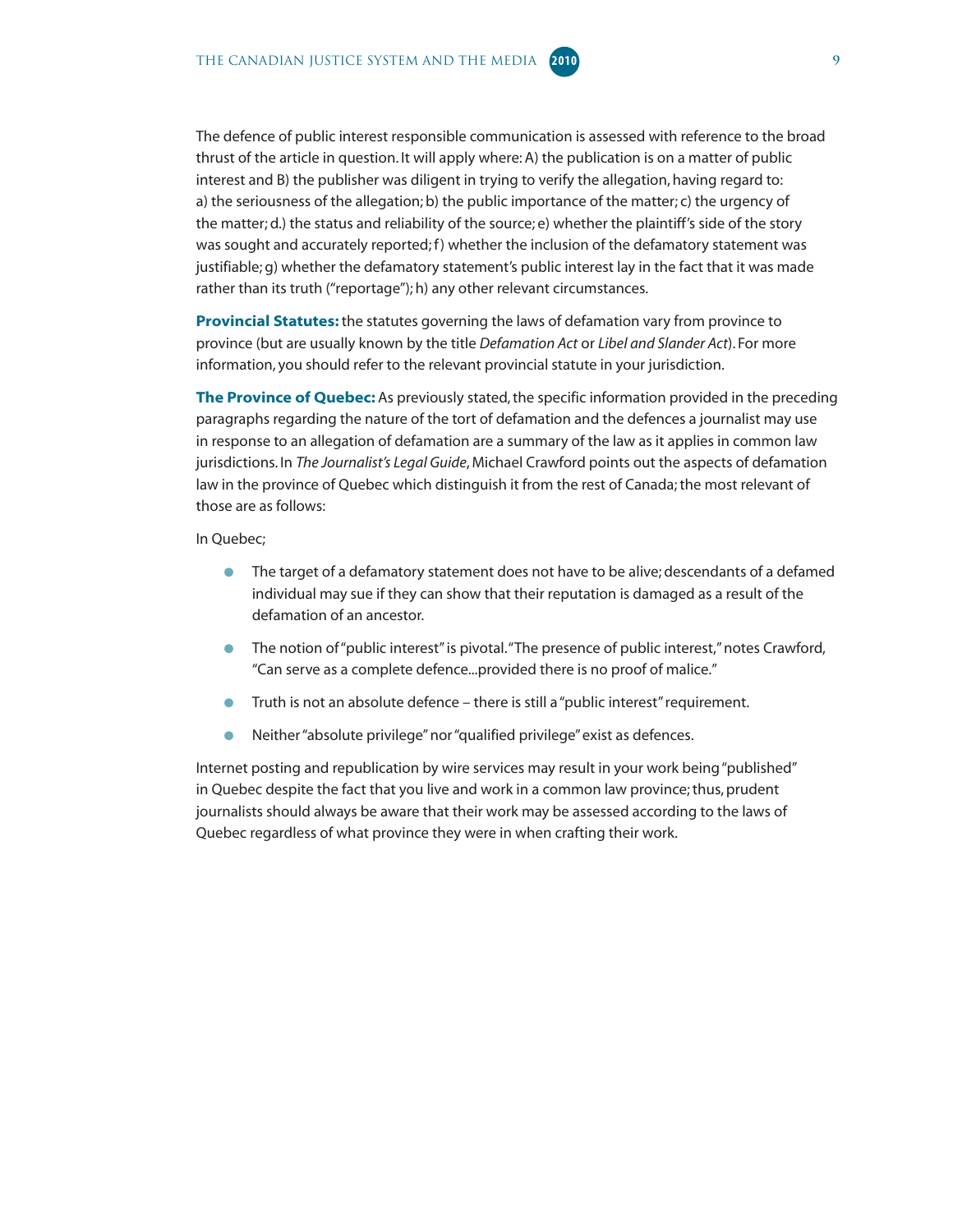#### <span id="page-15-0"></span>**AVOIDING CONTEMPT CITATIONS, DEFAMATION ACTIONS, AND OTHER PITFALLS**

The following tips and observations are based on court rulings, established good journalism practice (as described in several leading journalism texts), and common sense:

**Be meticulous:** Ensure accuracy by double-checking facts against credible sources of information, such as previous news stories, official reports, press releases, court file documents, official spokespersons (e.g. a court liaison officer or police media relations officer) or other reliable information source that may back up a statement or assertion.

**Consider the source:** You've no doubt encountered sources who share information with you for reasons other than their strong sense of public duty; instead, they have their own agendas to promote or axes to grind. The courtroom is an adversarial place, one in which people do all they can to persuade and convince; likewise, many of the participants have strong vested interests in the outcome of a proceeding. Thus, journalists must be wary of the motivation of sources, vigilant in their efforts to verify the information they provide, and alert to the fact that even factually correct information may have been "spun" to suit the point of view of a source.

**Be fair and balanced:** Strive for a balanced report that portrays both sides of an issue or controversy. Formulaic black-and-white, good-guy/bad-guy stories are easy to produce, but nuance and interest is found in the grey areas between such extremes.

And remember, it's not just what information you put in your stories – you must also consider the relevance of what you leave out. In analyzing a news report to determine whether it is defamatory, courts don't just look at what was said – they also consider what information *wasn't* conveyed, and what aspects of an interview *didn't* appear in the report.

Providing balance in daily coverage of lengthy trials can be especially challenging, since days may go by before the "other side" has a chance to make its case. Good journalism practice demands that you take pains to balance your coverage, ideally by referring to cross-examination evidence or, if that's not feasible, by repeating what's previously been said by opposing counsel (e.g. in opening statements, or prior comment to the media). Finally, if that's not available, make sure to make it clear to your audience that this is just one side's version of events, and that it's still up to a judge or jury to determine the truth of the matter.

Bear in mind there are two sides to every story. An accused person's right to be presumed innocent is meaningless if the media ignores evidence that contradicts the prosecution's case or raises a reasonable doubt about guilt. The public is poorly served by one-sided media reports that suggest acquittals are unwarranted and justice has not been served.

Strive for reports that strike a balance between Crown and defence, or plaintiff and defendant in civil cases. Be on the lookout for alternative explanations or answers given during cross-examination that will add depth and fairness to stories.

This approach should apply to how stories are presented in a newspaper or newscast. Charges, accusations, and convictions often rate front-page treatment, while acquittals are begrudgingly relegated to an inside page.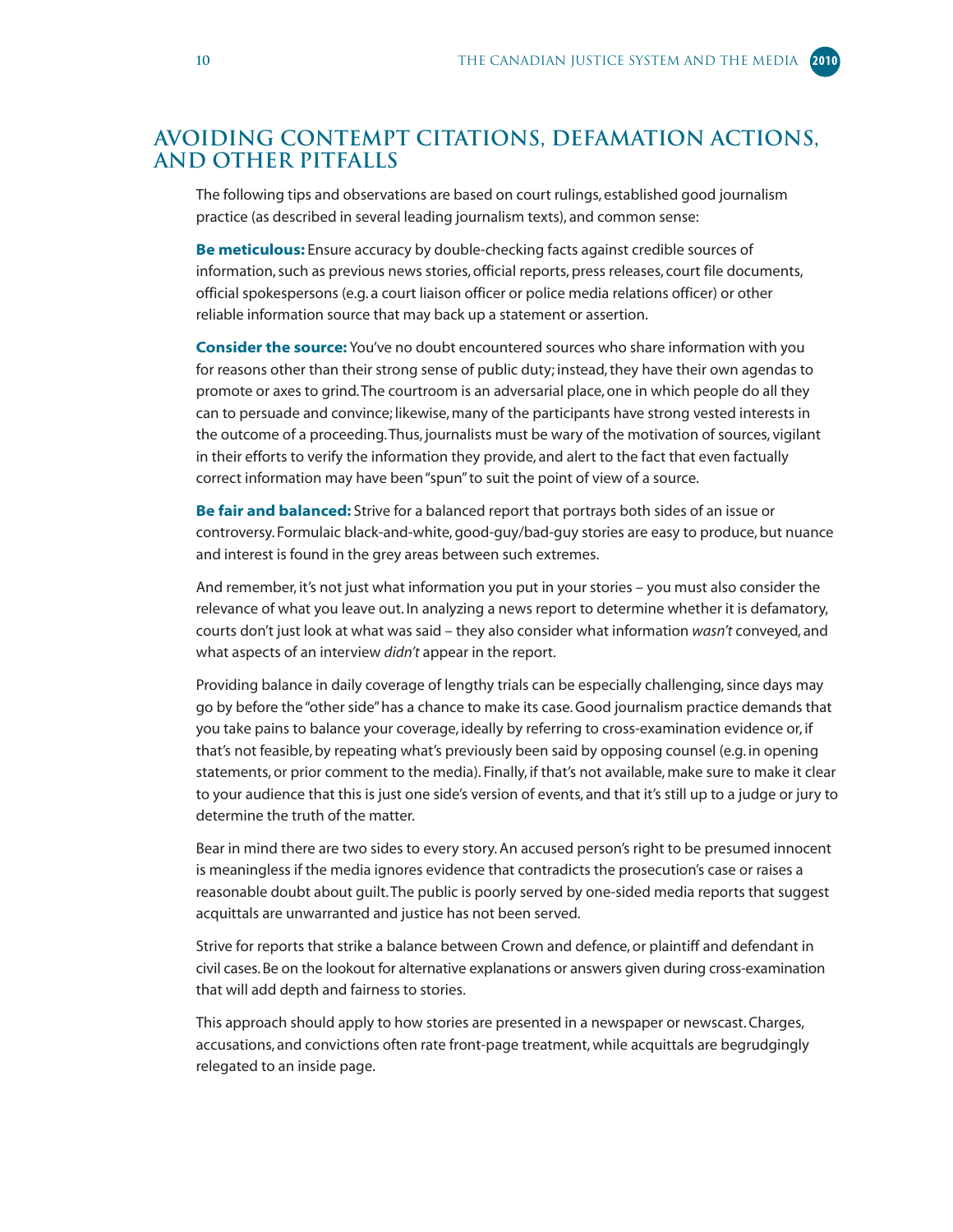

**Exercise restraint:** Avoid sensationalism and using language that is unduly harsh or more judgmental than the facts will bear. Courtrooms are often places of great drama; however, it is your responsibility to convey that drama without imposing your own interpretations and values.

Perception is a personal thing; perhaps that's why one reporter might characterize an accused's testimony as "evasive" while another might attribute inconsistencies to the "rapid-fire testimony" of the cross-examining lawyer. There is wisdom in letting the facts speak for themselves, and in allowing viewers and readers to draw their own conclusions. Watching people being crossexamined, particularly about personal or emotional subject matter, can be difficult even for a seasoned reporter – but that doesn't mean the cross-examining lawyer should be vilified for doing his or her job. Similarly, while giving testimony may obviously be painful for an alleged victim, describing them as "brave" or "courageous" can be trite, and does little to further your audience's understanding of the proceeding.

**Limit deadline pressure:** any journalist who's ever been faced with the onerous task of providing daily coverage of trials will tell you there's precious little time between the conclusion of the day's court proceedings and one's editorial deadline. Thus good journalists use their time wisely throughout the day, using breaks to check facts and copy public documents, rather than waiting until day's end to fill in the gaps in their knowledge of a story. Better yet, if you have the luxury of knowing in advance that you are going to cover a trial or other court proceeding, do your homework before the trial gets underway, and go to court on day one with a copy of the key documents, and some background information to help you make sense of the issue or dispute.

**Get the paperwork:** Always double-check basic facts such as names, dates, charges, and allegations. Go to the court registry and review court orders, statements of claim, affidavits and any other document in the public file.

Lawyers may agree to provide you with copies of filed documents. During a hearing or trial, ask the court clerk at a break in the proceedings for a chance to peruse documents and exhibits. Don't rely on second-hand information, even from participants, and don't be afraid to ask any of the participants to assist you with obtaining or reviewing documents that are part of the record – it's the single best thing you can do to ensure you get the facts straight.

**Be specific:** When identifying persons accused of crimes, report full names, ages, street addresses, even their occupations, if known. Criminal allegations create a stigma that should not be visited on an innocent person whose only crime is to have a name similar to that of an accused person. The more common the name of the accused, the more effort that should be made to provide identifying details, e.g. reporting that "Forty-seven year-old Mark Smith of Toronto has been charged with aggravated sexual assault" will likely result in more than just the accused person being subject to scrutiny and speculation by people who know a middle-aged Mark Smith.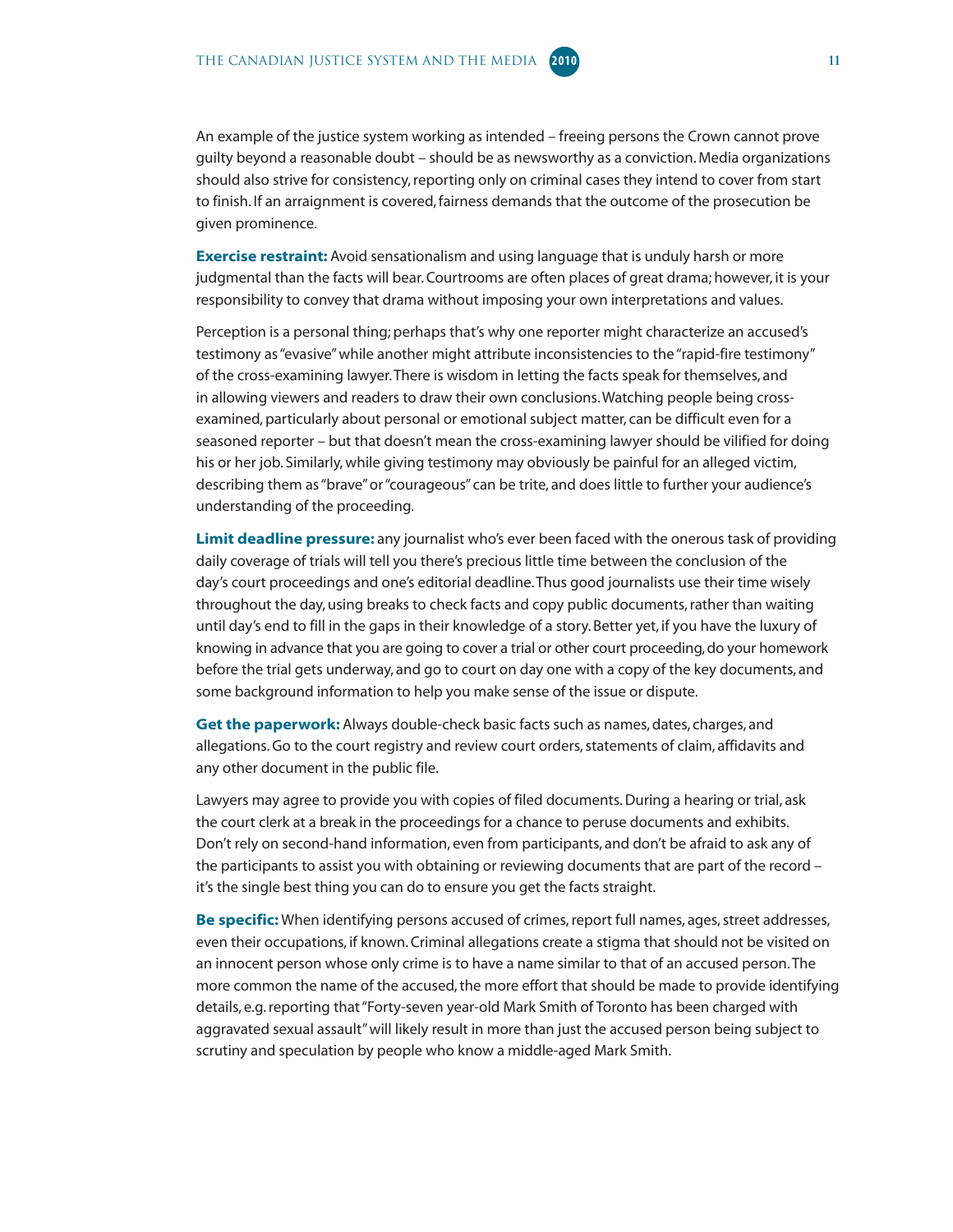The same precision applies to charges. Double check the information or indictment to ensure charges are correct. Take care in describing allegations: manslaughter is not murder; possession of stolen goods is not theft; possessing a narcotic is not trafficking in drugs. Look up offences in the *Criminal Code* or the relevant statute to help craft the proper wording, but avoid using arcane legal terminology that means little to members of the public. Anyone who "intentionally or recklessly causes damage by fire or explosion" is guilty of arson, for example, and the offence of taking someone's money or property "by deceit, falsehood or other fraudulent means" is fraud. The headings of each section of the *Criminal Code* offer a useful guide to putting offences into plain language.

**Show up:** Never rely on what counsel, court clerks, litigants, or other journalists say happened. Reporters should be in court, and their editors or producers should realize that attempts to reconstruct what occurred in the courtroom is a major cause of errors. Journalists who miss a court proceeding or are tied up at another hearing should avoid the temptation to quote the judge or counsel based on interviews with participants. Reporters who want to go beyond a "bare-bones" account of a missed proceeding should consult a taped or written transcript.

**Develop sources:** Seek out lawyers and legal experts who understand the law and are willing to explain its intricacies, on and off the record. In the book *Getting Away with Murder*, law professor David Paciocco says the legal profession must shoulder its share of responsibility for Canadians' loss of confidence in the justice system. "We have an obligation to explain in understandable terms why the system is the way it is and why we do what we do," he told his fellow lawyers.

"We would go a long way towards restoring the credibility of the administration of justice if only we would seek to explain the system to the general public."

Provincial bar societies may be of assistance in identifying lawyers who are expert in a given subject area who will agree to assist you in understanding the process. The Nova Scotia Barristers' Society, for example, provides a roster of lawyers who will provide background information to assist a reporter to better understand and interpret a case (see [http://www.nsbs.ns.ca/press/reviewers.htm\);](http://www.nsbs.ns.ca/press/reviewers.htm) law professors will often agree to help a reporter better understand the process or a particular legal issue. But, as is the case whenever you're looking for assistance, the more notice, the better; for that reason, enterprising court reporters will often contact their trusted experts in advance of a trial, if only to put them on notice that they *may* be placing a deadline-driven call in the coming days.

**Accurately portray the workings of the justice system:** The media should take pains to explain how the justice system's underlying principles relate to the case being covered. Never assume all members of the public understand the different standards of proof in criminal and civil cases, an accused person's right to remain silent and other legal fundamentals.

If the family of a crime victim criticizes the sentence handed to an offender, take the time and space to explain the precedents and sentencing options the judge faced. If a court throws out damning evidence, make sure the public understands the *Charter* rights involved, how they were violated, and why they are important. When politicians criticize judges for being "soft" on offenders and call for harsher sentences, confront them with the concept of judicial independence. The media should inform public opinion, not feed misconceptions.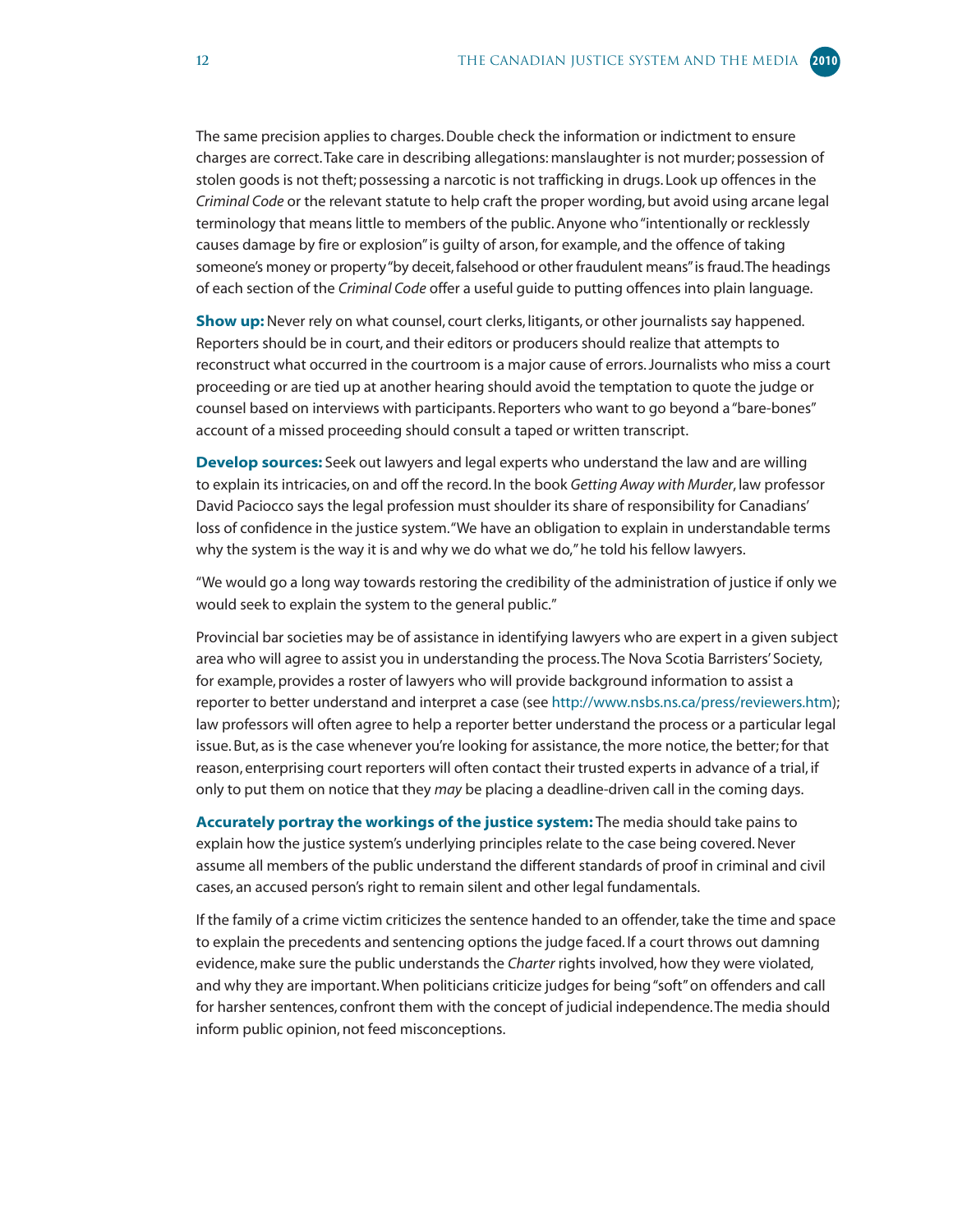

Bear in mind, as well, that the media is not a monolith and neither is the justice system.

If the police or a Crown attorney make a mistake that causes a prosecution to go off the rails, responsibility rests with the individuals and the agency involved, not the system as a whole. Too often, the media creates an impression the justice system failed when it is clear other components of the system performed their roles as intended.

**Press for access:** To be an effective window on the justice system, the media have a duty to insist on access to all proceedings and court records that are required, by law, to be public. The courts, in turn, should ensure reporters obtain prompt access to the information they need to ensure accuracy and inform the public. Too often, a lack of understanding of access rights creates unnecessary friction between journalists and court officials.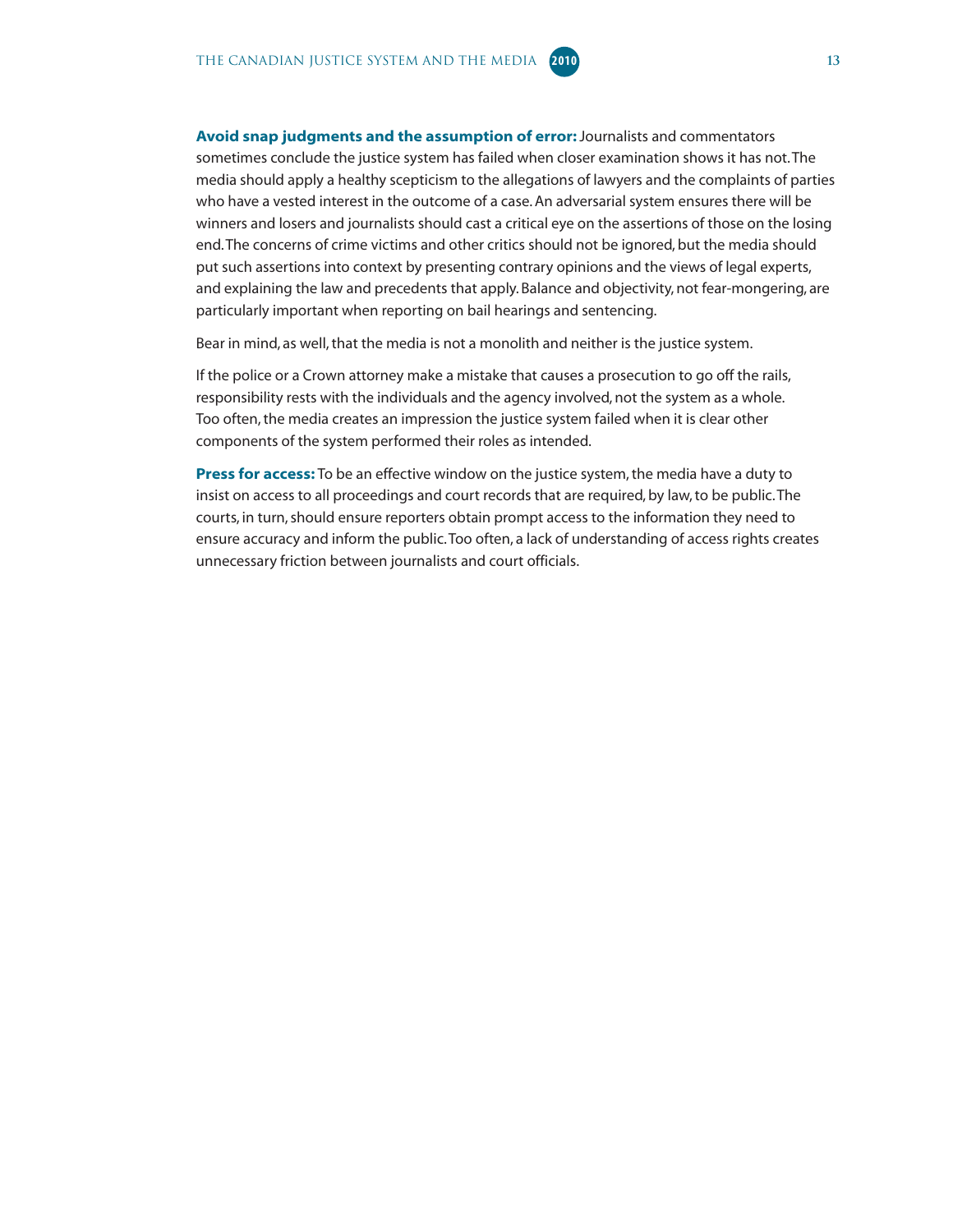### <span id="page-19-0"></span>**JBLICATION BANS** and OTHER RESTRICTIONS on MEDIA COVERAGE

udges have long acknowledged the media's crucial role as a public watchdog. Calling openness of the courts "one of the hallmarks of a democratic society," the Ontario Court of Appeal declared in 1983 that "public accessibility to the courts ... is a restraint on arbitrary action by those who govern and by the powerful."

That is not to say, however, that the media enjoy an unlimited right to broadcast all information related to a judicial proceeding in all cases. There are two key competing objectives: the protection of privacy and the constitutional right of all criminal defendants to undergo a fair trial, free of media reports revealing criminal record, inadmissible evidence, or other information that could influence a jury and prejudice a case.

In the following pages, we'll review the most common bans, the reasons behind them, and what you have to be aware of in order to avoid offending these bans. But first, we'll review the two most significant modern-day developments in terms of the media's right to information: the 1982 introduction of the *Canadian Charter of Rights and Freedoms* (the Charter), and the Supreme Court of Canada's landmark 1994 ruling in *Dagenais v. Canadian Broadcasting Corp*.

**Dagenais and the** *Charter of Rights and Freedoms***:** The Charter guarantees the right of persons accused of crimes to be presumed innocent until proven guilty while simultaneously declaring in paragraph 2(*b*) that "freedom of thought, belief, opinion and expression, including freedom of the press and other media of communication" are fundamental to Canadian society.

In this regard, the Charter, has had a profound impact on how judges exercise their inherent powers to restrict media coverage. In *Dagenais v. Canadian Broadcasting Corp*., the Supreme Court of Canada decreed that the fair trial rights of an accused no longer trump the right to freedom of expression, and these competing rights must be balanced when devising bans. The media may sometimes seek standing to mount a legal challenge to a ban.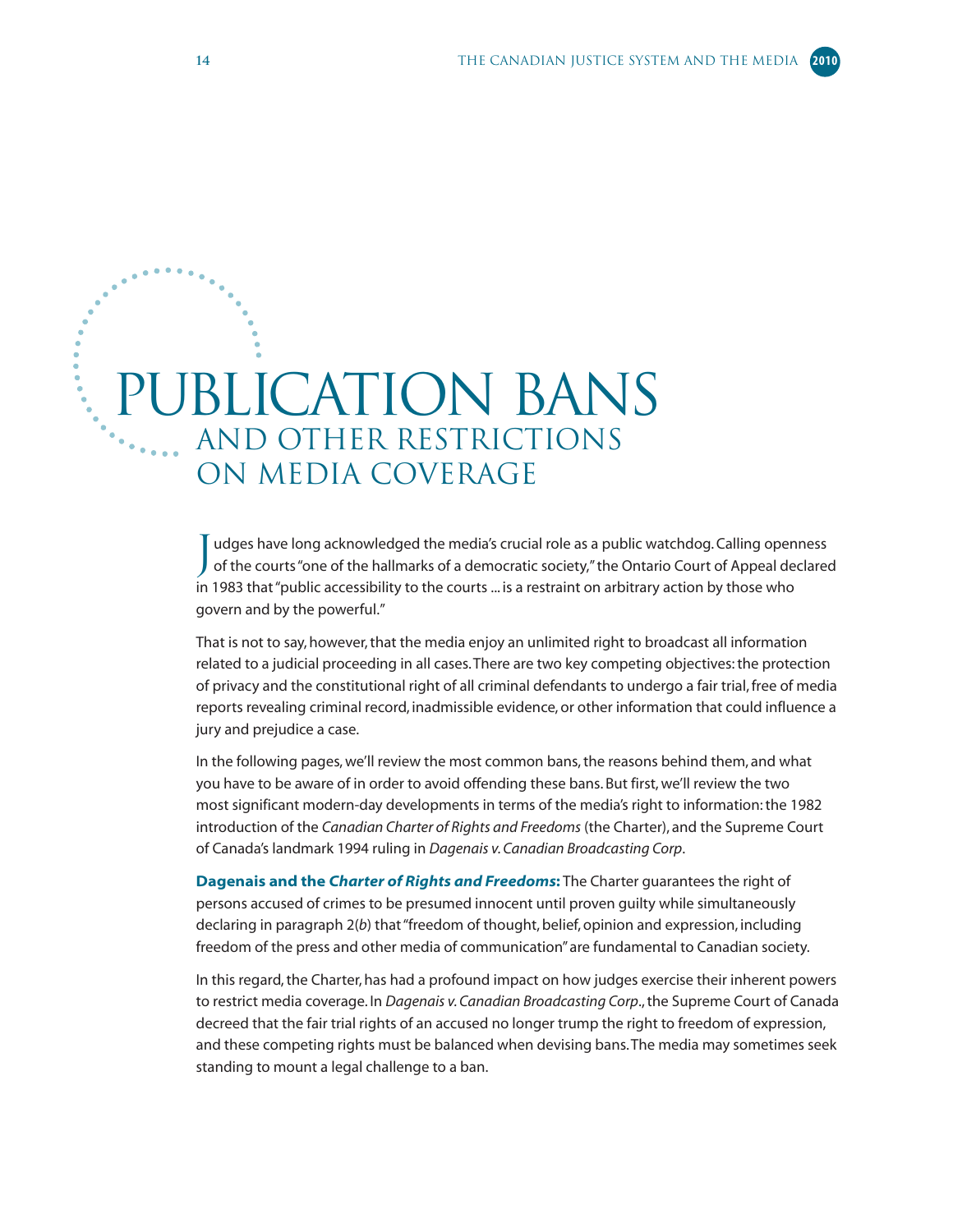Under *Dagenais*, in situations where a judge has discretion to tailor a ban to the specific circumstances (a so-called "discretionary ban"), that judge must ensure the ban covers no more information than is necessary. There must be a "real and substantial risk" to the fairness of the trial and the judge must be satisfied that alternative measures, such as screening jurors and moving the trial to another location, will not alleviate the risk.

The benefits of imposing the ban must outweigh the harm caused by limiting freedom of expression. Finally, the onus for showing the ban is justified rests on the prosecutor or defence lawyer seeking it.

In late 2001, the Supreme Court of Canada revisited the publication ban issue in a pair of rulings that rejected a Crown request for a sweeping ban on police undercover operations. Canada "is not a police state," the court said, and the public must be free to scrutinize and debate the tactics used in apprehending suspected criminals. As well, the court found that openness benefits an accused person in two ways. First, it ensures the trial is conducted fairly. Secondly, media scrutiny enables the public to understand the basis for an acquittal, vindicating the accused while ensuring citizens are not left with the impression a suspect was freed on a technicality or without valid legal reasons.

● ● ●

A publication ban should not prevent journalists (or, for that matter, any other member of the public) from seeing documents that are banned, or from sitting in court to hear testimony or evidence that is subject to a publication ban. A publication ban in and of itself is not intended to block access to content; rather, it is solely concerned with preventing public dissemination of content; only a sealing order can automatically prevent journalists or other members of the public from even accessing a document. It is important that journalists understand the difference between a publication ban and a sealing order. A publication ban, by definition, is designed to prevent material from being broadly disseminated, i.e. broadcast or reproduced in print or online.

It is worth noting that a publication ban should not be interpreted as tantamount to a wholesale prohibition on access to any court file. The flip side is that journalists have a responsibility to make themselves aware of the existence, nature, and scope of any ban; they should likewise understand that, just because they have access to a particular piece of information does not mean they have the right to disseminate that information.

Bans stem from one of two sources: they may be a creation of a judge, by virtue of their inherent jurisdiction (more on this below), or they may be set out in statute. Of the statutory bans, some are at the discretion of a judge, while others leave a judge no leeway – they *must* impose the ban as set out in the Criminal Code or other statute.

The media's right to intervene under *Dagenais* does not apply to mandatory bans set out in the *Criminal Code* and other statutes. It does, however, apply to a statutory ban if the judge has a discretion not to impose it.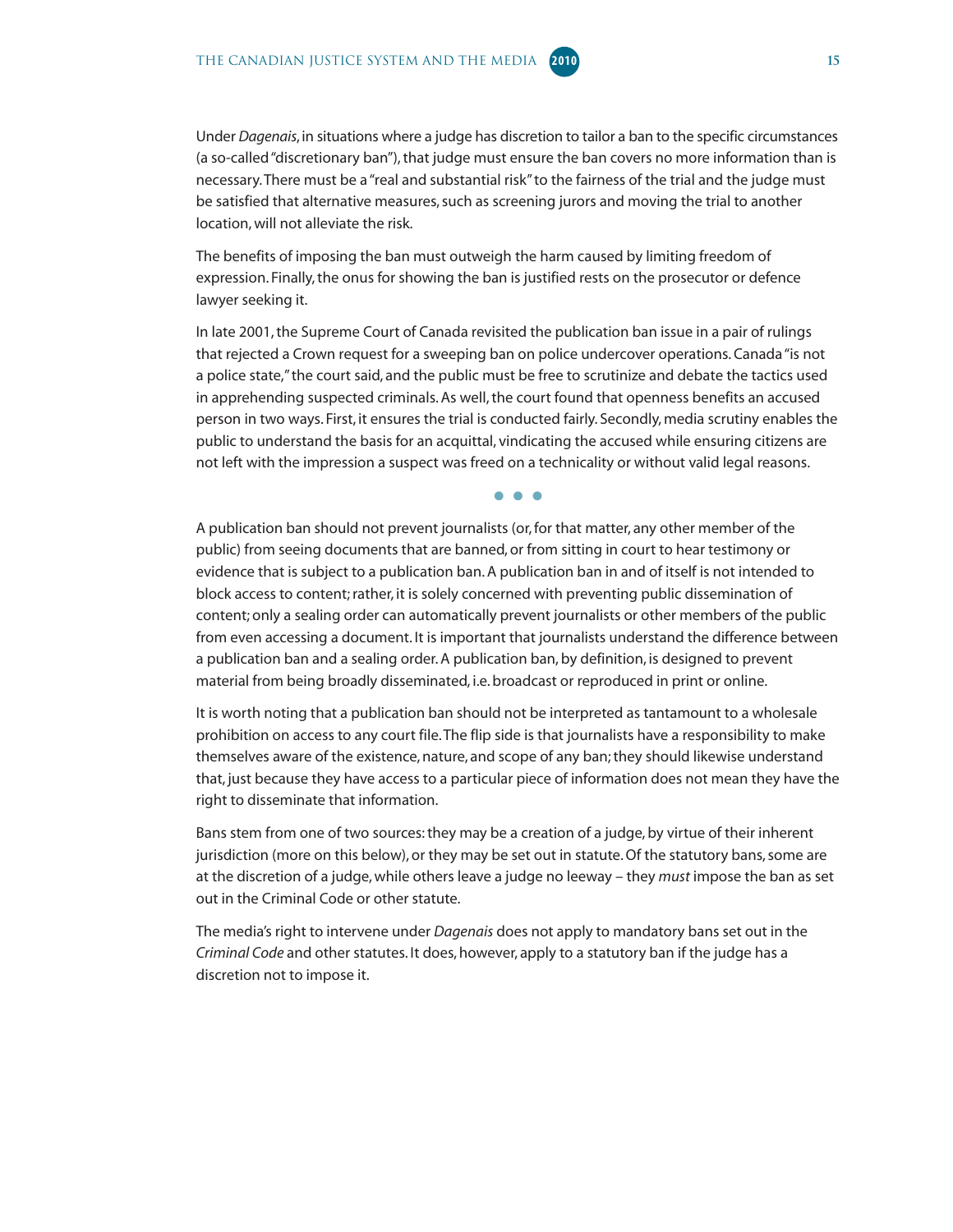<span id="page-21-0"></span>**Publication bans based on inherent jurisdiction:** Judges have the power to create and impose bans other than those provided by statute to deal with situations in which publication of evidence could prejudice the right to a fair trial or unduly invade privacy. One common example of this power in action is when persons accused of the same crime stand trial separately – a judge will often ban publication of information during the first trial that would tend to incriminate co-accused still awaiting trial. A similar approach may be taken when a person pleads guilty and is sentenced while one or more co-accused await trial. A well known and controversial example is an Ontario court's 1993 decision to ban publication of Karla Homolka's sentencing for manslaughter while her estranged husband, Paul Bernardo, awaited trial for the murder of two teenaged girls.

**Statutory publication bans:** Some general observations can be made about statutory bans. Openness demands that each one is specific and limited in scope. Few bans apply automatically, so reporters are usually told when one is being imposed.

In criminal trials, judges have the discretion not to impose certain bans if they are sought by the Crown, but have no choice if the defendant makes the request. Reporters are entitled to remain in the courtroom and can take notes for future use.

This is an important right, since most (but not all) bans expire once charges are dismissed, a defendant pleads guilty, or a verdict is reached – once there is no longer a need to protect the defendant's right to a fair trial. This frees the media to report evidence, legal arguments and other banned information vital to understanding how a case unfolded.

The following is an overview of *Criminal Code* bans, in the order a journalist is likely to encounter them once an accused person is arraigned in court. While we hope you find this summary useful, we suggest that you resort to an annotated version of the criminal code which will include summaries of related case law that should provide a better sense of how these *Criminal Code* provisions are applied:

#### **Identity of crime victims, sexual assault complainants and witnesses**

#### **Section 486.4**

**Rationale and Scope:** Section 486.4 provides authority for a judge to ban publication of the name and "any information that could disclose the identity" of the alleged victim of sex-related crimes and witnesses to such offences.

The provision is designed to encourage victims of sexual assault and witnesses to come forward without fear of embarrassment.

**When imposed:** Prosecutors usually seek this ban as soon as a defendant is arraigned in court. Judges must impose the ban when it is requested, and have a duty to inform complainants and witnesses under the age of 18, "at the first reasonable opportunity," of their right to seek a ban. Given the ban's laudable purpose of encouraging the reporting of crime, some news organizations have a policy of not naming sexual assault victims if no ban is sought – usually due to an oversight – or if the name is found in court documents before a ban is requested.

**Duration:** This ban never expires – a victim or witness can never be named, even if the accused is acquitted.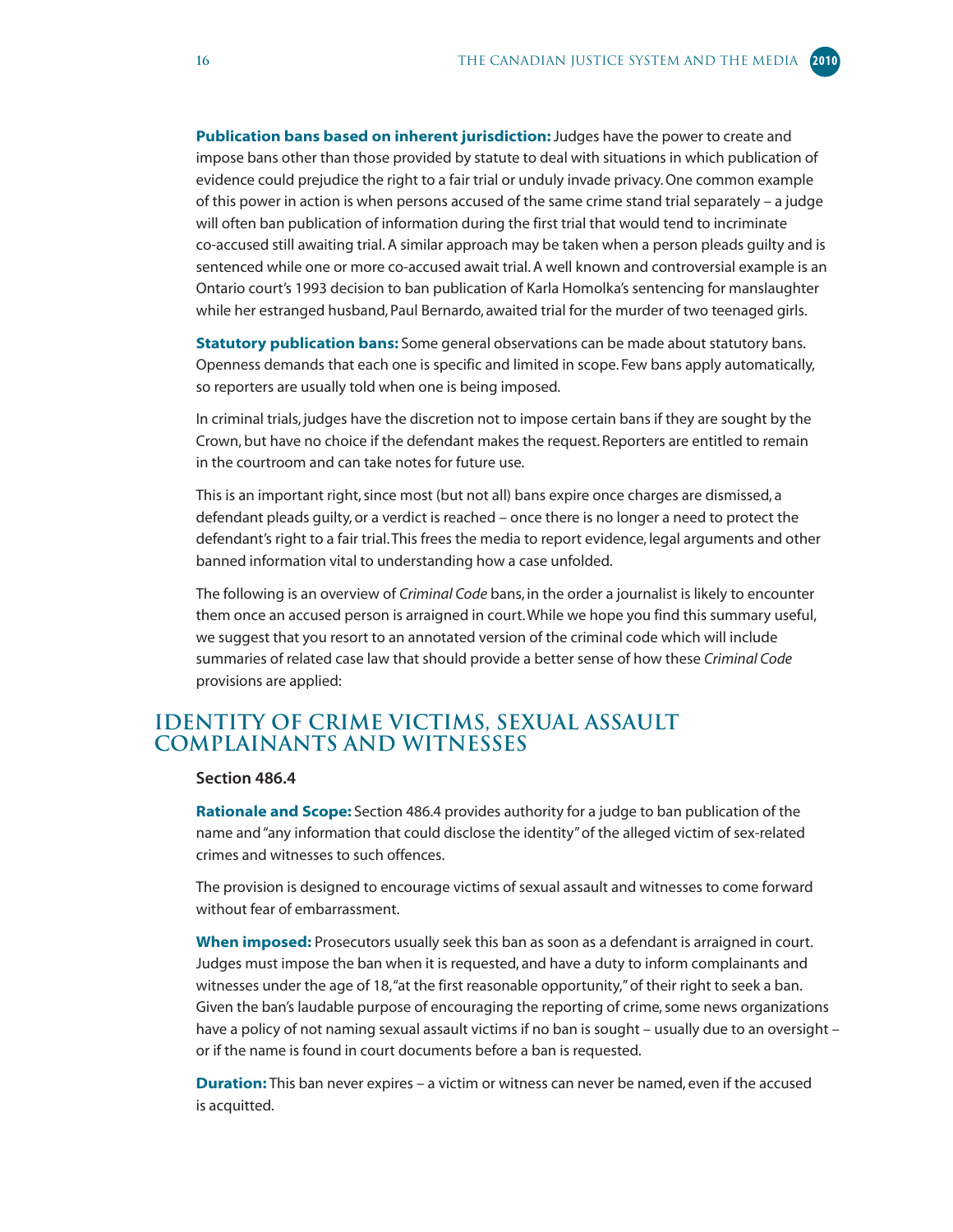**Commentary:** Some victims and witnesses, after being afforded the protection of this ban, opt to "go public" and agree to be identified in the media. If a ban has been imposed, however, it remains in force despite the wishes of the person involved. In such cases victims and witnesses must ask a judge (usually through a Crown attorney) to rescind the order before the media can reveal their identity.

While the ban on names is straightforward, the prohibition against publishing or broadcasting any information that "could disclose the identity" is not. One judge has said the word "could," when used in this context, means there must be "more than a slight degree of possibility" a given media report will make the person's identity known. Describing a victim as "a 32-year-old Winnipeg man," for instance, does nothing to reveal identity, while "the 13-year-old daughter of the mayor" obviously gives away the person's identity. Between these two extremes lies a grey area – there have been few prosecutions and court rulings to clarify how much detail can be provided. Specific references to where a victim lives, works, or goes to school, coupled with age and gender, could help others deduce who the person is. The more detailed the description of the person and the smaller the community, the greater the chance of running afoul of the ban.

Of greater concern are cases where reporting the identity of the accused person could identify a victim or witness. Obviously, this arises whenever assailants and victims or witnesses share the same surname, or when a step parent faces charges. To sidestep this problem, journalists often name the accused person without revealing the relationship to the unnamed victim. Where there is a professional relationship between defendant and victim – when the accused is a clergyman, teacher, or doctor, or the victim is a babysitter or other employee – journalists must assess whether such information, coupled with other details, could identify the victim.

Again, the deciding factor may be whether the case occurred in a rural hamlet, where the process of elimination works quickly, or amidst the anonymity of a large city. Journalists may contend that reporting such details will identify victims only to persons who already know or suspect who is involved; there are no known cases in which a court has accepted this argument.

#### **Section 486.5**

**Rationale and Scope:** Under Bill C-24, the organized crime legislation before Parliament in late 2001, this section was created to afford a "justice system participant" the right to seek a ban on his identity. Among those categorized as participants are politicians, judges, lawyers, jurors, court administrators, police officers and prison guards, parole officials, informants, and customs officers.

**How Imposed:** The procedure for considering this ban includes consideration of *The Charter* right to freedom of the press, to conform with the *Dagenais* ruling. It is not mandatory for judges to impose the ban, the application must be in writing, and the applicant must notify "any other person affected by the order" (usually the media) that a ban is being sought.

A judge may hold a hearing and must weigh a range of factors – including the impact on the right of free expression, security concerns, and alternatives to restricting publication – before agreeing to impose a ban. The judge may hold the hearing in private and the media can only report what happened if the ban is denied. If one is imposed, "the contents of the application" are banned from publication – essentially imposing a blackout on the procedure.

#### **Duration:** Permanent.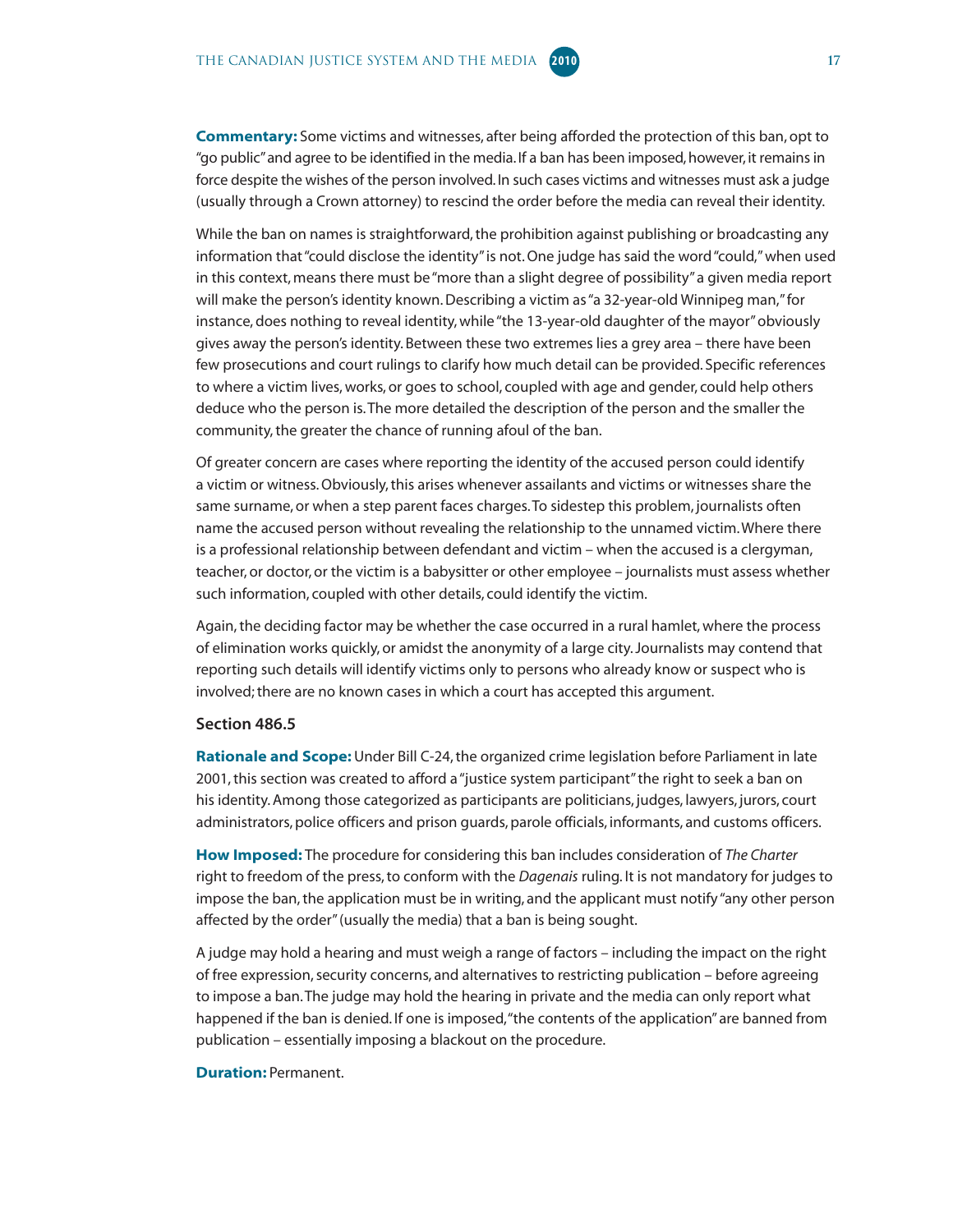<span id="page-23-0"></span>**Commentary:** Media outlets have successfully opposed bans under this section. A Nova Scotia judge refused to ban publication of the identities of two young assault victims and the accused, their mother's boyfriend, noting that persons who report crimes must expect public scrutiny and "simple embarrassment" is not sufficient grounds for a ban. An Ontario judge allowed the media to identify the owner of a building where a murder occurred, ruling the landlord's fear of financial loss did not justify a ban.

#### **Bail (show cause) hearings**

#### **Subsection 517(1)**

**Rationale and Scope:** Subsection 517(1) authorizes a sweeping ban on the contents of a hearing to determine whether an accused person should be free from custody while awaiting trial. While a judge can turn down a prosecutor's request for a ban in these situations, she must impose one if the accused requests it.

If granted, the ban covers the evidence and information presented and the arguments of the prosecutor and defence lawyer. It even extends to the judge's reasons for or against granting bail, since these revolve around whether the accused will flee if released or must be kept in jail to protect witnesses and other members of the public. Courts have ruled that the fact a hearing is held, whether bail is granted or denied, and the amount of money posted or other conditions of the defendant's release can be published, without violating the ban.

**When imposed:** The ban can be imposed "before or at any time during" the hearing – a unique provision, since other bans must be sought before proceedings begin. The ban can also be imposed on hearings to review a judge's order to grant or deny bail; applications to vary the terms of bail; hearings into violations of bail conditions; and reviews of detention orders.

**Duration:** Such a ban is temporary, remaining in force only until the accused is discharged (has all charges dismissed after a preliminary hearing) or the trial has ended (with a guilty plea or a verdict at trial). Once the need to protect the right to a fair trial evaporates, the media can report everything said at the hearing.

#### **Preliminary hearings / inquiries**

#### **Subsection 539(1)**

**Rationale and Scope:** Where serious criminal charges have been filed, a preliminary hearing (also known as a preliminary inquiry) is held in provincial court to determine whether there is enough evidence to justify sending the accused for trial. Since the purpose of a preliminary inquiry is to determine whether the Crown has a *prima facie* case (rather than to also hear evidence the defence may present to rebut the Crown's case), the hearing often doesn't provide a balanced picture of the evidence.

To prevent the airing of potentially distorted and prejudicial information, the judge presiding at a preliminary hearing has the power to ban publication of "the evidence taken" at the proceeding. Again, the order is mandatory if sought by the defendant but the judge can refuse a prosecution request.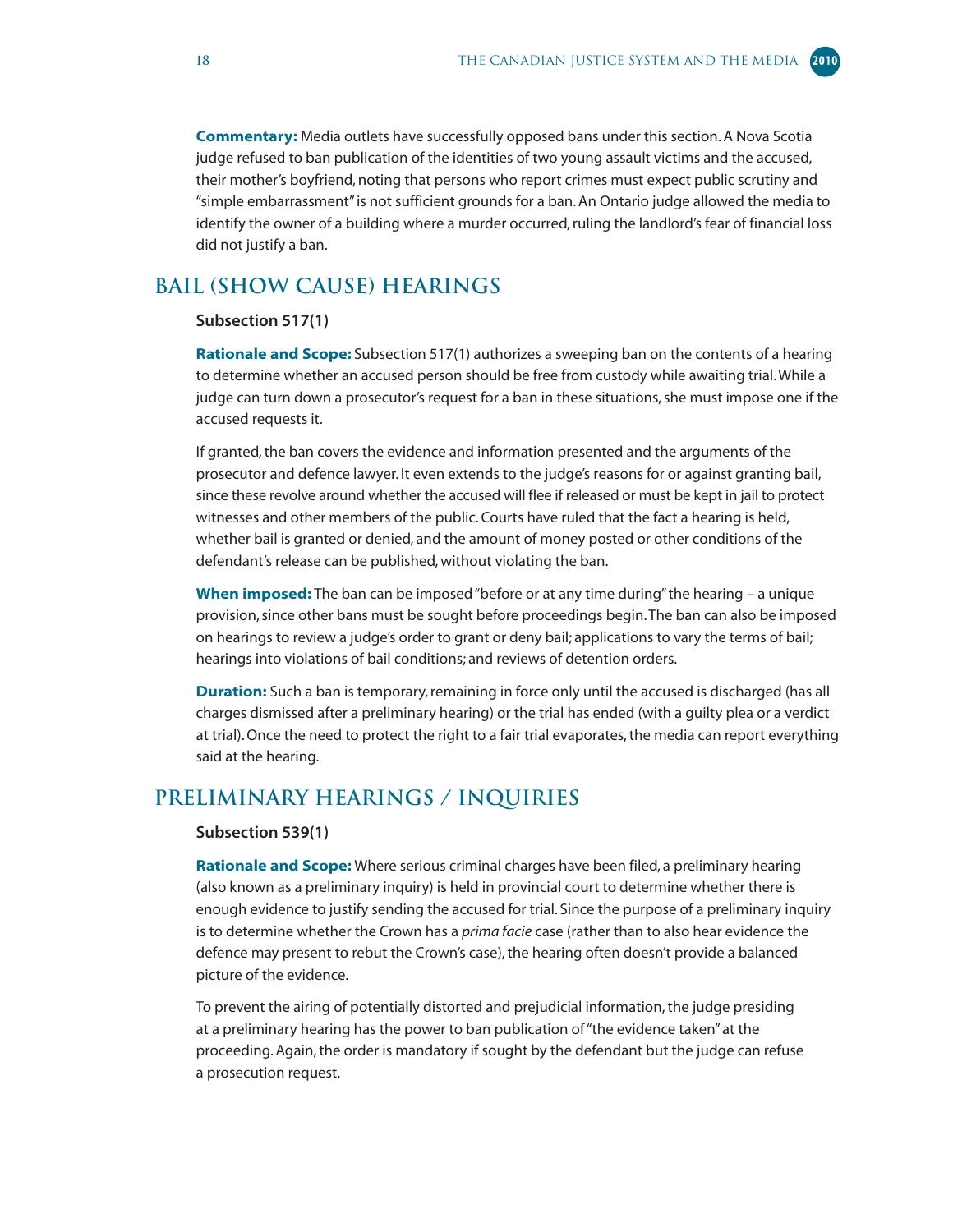<span id="page-24-0"></span>The ban specifies "evidence" – that is, the testimony of witnesses and any information contained in documents tendered as exhibits. But it isn't as sweeping as the restriction on reporting on bail hearings, so the media can report procedural matters, legal arguments and other courtroom statements that do not disclose evidence.

**When sought:** The order must be sought "prior to the commencement of the taking of evidence."

**Duration:** The ban expires once an accused is discharged or the trial is ended. Media outlets sometimes staff preliminary hearings in high-profile cases in the event the accused is discharged or later pleads guilty. If the case proceeds to trial, much of the evidence heard at the preliminary hearing will be repeated at trial, when it becomes publishable. A written transcript of the evidence, obtained from the court file or from counsel, may contain newsworthy evidence that is publishable once the ban expires at the end of the trial.

#### **Admissions and confessions presented at preliminary hearings**

#### **Subsection 542(2)**

**Rationale and Scope:** On the rare occasions no "blanket" ban is imposed under 539(1) (above) at a preliminary inquiry, the media is free to report on evidence **with one key exception**: you must still heed subsection 542(2), which applies automatically (no one has to request this ban) and makes it an offence to reveal any "admission or confession" the prosecution presents at a preliminary hearing.

In this regard, the ban is all-encompassing – even a reference to the fact a confession or statement to police exists (which would be sufficient to suggest to most people there has been an admission of guilt) is sufficient to violate the ban. Since a statement to police must meet stringent legal tests of its reliability before being accepted as evidence, so there is a possibility it will never be presented to a jury.

**When Imposed:** This ban is automatic – it is always in place and might never even be mentioned in the courtroom.

**Duration:** It's temporary. Like the ban on evidence at the preliminary hearing stage, the ban expires once one of the following events occurs: (1) the accused is discharged; or, if the matter has proceeded to trial, (2) the trial ends, or (3) details of the confession are presented at the actual criminal trial.

#### **Trial stage: The** *VOIR DIRE* **rule**

#### **Subsection 648(1)**

**Scope and Rationale:** Many journalists operate under the misapprehension that the *voir dire* rule means what is said in the absence of the jury can never be used. But subsection 648(1), which incorporates the rule into the *Code*, decrees that "no information regarding any portion of the trial at which the jury is not present" shall be published "before the jury retires to consider its verdict."

The section comes into play because jurors are usually allowed to return to their homes at night during a trial; unlike the American practice, it is rare for a jury in this country to be sequestered until deliberations begin. *Voir dire* hearings are primarily held to consider the admissibility of evidence – such as a weapon seized using a search warrant or incriminating statements to police – that may never go to the jury.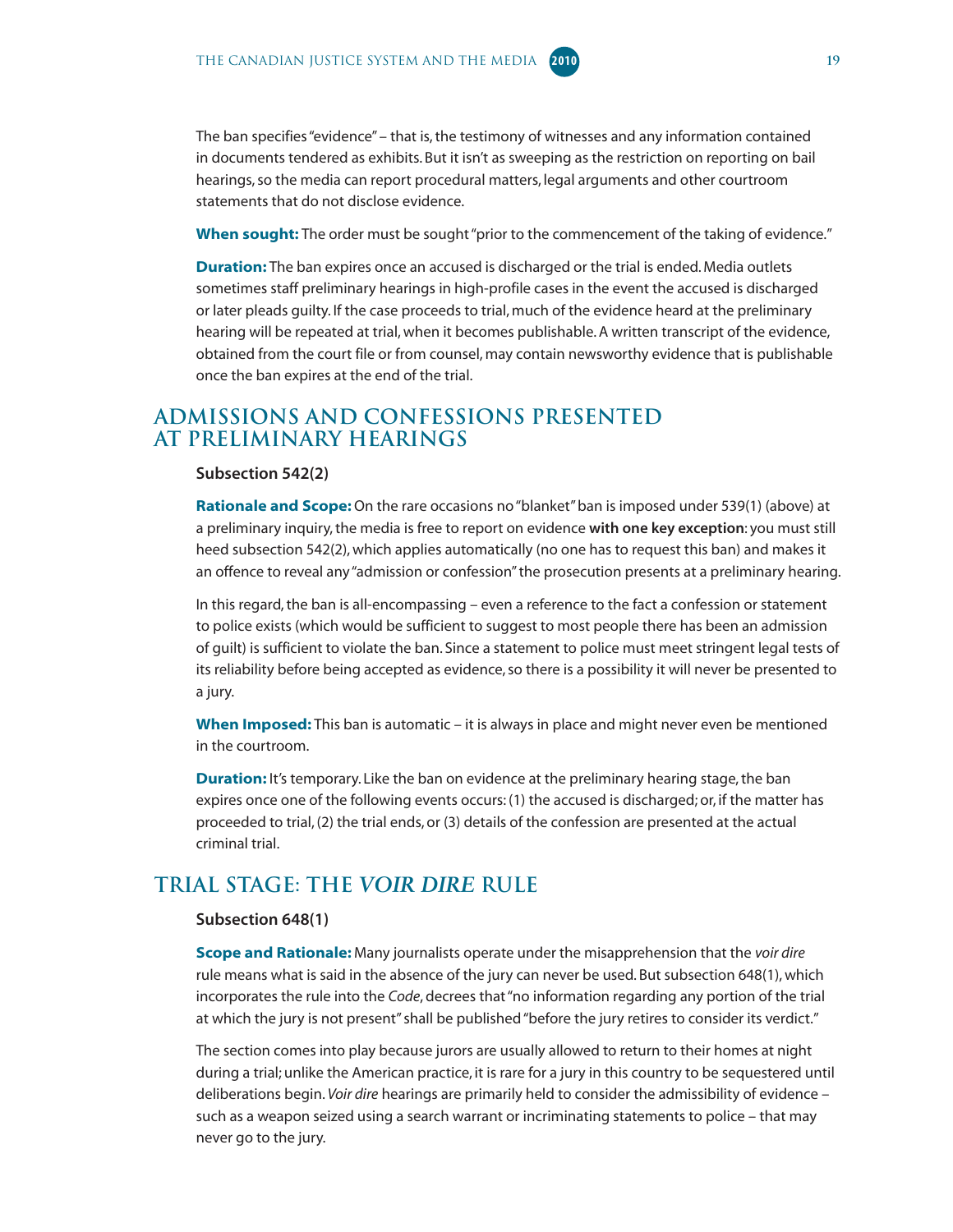<span id="page-25-0"></span>Even though jurors are warned during trials to ignore media coverage, the publication ban is imposed to ensure that jurors are not influenced by information the trial judge has excluded as irrelevant or improperly obtained.

The ban is far-reaching – note the use of the word "information," a term that encompasses all court business transacted in the jury's absence, evidence and legal argument alike.

In some jurisdictions, this ban also applies to pre-trial hearings held under subsection 645(5), which permits *Charter* arguments and other complex issues that would otherwise be heard in the absence of a jury, to be argued before a jury is even chosen. The rationale is that there *will* be a jury, and that jury should not be prejudiced by hearing information they wouldn't otherwise have access to.

In some trials heard by judge alone, the term "*voir dire*" is still used to describe legal arguments, often about the admissibility of evidence. But, since there is no jury, the ban does **not** apply and *voir dire* evidence can be published when presented in court.

**When imposed:** This ban is automatically in place until the jury is sequestered.

**Duration:** Once deliberations begin, jurors are kept together and denied access to news coverage until a verdict is reached. Thus, the moment jurors are sequestered, the ban expires and legal rulings or testimony heard in their absence can be reported. Even evidence ruled inadmissible can be used, unless it is subject to another publication ban.

#### **Sexual history**

#### **Subsection 276.3(1)**

**Rationale and Scope:** Where a person on trial for sexual assault seeks to introduce evidence of the complainant's sexual history, the accused must make an application to the judge, who will determine whether such evidence is admissible. This section creates a ban on such an application.

The media can report that an application has been made to present such evidence, but there is a ban on publishing any other information about the motion. The ban covers the "contents of an application," plus all evidence, information, and legal arguments presented on the application for a hearing to review the evidence and at the hearing itself. In any event the hearing, if one is held, will be *in camera*.

A decision to reject the application is banned from publication unless the judge orders it revealed "after taking into account the complainant's right of privacy and the interests of justice." A judge's ruling to admit the evidence and the reasons for doing so can be reported, as can the evidence itself once it is presented at trial.

**When imposed:** Automatic.

**Duration:** Permanent.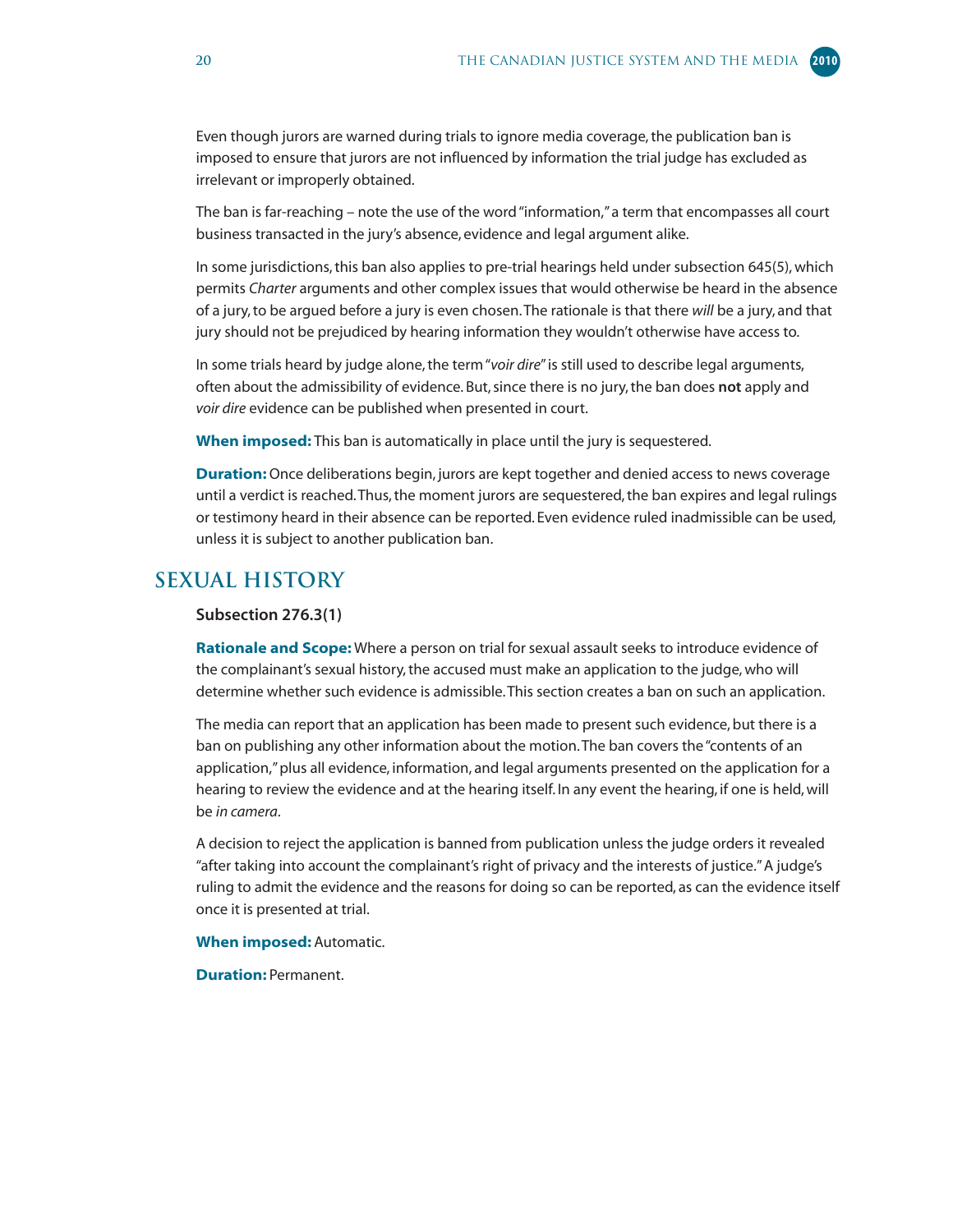#### <span id="page-26-0"></span>**Confidential records**

#### **Subsection 278.9(1)**

**Rationale and Scope:** This ban is similar to that described above in relation to sexual history. Subsection 278.9(1) deals with hearings in sexual assault cases that determine the admissibility of the private records of a complainant or witness.

These include medical, psychiatric, therapeutic, counseling, education, and employment records; adoption and social services records; and personal journals and diaries. This is known as an *O'Connor* application, after the leading Supreme Court of Canada ruling on the issue.

The plain fact an application has been made for access to records can be reported, but the "contents of an application" are banned. The application involves a two-stage process: a hearing must be held to determine whether records should even be reviewed by the judge; if they are, the judge may hold a second hearing to determine whether the records should be turned over to the defendant. The media is prohibited from publishing "any evidence taken, information given or submissions made" at either hearing, which must be held *in camera.* 

A judge's decision whether to produce the records or to provide them to the accused, and the reasons for those rulings, are also banned from publication "unless the judge, after taking into account the interests of justice and the right to privacy of the person to whom the record relates, orders that the determination may be published."

**When imposed:** Automatic.

**Duration:** Permanent.

#### **Other** *CRIMINAL CODE* **restrictions**

#### **RESTRICTION ON INTERVIEWING JURORS**

#### **Section 649**

**Rationale and Scope:** Contrary to popular belief, Canadian journalists are not forbidden from interviewing persons who have served on a jury. There are, however, significant limits on what jurors can say; as a result, this is a potential minefield, one which should be entered cautiously (particularly if a broadcast journalist is conducting a "live" interview).

Section 649 makes it an offence for jurors to reveal "any information relating to the proceedings of the jury when it was absent from the courtroom." The only exception is the disclosure of such information to police during an investigation of possible obstruction of justice and testimony in court if such charges are laid.

The section covers everything said in the jury room during deliberations – comments, opinions, arguments, and votes cast in the process of reaching a verdict. This means the media can interview jurors about their personal experiences, their impressions of the process, even their impressions of the evidence and the defendant – anything that does not disclose information about deliberations or what fellow jurors said or did. Such interviews have been conducted in many high-profile cases and journalists who have served on juries have written about the experience, without breaking the law.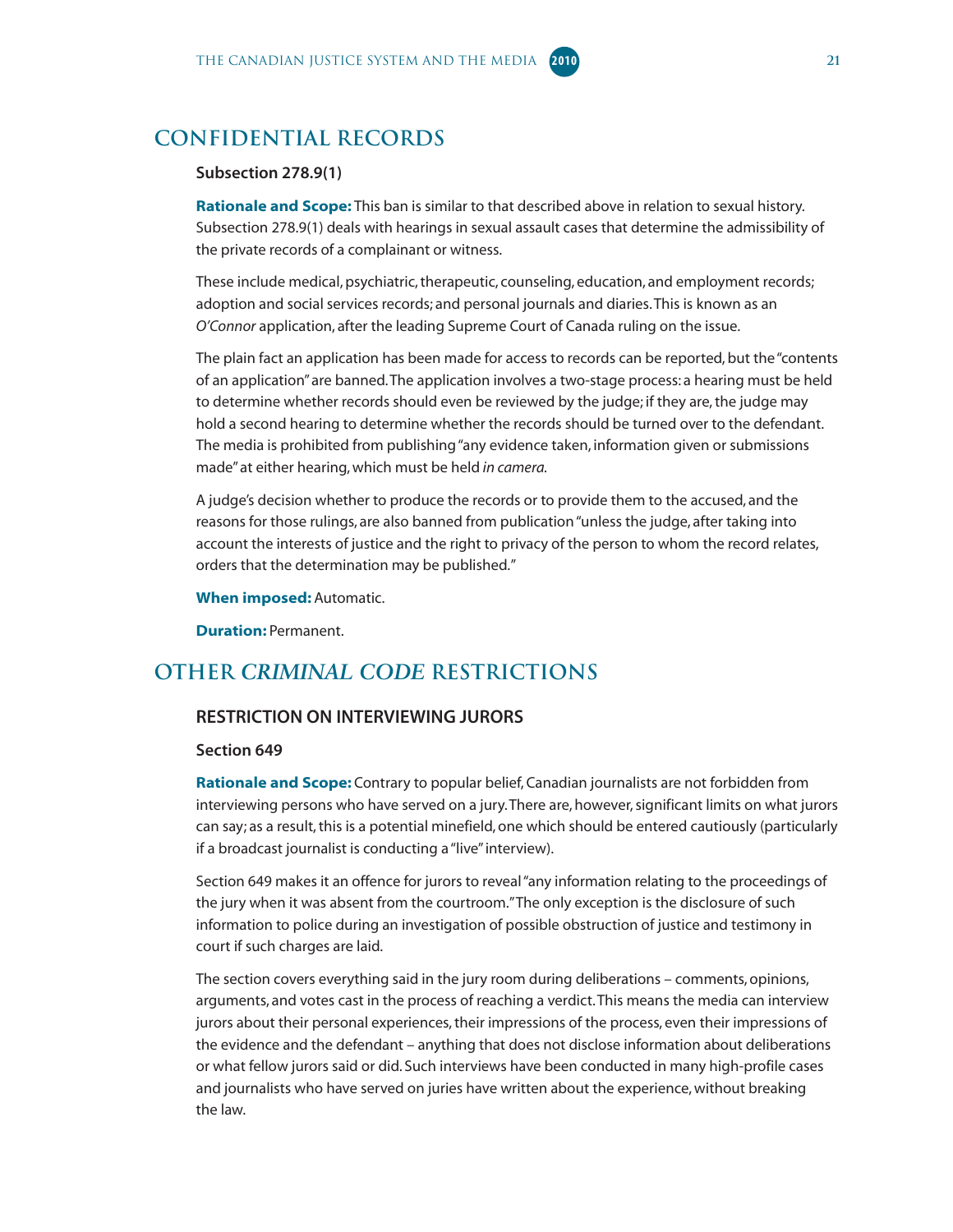Contacting and interviewing jurors must be done only after a verdict has been announced and the jury has been discharged, to avoid the prospect of causing a mistrial or being accused of jury tampering. While the section only applies to jurors, a journalist who induced a jury member to disclose details of deliberations could risk being charged as a party to the offence.

#### **When imposed:** Automatic.

**Duration: Permanent.** 

#### **IDENTIFYING JURORS**

#### **Subsections 631(3.1) and 631(6)**

**Rationale and Scope:** Under subsection 631(3.1), a judge may order that jurors be referred to in the courtroom only be an identifying number, rather than by name.

In order to do so, the judge must be satisfied it is "in the best interest of the administration of justice" and necessary "to protect the privacy or safety of the members of the jury." If such an order is made, the judge may rely on subsection 631(6) to further impose a ban on publication of any information that could disclose a juror's identity if satisfied the ban "is necessary for the proper administration of justice."

**When imposed:** A prosecutor may apply for this ban; in addition, a judge has the right to make this motion without being asked.

**Duration:** Permanent.

#### **EXCLUSION ORDERS**

#### **Subsections 486(1), 486(2) and 537(1)(***h***)**

**Rationale and Scope:** Two *Code* provisions, while not bans, restrict coverage by giving judges the power to order members of the public to leave the courtroom in certain circumstances. While subsection 486(1) mandates that, as a general rule, criminal proceedings be held in open court, it also states that a judge can exclude "all or any members of the public" for "all or part" of a hearing. Such action can be taken "in the interest of public morals, the maintenance of order or the proper administration of justice."

A similar provision, subsection 537(1)(*h*), enables a judge at a preliminary hearing to order everyone except the prosecutor, the accused, and the defence lawyer to leave the courtroom where "the ends of justice will be best served by so doing."

**When imposed:** This power to clear the courtroom is usually reserved for sexual assault cases, when the victim or witness is a child likely to be intimidated by the presence of spectators. Subsection 486(1.1) specifies that the "proper administration of justice" includes protecting witnesses under age 18 in cases of sexual or violent offences. Use of exclusion orders has declined in recent years because provision has been made for young witnesses to testify via videotape or shielded by screens.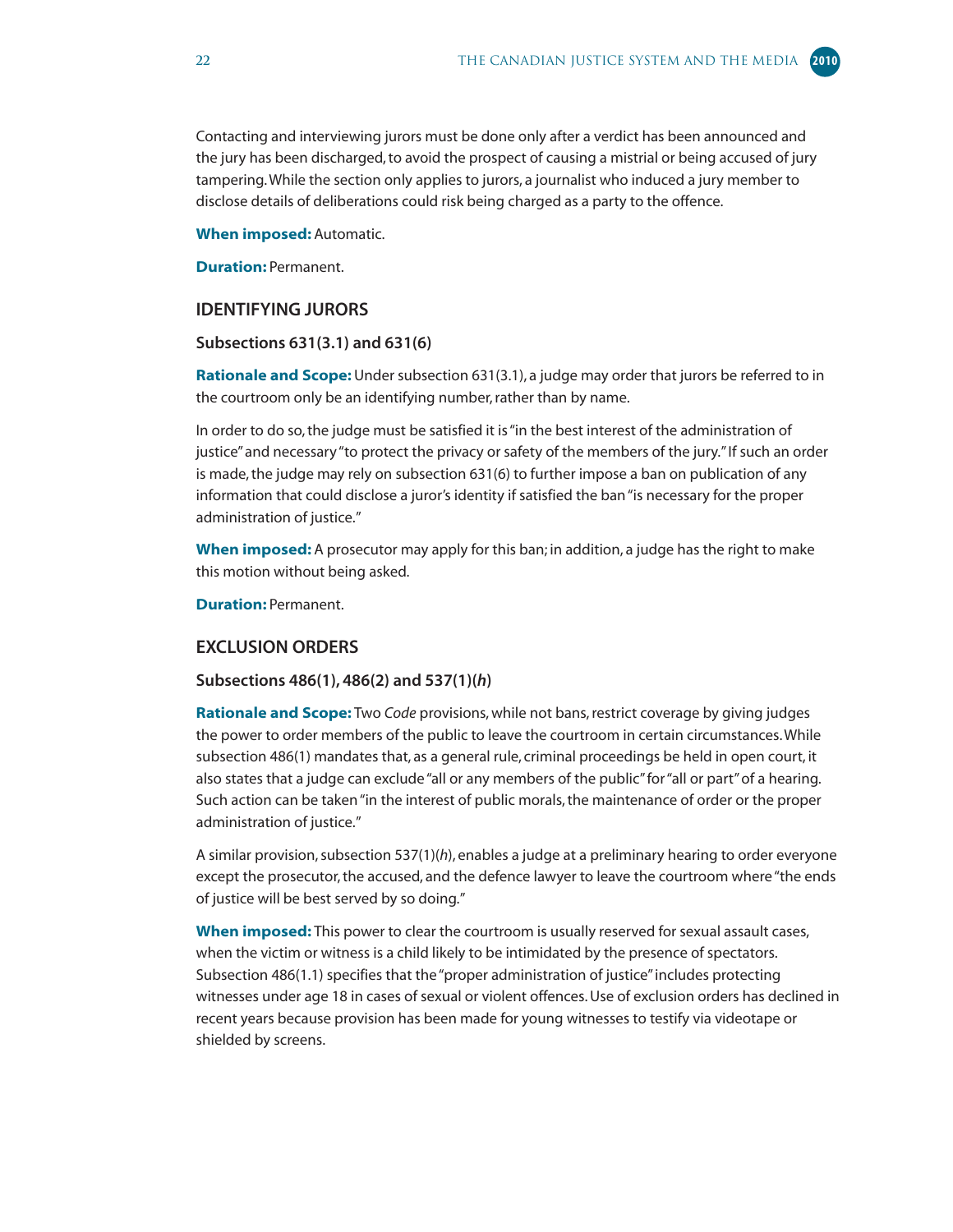Courts have ruled that subsection 486(1) must be invoked with caution and only after considering other options and the media's right to free expression, in keeping with the principles set out in *Dagenais*. The presence of spectators must be so stressful that witnesses will not testify or the quality of their evidence will suffer. Potential embarrassment or financial loss to a witness is not sufficient reason to bar the public. A judge's use of this section to weed out reporters from the public gallery to prevent publication of the names of witnesses was overturned on appeal.

**Publication not banned:** Note that these sections do not ban publication, but simply prevent journalists from being present to report on the proceedings. Journalists can base reports on taped or written transcripts once they become available unless another court order, such as the ban on preliminary hearing evidence, applies.

#### **DISPOSITION HEARINGS FOR THOSE DECLARED NOT CRIMINALLY RESPONSIBLE**

#### **Subsections 672.5(6) and 672.51(11)**

**Rationale and Scope:** A court or review board hearing to decide the fate of a person found unfit to stand trial, or not criminally responsible for an offence due to a mental disorder, can hold a hearing *in camera* if doing so is "in the best interests of the accused and not contrary to the public interest." In addition, the court or review board has the authority to ban publication of information disclosed at a hearing when the person who is the subject of the hearing is absent, or if a court or review board believes release of the information would be "seriously prejudicial" to the individual and "protection of the accused takes precedence over the public interest in disclosure."

**Duration: Permanent.** 

#### **SEARCH WARRANTS**

There are several applicable sections in the *Criminal Code*; the following provides an overview.

Search warrants and their supporting documentation are public documents **once they have been executed** (that is, the search has been conducted) and **only if evidence has been seized** as a result. Subsection 487.2(1) of the Criminal Code states that the media cannot report on search warrants without the permission of those searched, unless charges were laid (although some courts have determined this provision to be a violation of freedom of expression rights).

Judges have the discretion to seal warrants and related documents under subsection 487.3(1) if "the ends of justice would be subverted" or the information would be used for an improper purpose if released. These concerns must outweigh the public's interest in accessing the information. Justice could be subverted, the section says, by information that could reveal the identity of a confidential informant, compromise an ongoing investigation, endanger an undercover officer and prejudice such operations in future, or taint an innocent person.

Media outlets can make an application at any time under subsection 487.3(4) to the judge who sealed the warrant, asking that all or part of it be made public.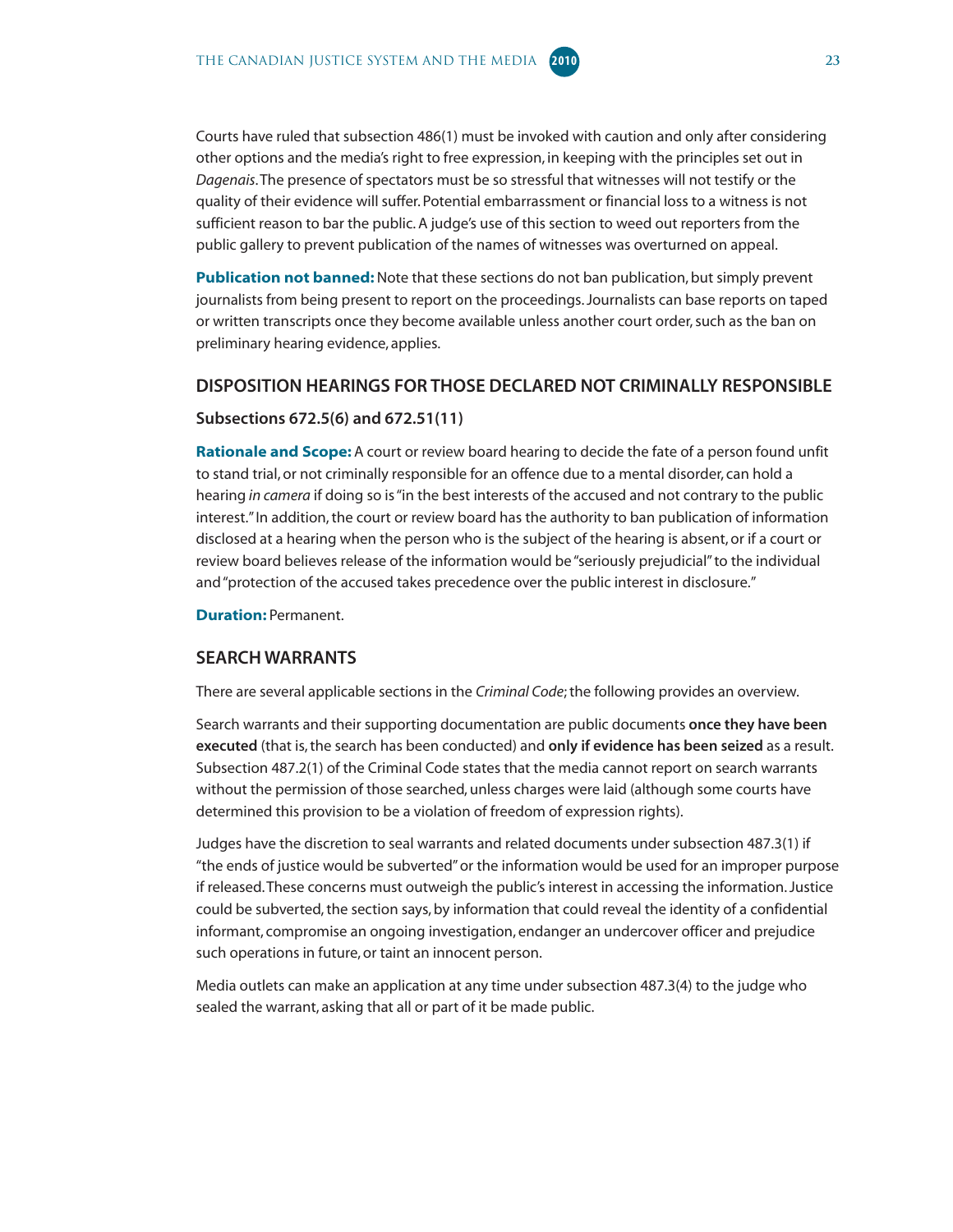#### *YOUTH CRIMINAL JUSTICE ACT*

The *Youth Criminal Justice Act* (YCJA or the Act) sets out how the Canadian justice system deals with young people who are accused of crimes, from the time they are 12 years old until their 18<sup>th</sup> birthday. For an overview of the Act and its objectives, the ways in which it differs from the *Young Offenders Act* (which it replaced in 2003), the federal Department of Justice offers a valuable primer, entitled "YCJA Explaine[d" \(http://www.justice.gc.ca/eng/pi/yj-jj/ycja-lsjpa/ycja-lsjpa.html\).](http://www.justice.gc.ca/eng/pi/yj-jj/ycja-lsjpa/ycja-lsjpa.html) This online document, which contains a wealth of information about the Act, can be reviewed online, or printed as a pdf document.

Youth courts are open to the media and other members of the public; however, as noted in Dean Jobb's text, *Media Law for Canadian Journalists*, "the Act shields the identities of most of the persons involved – children and young persons who are victims of crime or witnesses, as well as the young defendants themselves."

Subsection 110(1) is the starting point for the media; that's where it is stated that neither the name nor "any other information" that could identify a youth charged under the Act.

Subsection 111(1) shields from broadcast the identities of young people who are witnesses to or victims of crimes allegedly committed by another young person.

Admittedly, this sets up an illogical inconsistency in our criminal law: if a young person is harmed by another young person, the victim's identity is protected; however, if that same victim were harmed in the same manner by an adult offender, the media would be free to report the young victim's name. It is to be noted that an Alberta court has declared invalid that section of the YCJA.

There are exceptions to that general rule that a young accused's identity is protected; those exceptions are set out in section 110 (2), and will be highlighted in the following paragraphs.

#### **Adult Sentences**

In cases in which a court has determined that a young person should be sentenced as an adult, the media have the right to identify the youth accused.

#### **Presumptive Offences**

Of note from the media's perspective is the category "presumptive offences" – murder, attempted murder, manslaughter or sexual assault, or any cases in which the youth accused has been charged with a crime of violence after having previously been found guilty of violent crimes at least twice prior. In such situations, the Crown must make an application if he wishes the court to consider imposing an adult sentence.

If the Crown succeeds, the youth is sentenced as an adult and journalists are able to identify the young person.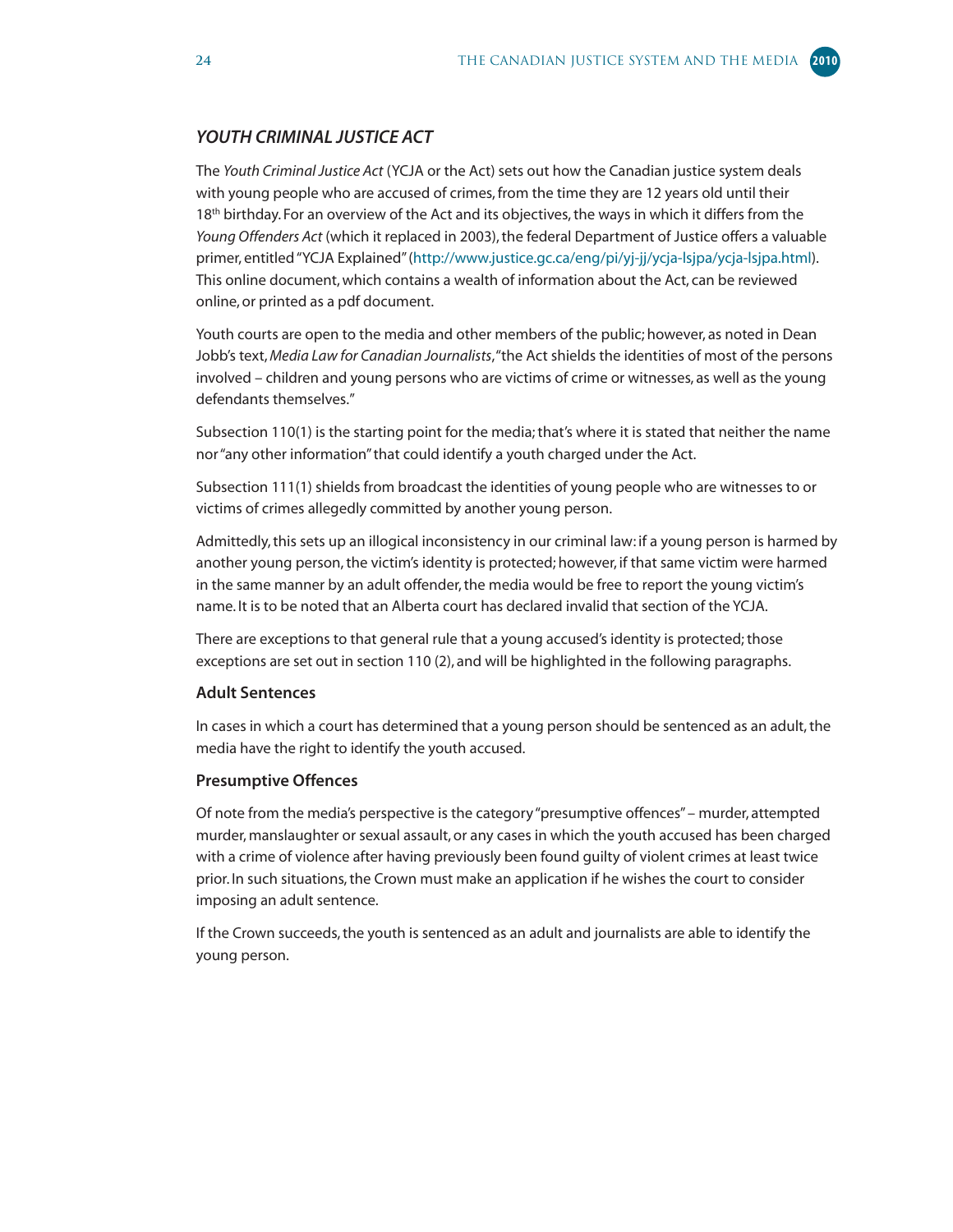However, even if the Crown's application is denied, the ban does **not** automatically continue: the judge must ask Crown and defence counsel if either wants the ban to continue to apply; if either one seeks a continuation of the ban the judge must, as per Section 75(3) of the Act, consider whether it is "...appropriate in the circumstances, taking into account the importance of rehabilitating the young person and the public interest." Finally, if neither Crown nor defence counsel seeks a continuation of the ban, the ban is lifted, even though the young person will not receive an adult sentence.

From the media's perspective, there is one more wrinkle of note in relation to the presumptive sentencing regime, which is set out in section 65 of the Act: if the Crown gives notice "at any stage of the proceeding" that it does not intend to seek an adult sentence for a presumptive offence, the judge shall order a ban on the identity of the youth.

So, for all practical purposes, a young person found guilty of a presumptive offence, even if still sentenced as a youth (rather than as an adult), may or may not have the continued protection of a ban on his identity.

#### **Young Person May Lift the Ban**

An individual whose privacy interests were protected by subsection 110(1) of the Act may, upon reaching the age of 18, give the media permission to reveal their identity; this is provided for under subsection 110(3) of the Act. If a young person who has been the subject of proceedings under the Act wishes to have their identity known through the media prior to reaching age 18, they can make an application to the court to have the ban lifted; see subsection 110 (6).

It's worth noting that, in either of the circumstances described above, the person who was prosecuted under the YCJA cannot reveal their identity to one media outlet, while expecting other journalists to abide by the ban: once the ban is lifted for one, it's lifted for all.

Section 111 similarly allows for young people who have been witnesses or victims (or, in circumstances in which a victim under the age of 18 or is deceased, the victim's parents) to lift the ban that protects their identities.

#### **Temporary Suspension of Ban When Young Person at Large**

Subsection 110 (4) of the YCJA provides for a young person's identity to be revealed temporarily in very specific circumstances: when the individual is believed to have committed a crime and "there is reason to believe the young person is a danger to others." This provision allows authorities to enlist the public's assistance in apprehending the young person; since the provision has a specific, limited-time purpose, the ban is lifted for a period of five days only.

This puts an added onus on media outlets, since they have to stop identifying the young person once the five days has elapsed. There is also an interesting area of disagreement over whether news organizations are obliged to "cleanse" their website of such identifying information – some commentators suggest that the media must do so in order to avoid breaking the law, while others contend that online news archives are no different than libraries, which do not destroy old copies of newspapers that contain such information.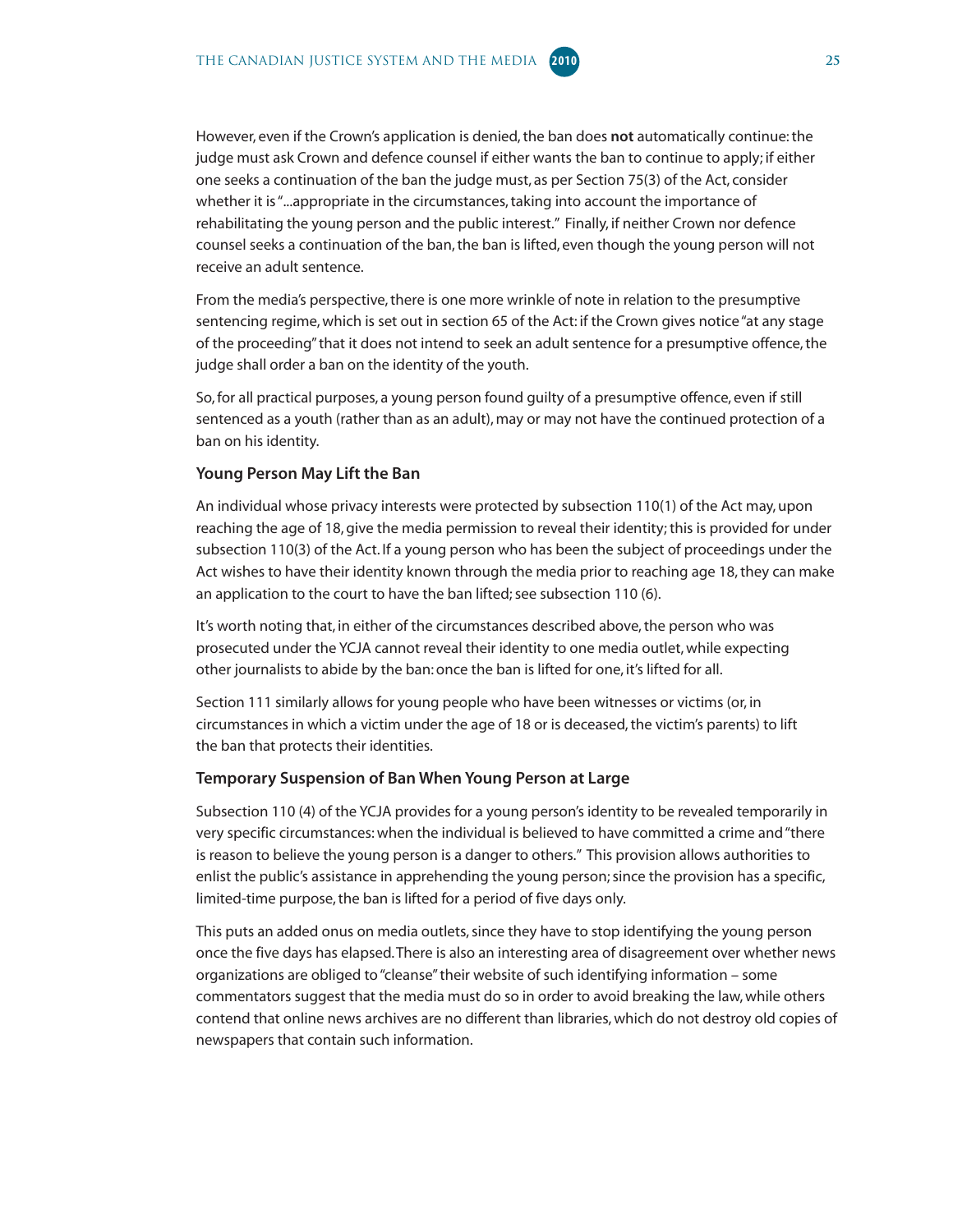#### <span id="page-31-0"></span>**Bans on Civil Proceedings**

Under the common law, the *voir dire* restriction on news coverage applies to civil jury trials until deliberations begin. In addition, judges presiding over civil actions have the power to issue publication bans to protect the administration of justice. Generally speaking, however, the threshold for a party to a civil action seeking a ban is high.

Still, parties in civil actions have obtained orders to seal certain evidence or ban its publication. Judges may restrict coverage to protect the safety of a witness or child, when patents or trade secrets are in dispute, or in situations where – to use the B.C. court's wording – "the administration of justice would be rendered impracticable by the presence of the public."

Provincial statutes ban publication of the identities of young persons involved in child-protection applications. As well, federal and provincial tribunals may have the authority to ban publication of evidence or restrict public access in certain situations.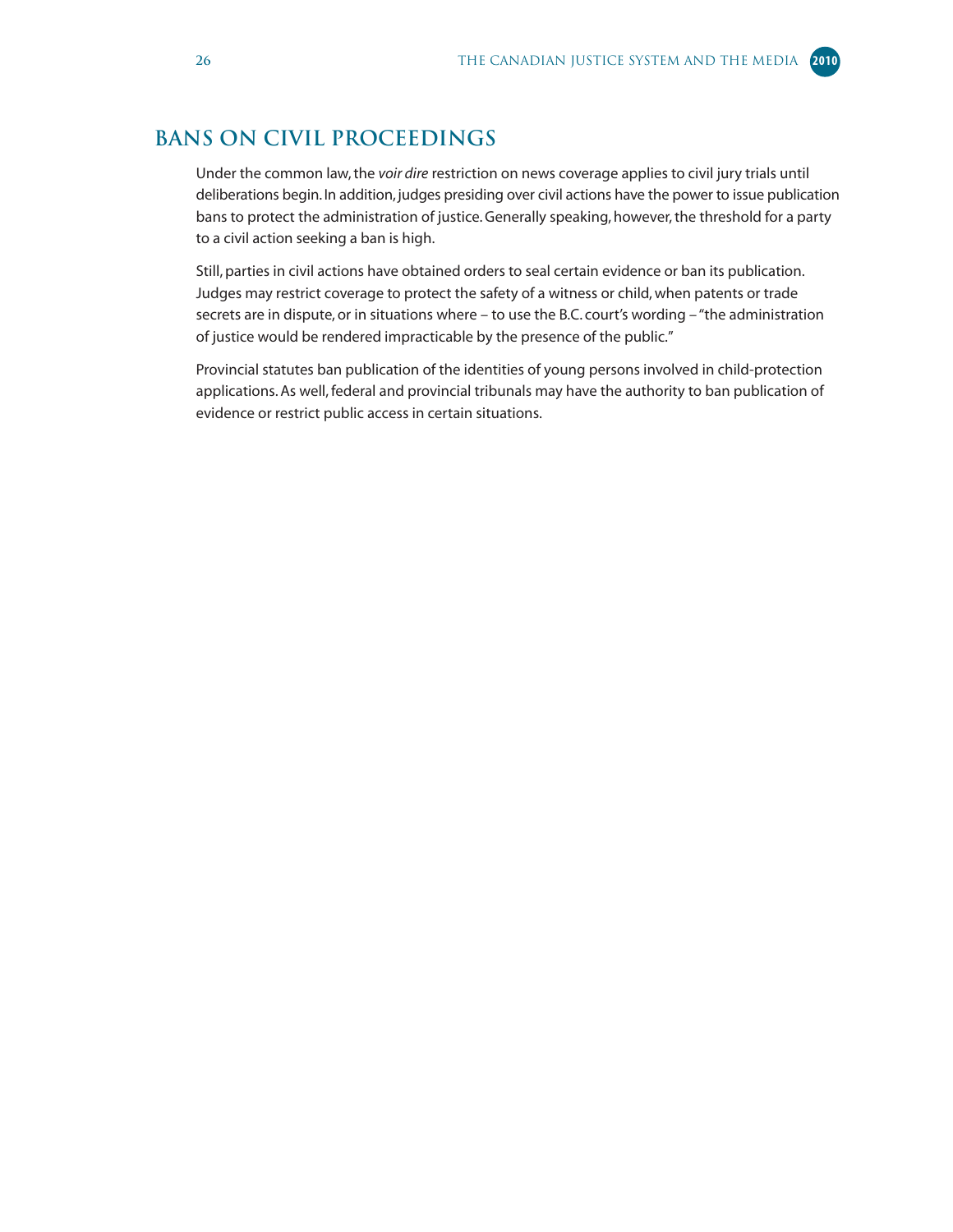### <span id="page-32-0"></span>WHO, WHAT, WHERE AND WHY: A JUSTICE SYSTEM PRIMER

 $\Box$  roadly speaking, there are two separate bodies of law in Canada, each distinguishable from  $\mathbf D$  the other on the basis of the parties involved, the issues in dispute, and the remedies a court can impose. **Civil law** encompasses lawsuits involving individuals or corporations – legal disputes between private parties resolved in the public courts. If an action succeeds, the outcome is often an award of money from the unsuccessful party to the successful one. The civil courts also hear challenges to laws and government actions or policies.

**Criminal law** is concerned with the prosecution of parties charged with crimes. While many people hold the mistaken belief that the Crown is the victim's lawyer, the Crown actually acts on behalf of the state. That rationale behind this structure is that a crime is a violation against society as a whole. The stakes for those convicted are high; courts can mete out fines and jail terms as punishment, with the severity of the crime dictating the severity of the sentence.

Canadian law is derived from three sources:

**The Constitution:** *The Constitution Act, 1982*, is the basis for the Canadian state. It incorporates the *Constitution Act, 1867*, and *The Charter of Rights and Freedoms*. The *Charter* protects basic rights such as freedom of religion and association, safeguards citizens from discrimination and arbitrary police actions, enshrines the legal rights of accused persons, and promotes minority language rights. Included is paragraph 2 (*b*), which protects "freedom of thought, belief, opinion and expression, including freedom of the press and other media of communication."

The *Constitution Act, 1867* sets out the legislative responsibilities of each level of government. The federal government, for example, regulates matters of national scope and importance, like defence, foreign affairs, transportation, and banking. The list includes criminal law and divorce law, which are uniform across the country. Provinces control matters of local or regional nature – education, land ownership, use of natural resources, the civil law and the administration of the court system.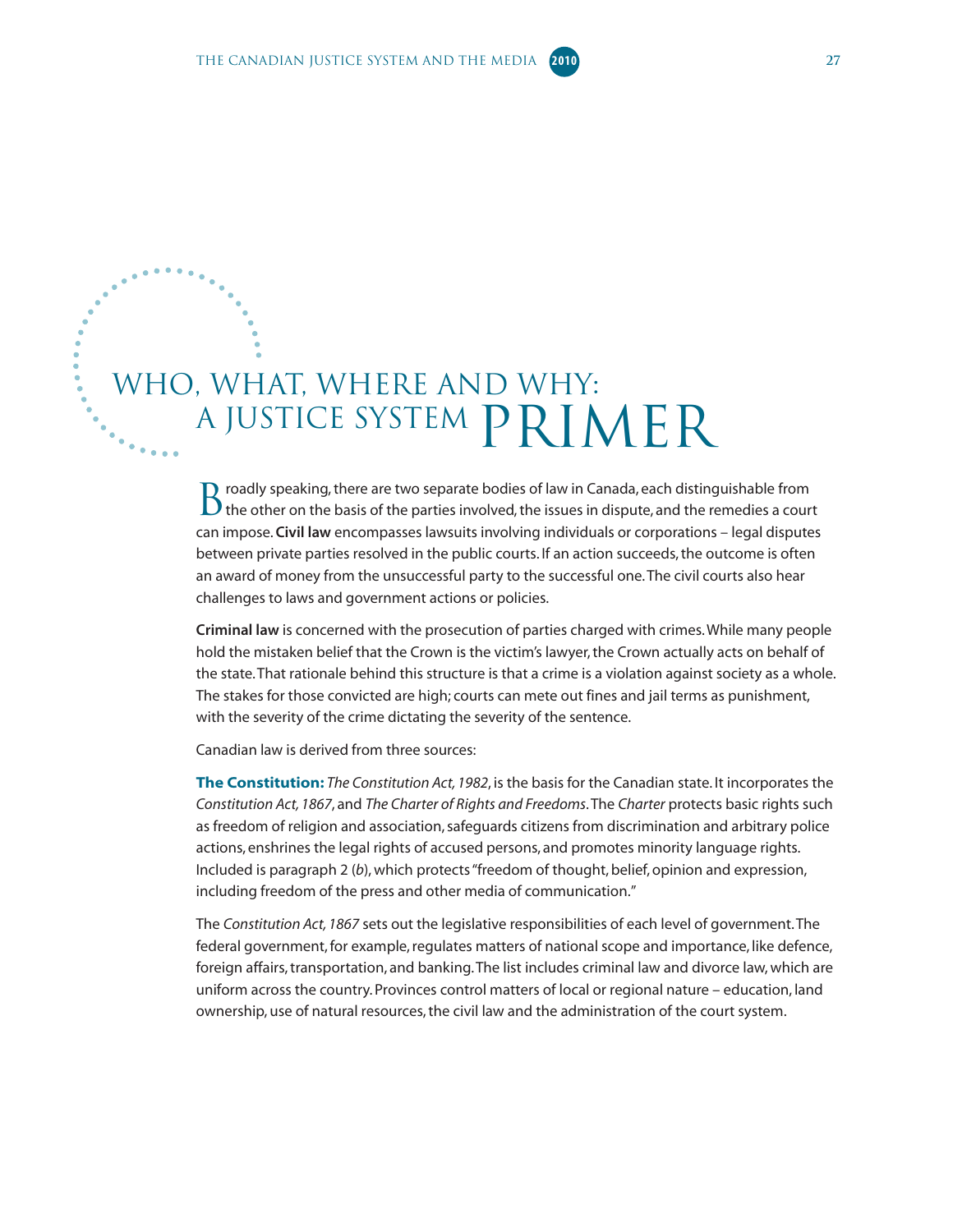**Legislation:** The federal and provincial governments have the power to enact laws to govern matters under their jurisdiction. **Statutes** are proposed in the form of **bills** introduced in Parliament or a provincial legislature; they become law (and are transformed into **acts**) once passed by the majority vote of elected representatives and given royal assent.

**Regulations,** which are created under the authority of statutes, are detailed rules that outline how an act's provisions are to be carried out and enforced. The provinces have delegated powers to municipal councils to pass bylaws and ordinances, forms of legislation that deal with local matters ranging from land use to dog control.

**The common law:** Also referred to as "case law" or "judge-made law", this is the vast body of judicial decisions that have shaped Canadian law. As judges interpret statutes and apply common law principles to disputes that wind up before the courts, our laws are better articulated and refined. Judges draw on the lessons of the past in the pursuit of a just ruling on the questions before them. In the words of a British jurist, Lord Reid, the common law "has been built by the rational expansion of what already exists in order to do justice to particular cases."

Resolving a legal dispute is an exercise in determining which law applies and to what extent, as judges and lawyers comb through precedents (previously decided cases) and legal textbooks for guidance; the search begins with Canadian materials, but can expand to rulings of courts in Britain, the United States and other common law countries if there are few home-grown decisions on a particular legal point. The common law is also the source of many of the rules that govern court procedure and the admissibility of evidence.

The common law is followed in nine provinces and the territories. Quebec courts adhere to a European-style *Civil Code*, which establishes the principles to be applied, on a case-by-case basis, to resolving civil disputes. Judges in Quebec often follow precedents, but are not bound to do so. The criminal law, however, applies across the country and Quebec judges follow common law principles when hearing criminal cases.

**The courts and the** *Charter of Rights and Freedoms***:** Until 1982 the courts could strike down only those statutes that exceeded the jurisdiction of the federal government or a province, but the *Constitution Act, 1982*, has radically changed this legal landscape. It declares the constitution to be the supreme law of Canada, and "any law that is inconsistent with the provisions of the constitution is, to the extent of the inconsistency, of no force and effect". The courts – not Parliament – have become the final arbiter of whether a given law is consistent with the freedoms all Canadians enjoy.

The wider power of the courts to strike down and rework legislation often generates controversy. But when politicians complain about "judicial activism," journalists should bear in mind that it was elected politicians, not unelected judges, who thrust this responsibility upon the courts.

Since the *Charter* is intended to protect individuals and minorities from government actions that violate their constitutional rights, it generally does not apply in civil cases involving disputes between private litigants.

**Structure and hierarchy of the courts:** Under the Constitution, Ottawa and the provinces have the power to create courts with certain powers and jurisdiction over specific types of cases. The federal government is responsible for **courts of superior jurisdiction** – trial and appeal courts in each province and the Supreme Court of Canada. The federal government appoints and pays the judges who serve on these benches. In general, superior courts hear civil cases involving larger sums of money and serious criminal offences, including most crimes of violence.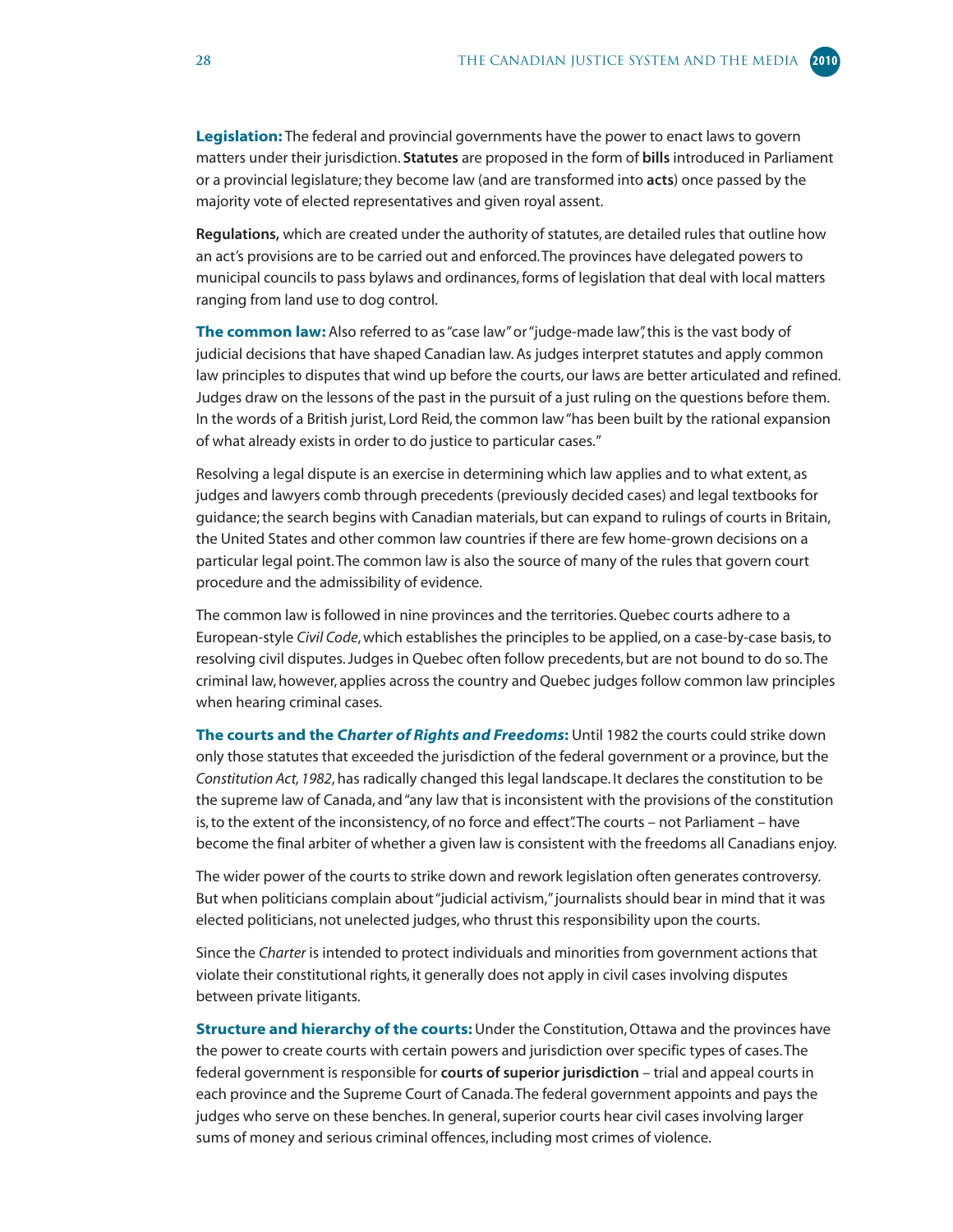The name given the superior jurisdiction (or trial) court varies across the country – it is known as the Supreme Court in Nova Scotia, Prince Edward Island, Newfoundland, British Columbia, the Northwest Territories and The Yukon; the Court of Queen's Bench in New Brunswick, Manitoba, Alberta, and Saskatchewan; in Quebec as the Superior Court; in Ontario as the Superior Court of Justice; and as the Court of Justice in Nunavut.

The provinces are responsible for provincial courts. These courts tend to deal with less serious crimes and lawsuits and the enforcement of provincial statutes. Examples are small claims courts; youth courts that deal with minors charged under the *YCJA*; traffic, and probate. Provincial criminal courts are usually very busy venues; they are the courts in which all criminal cases originate and all but the most serious offences can be tried. Provincial court judges are appointed and paid by the provincial government. Superior and provincial courts may share courthouses and even courtrooms. Under the constitution, the provinces are responsible for operating the justice system and provide court facilities, support staff, and maintain court registries and files.

When it comes to precedent, not all courts are created equally. All judges must follow rulings of the country's highest court, the Supreme Court of Canada. Its nine judges hear cases that raise significant points of law or issues of national importance, and most appellants must seek **leave**, or permission, to have their cases heard. For most Canadians the quest for justice ends at the level of court immediately below the Supreme Court of Canada – the provincial courts of appeal.

Within each province, notes Michael Crawford, the rule of thumb is that "a lower court must follow the precedents set by higher courts in that province."

Judges take their cue from their court of appeal, and precedents set in another province – even by a higher court – are not binding on them.

While judges may give consideration to rulings from other provinces, they are free to reach a different conclusion. As well, their rulings may be at odds with those of other judges on their court.

One level below the court of appeal is the superior court, which hears trials as well as appeals from some inferior court decisions. Most rulings of superior court judges may be appealed to the court of appeal. Judges of provincial courts are obliged to follow the precedents of all higher courts within the province. Journalists sometimes fail to grasp these distinctions and report that a provincial court judge made a "precedent-setting" decision, even though such rulings are binding on no one, not even on other judges of the same court.

A brief note about how trials differ from appeals. Trial courts weigh evidence gleaned from witnesses and documents, make findings of fact, and apply the law to reach a judgement. The Supreme Court of Canada and provincial courts of appeal review rulings and the written record from the court below to determine if the judge has made an error in interpreting the law or the facts that justifies overturning a verdict or award of damages, or ordering a new trial. Appeal courts do not retry a case and rarely hear additional evidence.

**Administrative tribunals:** Ottawa and the provinces have created a wide range of administrative tribunals to complement the work of the courts. Tribunals are quasi-judicial bodies that operate like courts, holding hearings and canvassing evidence to resolve disputes over workplace standards, settle claims for compensation, set power rates, and review police actions or human rights violations, to name just a few of their roles. The decisions of federally appointed tribunals, such as the Canadian Human Rights Commission and the National Parole Board, can be reviewed by the Federal Court.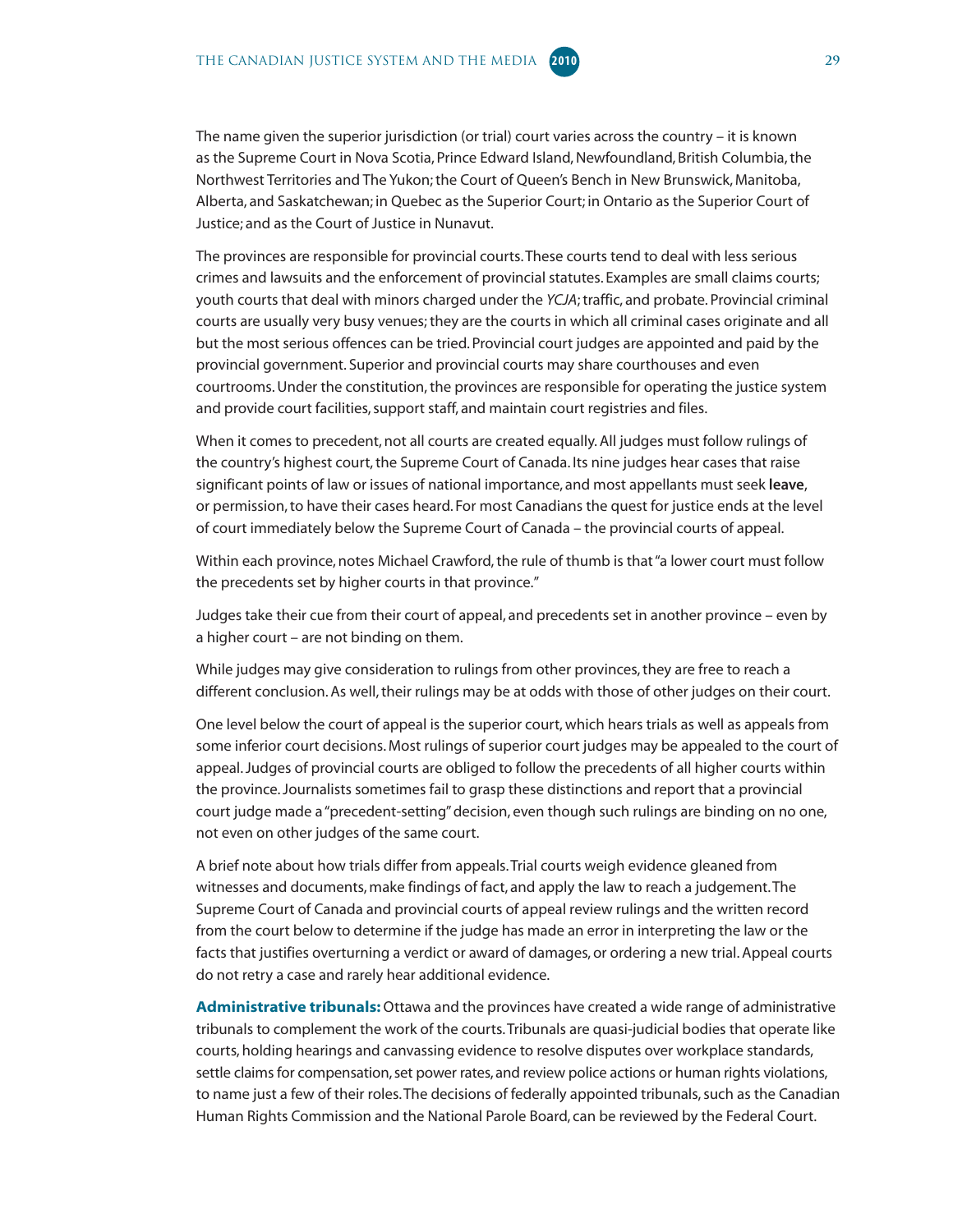#### <span id="page-35-0"></span>**Roles of the main players in a courtroom**

**The judge:** The **independence of the judiciary** is a hallmark of the Canadian justice system. While paid and appointed by government, judges are not government employees.

The distinction, while not easy to appreciate at first glance, is crucial, because the state often appears as a litigant in civil cases and, in the form of the Crown, prosecutes criminal offences. If judges were beholden to government for their pay cheques and jobs, any appearance of impartiality would disappear.

Judges' salaries and benefits are recommended by independent commissions and they have security of tenure until mandatory retirement age. A judge may face disciplinary action from a judicial council for misconduct, but only Parliament has the power to remove a federally appointed judge from office, following a public inquiry and recommendations by the Canadian Judicial Council. In most provinces, the cabinet has the power to remove a provincial court judge from office, on the recommendation of the provincial judicial council. Judicial independence ensures no judge will hesitate to make a just ruling that might offend government. It also offers the security judges need to make rulings that are sound in law but unpopular with the public.

Ultimately, the judge has a duty to ensure justice is done. In a ruling in 2001, the Supreme Court of Canada called the judge "the pillar of our entire justice system" and said the public has a right to demand "virtually irreproachable conduct from anyone performing a judicial function."

**Jurors:** Trial by jury is a right for anyone charged with a serious crime. Jurors may also hear civil actions and each province has legislation describing the types of actions that may be, or in some cases must be, tried with a jury. It should be noted that in the province of Quebec civil juries have been abolished.

Jurors assume the role of trier of fact, but the presiding judge instructs them on the appropriate law to be applied in assessing those facts to reach a verdict.

Criminal cases are heard by juries of 12, selected by Crown and defence counsel from a pool of citizens summoned for jury duty from names drawn at random from voters' lists. Their verdict must be unanimous, and failure to agree will result in what's known as a "hung jury" and a new trial for the accused. Juries play no role in sentencing except in cases of a conviction for second-degree murder, when the judge will ask them to recommend whether the offender (who faces an automatic penalty of life in prison) should wait more than 10 years before being eligible to apply for release on parole.

A civil jury is asked to make findings of fact and decide how much money should be awarded to a successful party as damages. The number of members on a civil jury varies from province to province and their verdict need not be unanimous.

**The Crown:** The Crown attorney or Crown prosecutor – an official of the provincial attorney general's or justice department, or the federal department of justice – is responsible for presenting the case against those charged with crimes. The role brings with it enormous power.

Prosecutors in three provinces decide whether an individual will face criminal charges and, in all jurisdictions, whether charges will be pursued through the courts. Prosecutors must use this discretion to forego charges, or withdraw charges filed by police, where it is unlikely there is enough evidence to secure a conviction.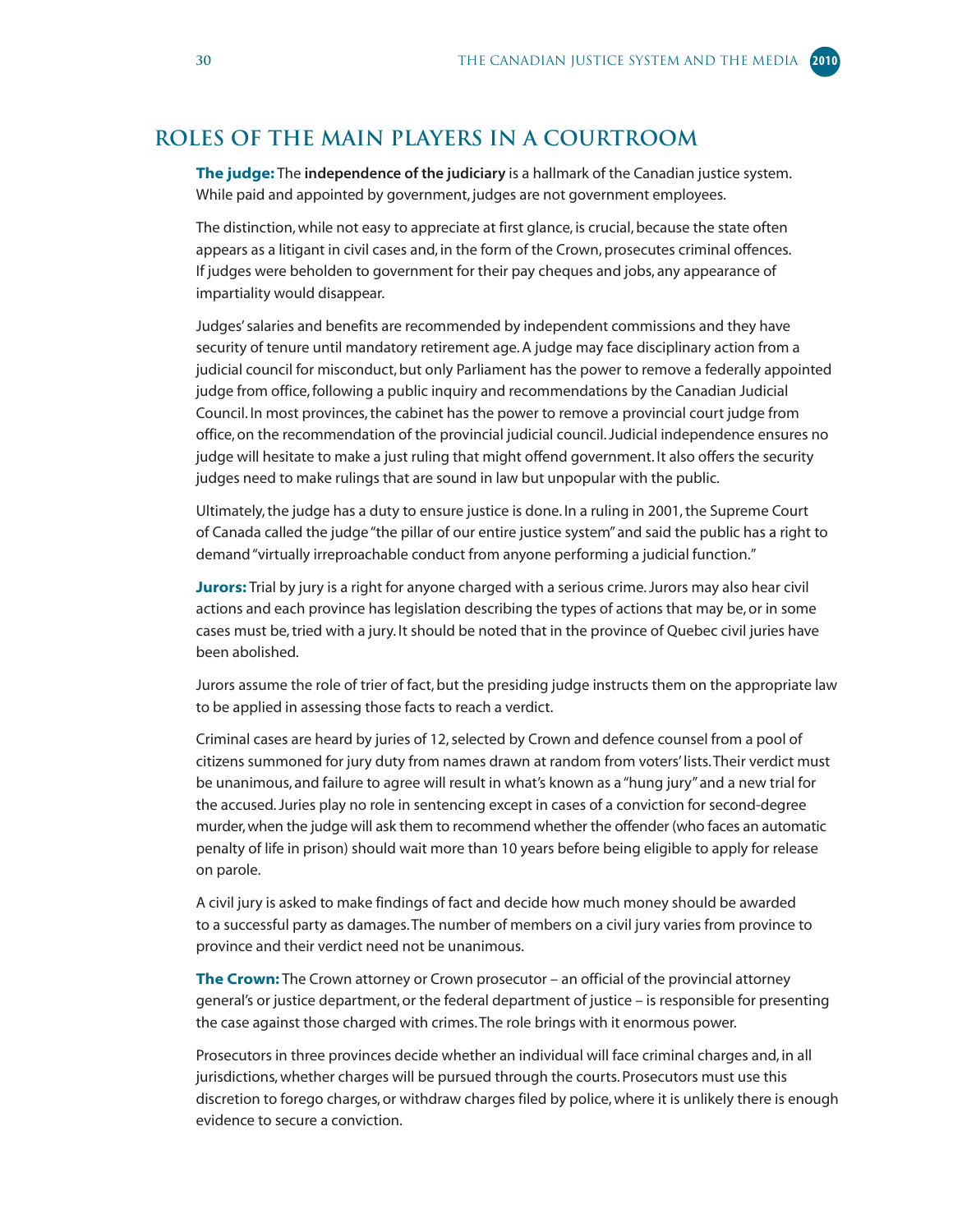<span id="page-36-0"></span>Prosecutors act for the state. They are not counsel for the police or victims of crime. Most importantly, despite the competitive structure of the adversarial system, it is not the prosecutor's job to secure a conviction. "The role of prosecutor excludes any notion of winning or losing," the Supreme Court of Canada has said. While Crowns must act firmly in presenting credible evidence, the court has held, they must act fairly to ensure justice is done whatever the verdict.

**Lawyers:** Lawyers are duty bound to do their utmost, within the bounds of the law and the ethical duties of the legal profession, to put forward their client's case. This should be remembered by anyone who watches a lawyer conduct an emotionally-charged cross-examination – while some observers may find this offensive, it is, quite simply, a lawyer's duty and responsibility to ask questions that may be painful, embarrassing or deeply personal, when circumstances require. They also have a duty not to mislead the court and must not, for instance, present alibi evidence on behalf of a client who has admitted the crime to the lawyer.

● ● ●

#### **The Criminal Justice System**

The *Criminal Code* sets out most of the acts that constitute a crime, the procedure for handling prosecutions, the defences available to accused persons, and the punishments to be imposed upon conviction. It is a federal statute, making the criminal law uniform across the country. The *Code* is accessible on the Internet ([http://laws.justice.gc.ca/en/C-46/\) an](http://laws.justice.gc.ca/en/C-46/)d a pocket-sized paperback version is available. As well, journalists can consult annotated editions published annually under the names *Tremeear's*, *Martin's*, and the Cournoyer-Ouimet which not only contain the provisions of the *Code*, but also provide details of how courts have interpreted the *Code's* 800-plus sections. Other crimes are set out in the *Youth Criminal Justice Act*, the *Controlled Drugs and Substances Act*, and provincial statutes.

A criminal conviction carries serious consequences – the prospect of imprisonment and a fine, and the stigma and reduced life opportunities that come with a criminal record. In an effort to level the playing field, the common law provides a series of safeguards to help ensure that only the truly guilty are convicted.

Critics are correct when they complain that the justice system emphasizes the rights of the accused, but it should be borne in mind that these are rights enjoyed by every citizen, not special rights created to shield criminals from the full weight of the law. The following provides an overview of these safeguards which serve as a check on the power of the state.

**Burden of proof on Crown:** The state must produce sufficient evidence to prove a defendant guilty of an offence. There is no onus on accused persons to prove their innocence.

**Offences must be proven "beyond a reasonable doubt":** The Crown must prove its case beyond a reasonable doubt, a hurdle that may well mean guilty persons go free. Judges and jurors must not believe an accused person is "probably" guilty or "likely" guilty, but the Supreme Court of Canada has said the Crown cannot be expected to prove guilt with absolute certainty. A trier of fact should convict if "sure" the accused committed the offence. One needs only to point to the ordeals of Donald Marshall Jr., David Milgaard, Guy Paul Morin and others who have been wrongfully convicted to underscore the importance of ensuring the justice system protects innocent people from such a fate.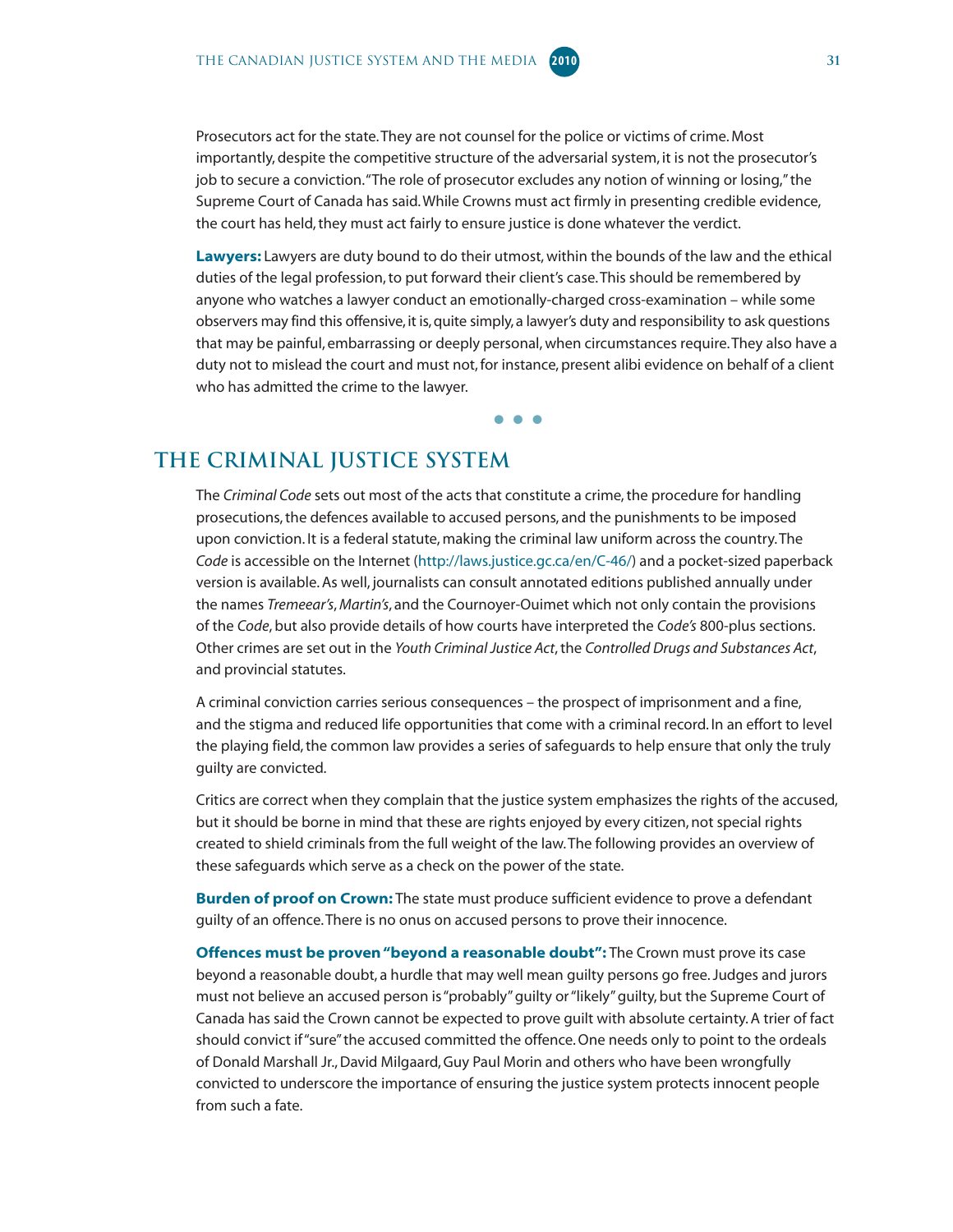**Presumption of innocence:** Every accused, at every stage of a prosecution, has the right to be treated as an innocent person until declared guilty by a judge or a jury. Journalists sometimes lose sight of this concept, producing reports of arrests in which police and community members express relief that a crime has finally been solved.

**Right to silence:** Defendants are not compelled to explain or justify their actions at any stage. They may refuse to give a statement to police, testify, or call evidence in their defence. This right is consistent with the presumption of innocence and the burden of proof on the Crown.

**Defences:** The law provides accused persons with a series of defences that, if accepted by a court, will lead to an acquittal. Accused persons may have acted in **self-defence** or may be able to produce **alibi** evidence showing they were elsewhere when the crime occurred. An accused person who was too intoxicated to have intended to commit murder can raise the defence of **drunkenness**, while someone provoked into lashing out in a sudden, deadly fury can argue **provocation**; in either case, a judge or jury may convict of the less-serious offence of manslaughter.

An accused person deemed to be suffering from mental disorder when an offence was committed does not possess the guilty mind required for a conviction. Such persons will be declared **not criminally responsible** and detained (if necessary) in a psychiatric facility.

**Categories of offences:** The most serious crimes – murder, manslaughter, armed robbery, violent physical and sexual assaults, thefts and frauds involving large sums of money – are classified as **indictable offences**. Such crimes are punishable by heavy fines and maximum prison terms of 2, 5, 10, or 14 years, and a mandatory life sentence in the case of murder. In keeping with their seriousness, persons charged with these offences have the right to a jury trial.

Minor crimes, are **summary conviction** matters. Offenders found guilty of these crimes face a maximum penalty of six months in jail and a \$2,000 fine. Summary offences fall within the exclusive jurisdiction of the provincial court, where judges hear cases without juries.

There is a third category of crimes, known as **hybrid or dual-procedure offences**. As the names suggest, these offences can be prosecuted as either summary conviction or indictable matters. The Crown decides which procedure will be followed, an example of the discretionary power wielded by prosecutors. An act of mischief that damages property or a computer database, for instance, can be prosecuted as a summary conviction offence but, if pursued by indictment, could bring a two-year prison term upon conviction. A prosecutor may opt to proceed by indictment if the accused has a serious criminal record or the damage caused warrants the more severe punishment.

**Police procedures:** While private prosecutions are possible, most criminal charges are filed after an investigation by the Royal Canadian Mounted Police or a provincial or municipal police force. Police officers have wide powers to arrest suspects, search homes and offices and seize evidence, subject to the Charter's protections against arbitrary detention, search, and seizure.

Once a police officer is satisfied there are **reasonable and probable grounds** to believe an individual has committed a crime, a charge can be laid. In British Columbia, Quebec, and New Brunswick, Crown attorneys decide whether charges will be laid. In all other jurisdictions, the charging decision is made by the police, usually after consulting a prosecutor about the appropriate charge and the evidence needed to support a prosecution.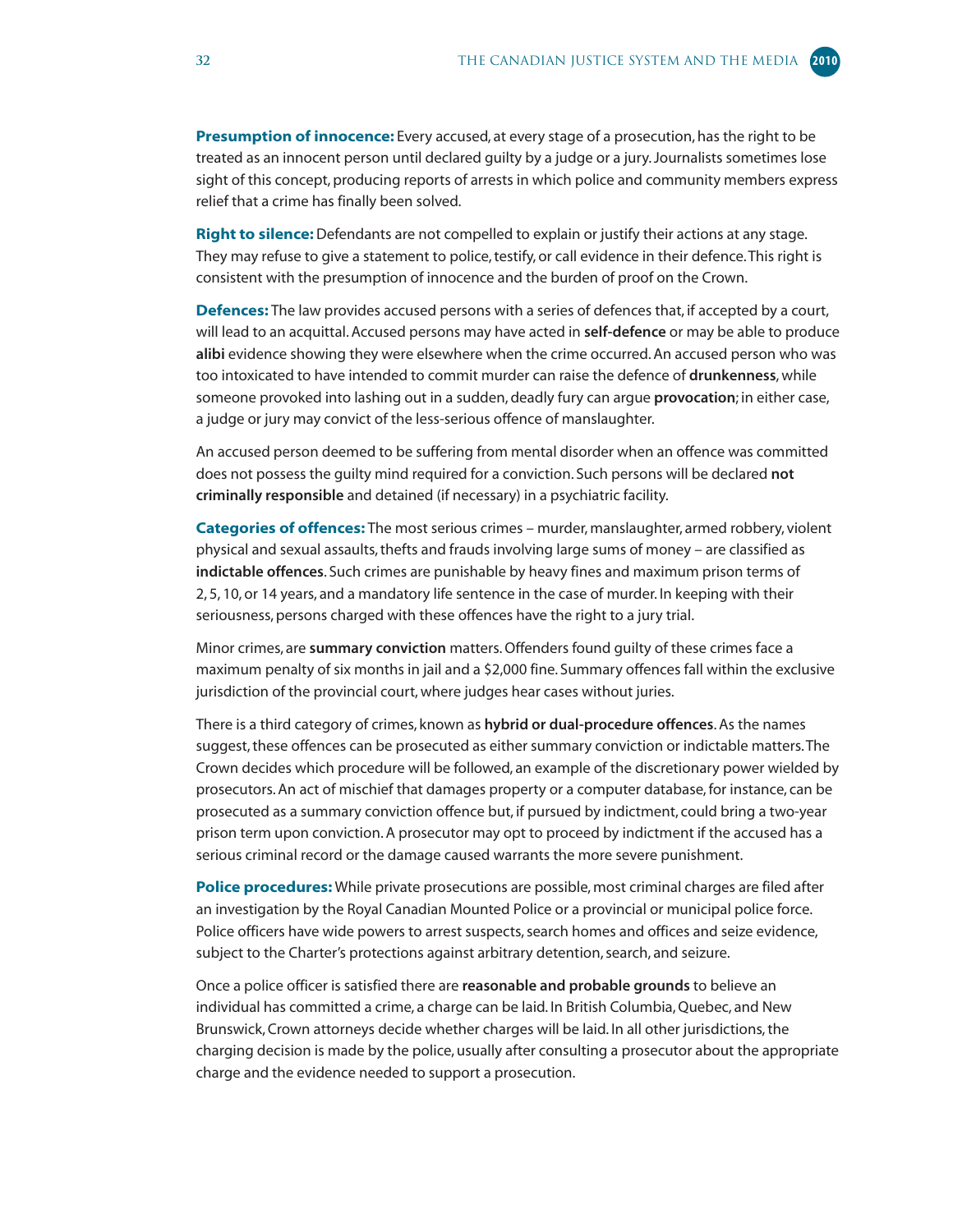

The accused may be arrested and brought to court or a warrant may be issued for the arrest of a suspect who is at large. In most cases, however, the information is filed with the courts and the accused is summoned to appear in court at a later date to answer to the charges.

#### **CRIMINAL PROCEDURE**

The following is an overview of how a criminal case unfolds in the courts.

**Arraignment:** This is an accused person's first appearance in provincial court to answer to the charges. The judge usually reads out the charge, although defence lawyers may waive the right to this formality. In many instances defendants will seek an adjournment of several days to provide time to examine the allegations.

**Election and Plea:** This term is given to the accused person's formal response to the charges, but it is a bit of a misnomer. The defendant's election (choice of court to hear the trial) will determine whether a plea is entered at this stage.

First, a note on semantics: "plea" is the noun that describes whether an accused declares himself to be guilty or not guilty of a crime. In so doing, the accused "pleads"; however, the past tense of the verb, "to plead", when used in relation to courtroom procedure, is "pleaded", not "pled".

A plea is entered only before the court that will ultimately try the case, which in turn is determined by the type of offence alleged. Summary conviction charges, as noted, must be tried in provincial court; defendants facing those charges have no right to elect a higher court and will enter a plea. If the plea is not guilty, a date will be set for trial. A guilty plea will set the stage for a sentencing hearing, either immediately or at a later date.

Persons facing indictable offences have the right to choose trial in provincial court or before a superior court, either by judge alone or by judge and jury. Exceptions are charges of first- or seconddegree murder (and other rare offences, such as piracy and treason, which were once capital crimes) which must be tried by a superior court.

In cases other than murder, an accused person who selects trial before a provincial court judge will then enter a plea. A guilty plea advances the case to sentencing, while a date for trial will be set if the plea is not guilty. An accused person's decision to face trial in superior court, however, triggers a more complicated procedure. First, no plea is entered since the case is not yet before the trial court. Journalists sometimes assume the plea is implied or they missed the words being uttered, and mistakenly report that the accused pleaded not guilty.

When an accused elects trial in superior court, the judge who presides over the election will set a date for a preliminary hearing – an interim proceeding, held in provincial court, to assess whether there is enough evidence to justify sending the case to trial.

In the case of hybrid or dual procedure offences, whether the Crown opts for the summary conviction or indictable route determines how election and plea unfolds. The prospect of an expensive and time-consuming jury trial on a relatively minor charge is an important check on a prosecutor's misuse of this discretion.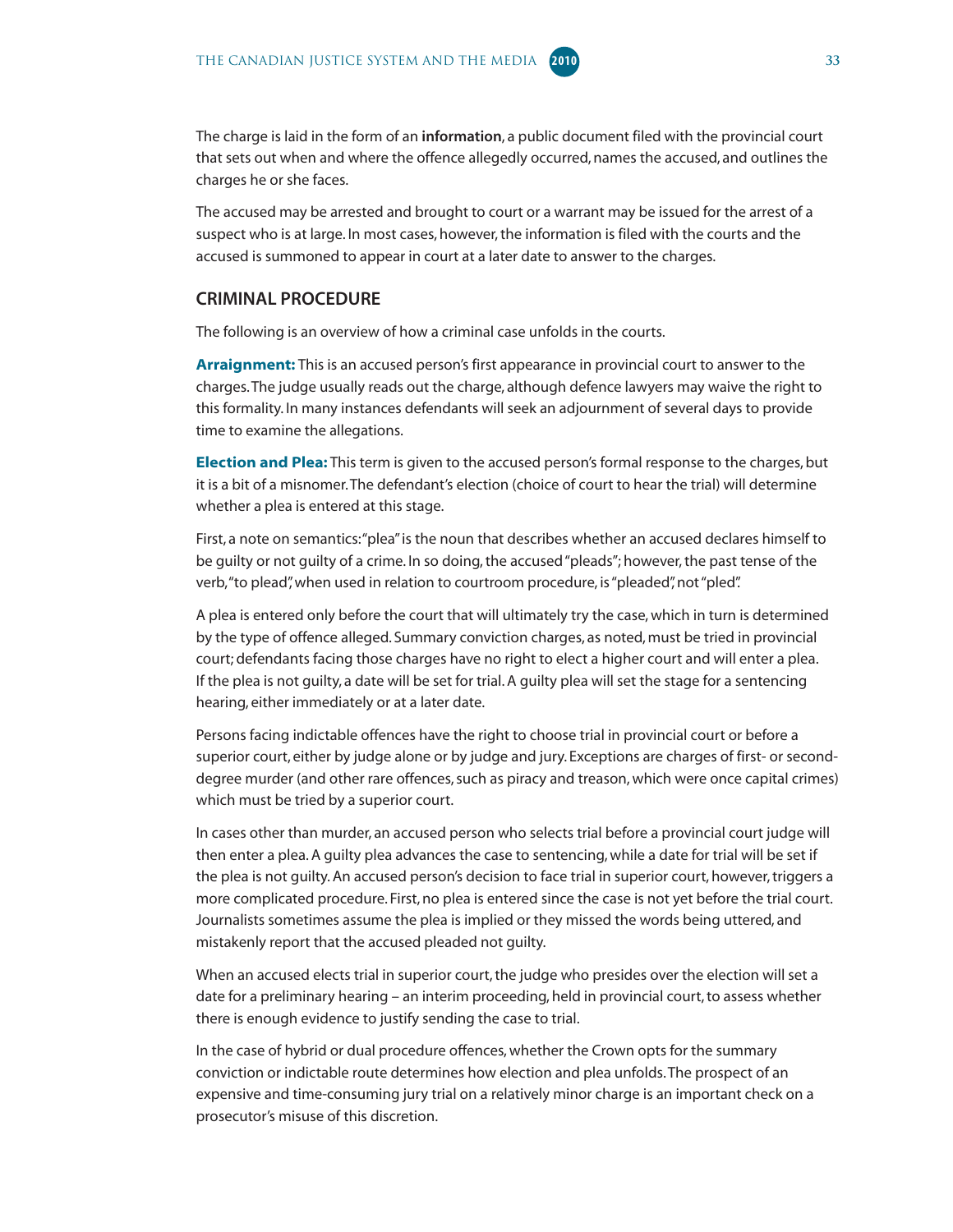An accused can return to court at a later date to change their election, a move that often signals an intention to forego a trial and enter a guilty plea.

**Disclosure of Crown evidence:** Defendants have a right to review the evidence against them before they make their election and plea. The Crown must divulge police reports, witness statements and any other evidence, including information that could exonerate the accused. A judge may ultimately have to settle disputes over how much information should be disclosed, and charges have been stayed where courts have concluded the denial of information has violated the Charter right to make a full answer and defence to the allegations. There is no onus on the accused to disclose any information to the Crown, except where the defence of alibi will be raised.

**Show cause (bail) hearings:** Since everyone is presumed innocent until proven guilty, the *Charter* gives accused persons the right "not to be denied reasonable bail without just cause." Most defendants are released on an **undertaking**, a written promise to appear at the next court proceeding. The Crown, however, may seek to "show cause" why an accused person should remain in custody or be released only after posting money or property as bail. Judges can deny bail if there is a risk the accused will flee, commit more offences, or try to intimidate witnesses. If the allegations are serious, a judge can deny bail if detention is justified to maintain confidence in the administration of justice. Where there is evidence of mental instability, an accused may also be remanded for a psychiatric examination to determine fitness to stand trial.

**Preliminary hearings:** Also known as preliminary inquiries, they are held to review the evidence supporting charges in cases of indictable offences. The Crown presents its case and, while defence counsel has a chance to question witnesses, it is rare for an accused person to testify or call defence witnesses. The hurdle facing the Crown is low – the judge must be satisfied there is some evidence that **could** lead a jury (even in cases to be heard by judge alone) to convict. An accused can waive the right to a preliminary hearing and proceed to trial.

This dry-run for the trial usually ends with an order or **committal** to stand trial. But the judge may find the Crown's case to be so weak that no trial is warranted and the accused should be **discharged**. If this happens, however, the Crown has the right to issue a **preferred or direct indictment**, a procedure that reinstates the charges and takes the accused to trial.

**Plea bargains:** Accused persons can change their plea to guilty at any point in a prosecution, and such decisions are often the result of agreements worked out between defence counsel and the prosecutor. A typical arrangement may see some charges withdrawn in exchange for a guilty plea as well as a **joint recommendation** on what the penalty should be. While judges usually accept such recommendations, they are free to impose any sentence they believe is proper

**Pre-trial motions:** Legal arguments over the admissibility of evidence and other legal issues are usually dealt with during the trial. However, lengthy matters such as complicated Charter motions and applications to stay charges are increasingly dealt with at separate hearings that can be convened many months before trial.

**The trial:** The procedure followed at trial is essentially the same for cases heard by judge alone as those with juries.

In jury trials, counsel select a 12-member jury from a pool of citizens summoned to court for jury duty. The indictment is read, the accused enters a plea of not guilty, and the trial begins.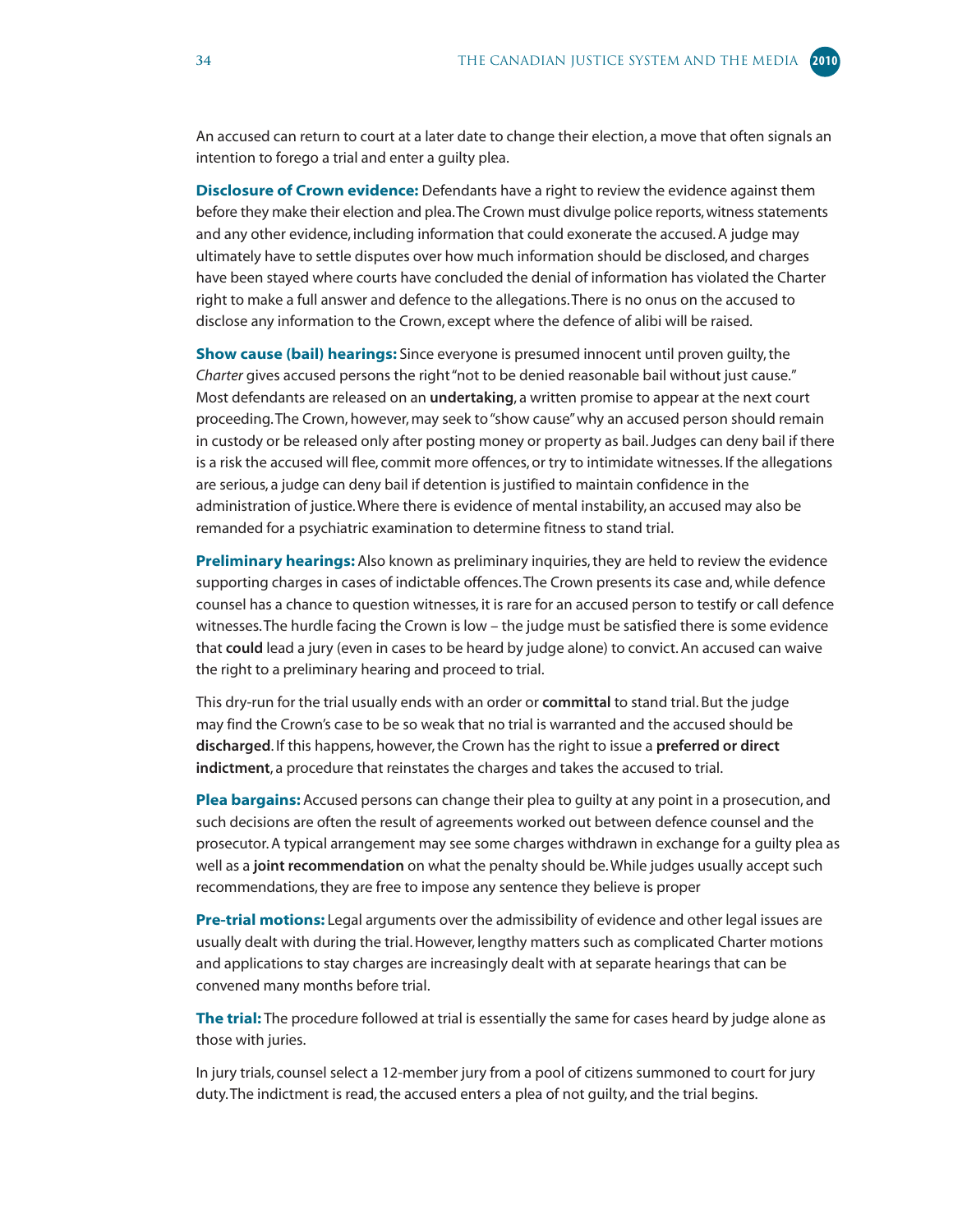The prosecutor usually makes an opening statement to the jury outlining the Crown's case, but is not obliged to do so. Then the Crown presents its witnesses, in an order that helps the jury understand how an incident unfolded and why the defendant is considered the culprit. The prosecutor must not ask leading questions that suggest the answer, so witnesses describe what happened in their own words.

Evidence may be **direct** (what an eyewitness saw) or **circumstantial** (evidence that the accused was found with the victim's wallet, for instance), and may be in the form of documents introduced through a witness who is able to vouch for their origin and contents. In most instances **hearsay**, or second-hand information, is not admissible, and usually only witnesses the judge deemed to be **experts**, such as doctors and scientists, can offer opinions based on the evidence.

The defence has the right to **cross-examine** each witness to challenge the evidence presented or to draw out information favourable to the accused. Defence counsel tend to focus on the loose-ends of an investigation – the unanswered questions and missing evidence that may raise the reasonable doubt needed for an acquittal.

The prosecutor can ask further questions on what is known as **redirect** examination, but only to explore new information brought out under defence questioning.

Once the Crown closes its case, the defence has the right to call evidence. If the prosecution's case appears weak, the accused may ask the judge for a **directed verdict** of not guilty; such motions rarely succeed.

The defendant's lawyer may opt to call no evidence, but usually some defence witnesses are called. And, as was the procedure with the Crown's case, after defence witnesses are cross-examined, the Crown can cross-examine, and defence counsel may redirect.

While the accused is under no obligation to testify they often do, particularly in a jury trial when 12 citizens inundated with incriminating evidence are eager to hear the defendant's explanation.

At any point during the trial, a *voir dire* hearing may be held to determine whether evidence is admissible, a question is proper, or to resolve other disputes. In jury trials, jurors will be asked to leave the courtroom during this "trial within a trial" so they are not exposed to inadmissible or potentially prejudicial information.

When the defence closes its case, the Crown has the right to call **rebuttal** evidence. This is not a chance for the prosecutor to get a second kick at the can, and rebuttal evidence must relate to new information introduced as part of the defence case. If there is no rebuttal evidence, lawyers for each side present their **closing argument** to the judge or jury, marshalling the evidence to support their version of events.

**Verdict:** The judge then delivers the **charge to the jury**, reviewing the evidence and explaining how the criminal law applies to the allegations before the court. Jurors deliberate in secret.

If there is no jury then, obviously, there is no charge to the jury, and the judge is the sole decisionmaker as to whether the Crown proved its case beyond a reasonable doubt.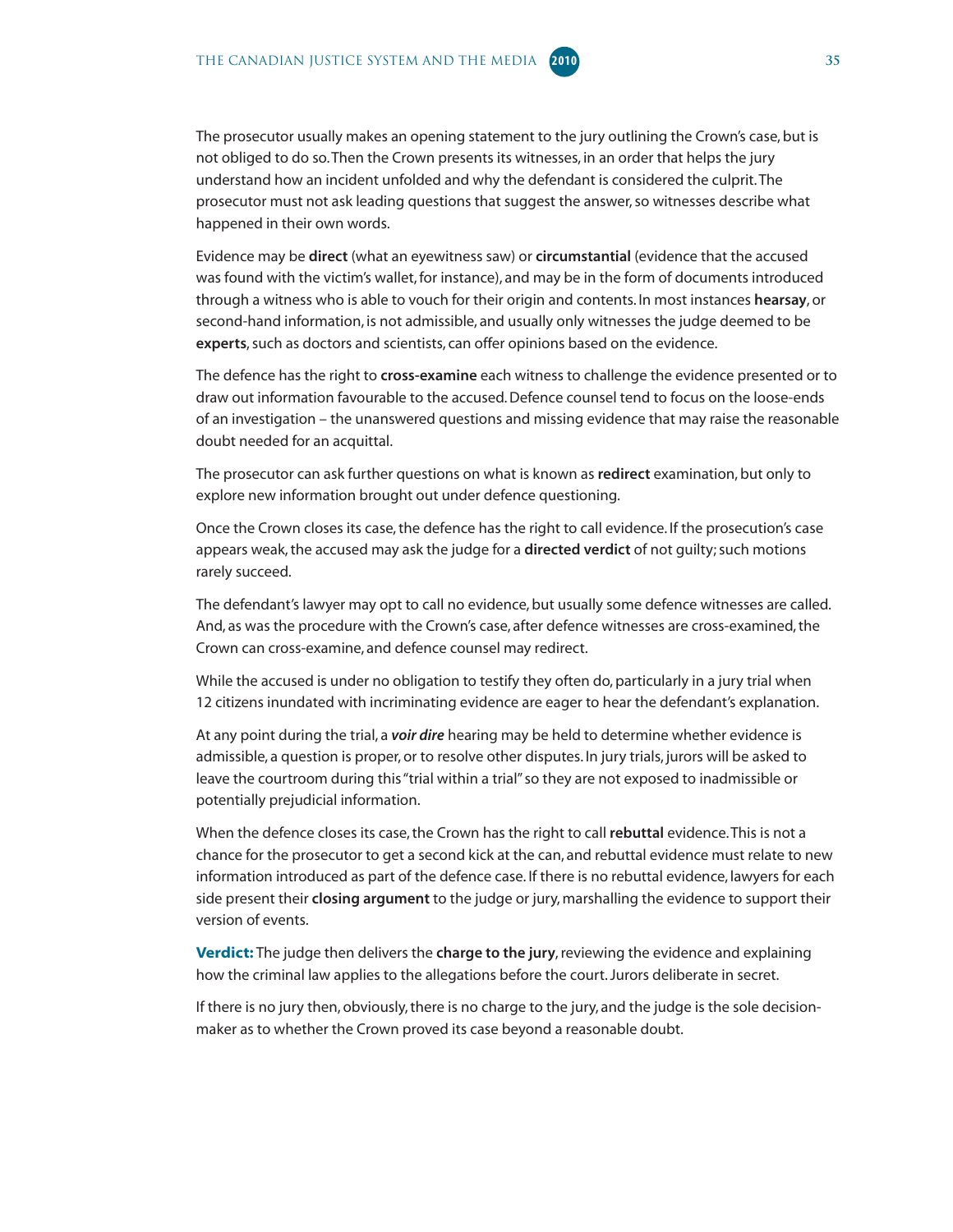In some cases an accused may be acquitted of a charge in the indictment but convicted of an **included offence** – for example, found not guilty of first-degree murder (a planned and deliberate killing) but convicted of the less-serious, included offence of manslaughter (an unintentional killing caused by an illegal act, such as reckless use of a firearm). Jurors must return a unanimous verdict; a hung jury requires that a new trial be held. It is rare for a jury's verdict of not guilty to be overturned on appeal.

**Sentencing:** If the accused is convicted, the judge must pass sentence. The *Criminal Code* dictates the maximum penalty for each offence; however, journalists should be aware that the maximum sentence is rarely imposed. A number of principles are brought to bear when crafting a sentence: deterring the offender and others from committing crimes; punishing offenders to show society's denunciation of their acts; making the punishment fit the severity of the crime; and the need to rehabilitate the offender.

Judges review sentences meted out for similar crimes to guide their decisions. A court may also review a pre-sentence report that assesses the offender's background and prospects for rehabilitation, and statements from victims describing the impact of the crime.

Possible punishments include fines, prison terms, a suspended sentence, supervision during a term of probation, or a period of community service. Offenders may be granted a discharge – leaving them without a criminal record – for a minor offence. Discharges can be absolute or conditional on completion of community service, a term of probation, or similar requirement. In 1995, Parliament amended the *Criminal Code* to require judges to impose alternative sentences to a jail term whenever possible. The changes also allow judges to impose conditional sentences to be served in the community, if a jail term of less than two years is appropriate. Criticism and public outrage often greet sentences of "house arrest," but the media should not lose sight of the fact that the federal government has decided this is an appropriate punishment, not the courts. Moreover, judges play no role in the parole system and must not consider the prospects of an early release when sentencing an offender.

**Appeal:** Either side can appeal a verdict, a sentence, or a judge's ruling. An appeal court will not change findings of fact or a judge's assessment that a witness should not be believed, but may overturn a verdict and order a new trial if an error in interpreting or applying the law was made.

**Other offences:** Offences related to illegal drugs are set out in the *Controlled Drugs and Substances Act* and prosecuted in the same manner as crimes, except the Crown prosecutor represents the federal Department of Justice. Young people aged 12 to 17 are charged with *Criminal Code* offences but their cases are conducted under special procedures set out in the *Youth Criminal Justice Act*. Offences created under provincial statutes that resemble crimes, such as trespass, illegal fishing or hunting, and traffic violations, fall under the jurisdiction of the provincial courts.

● ● ●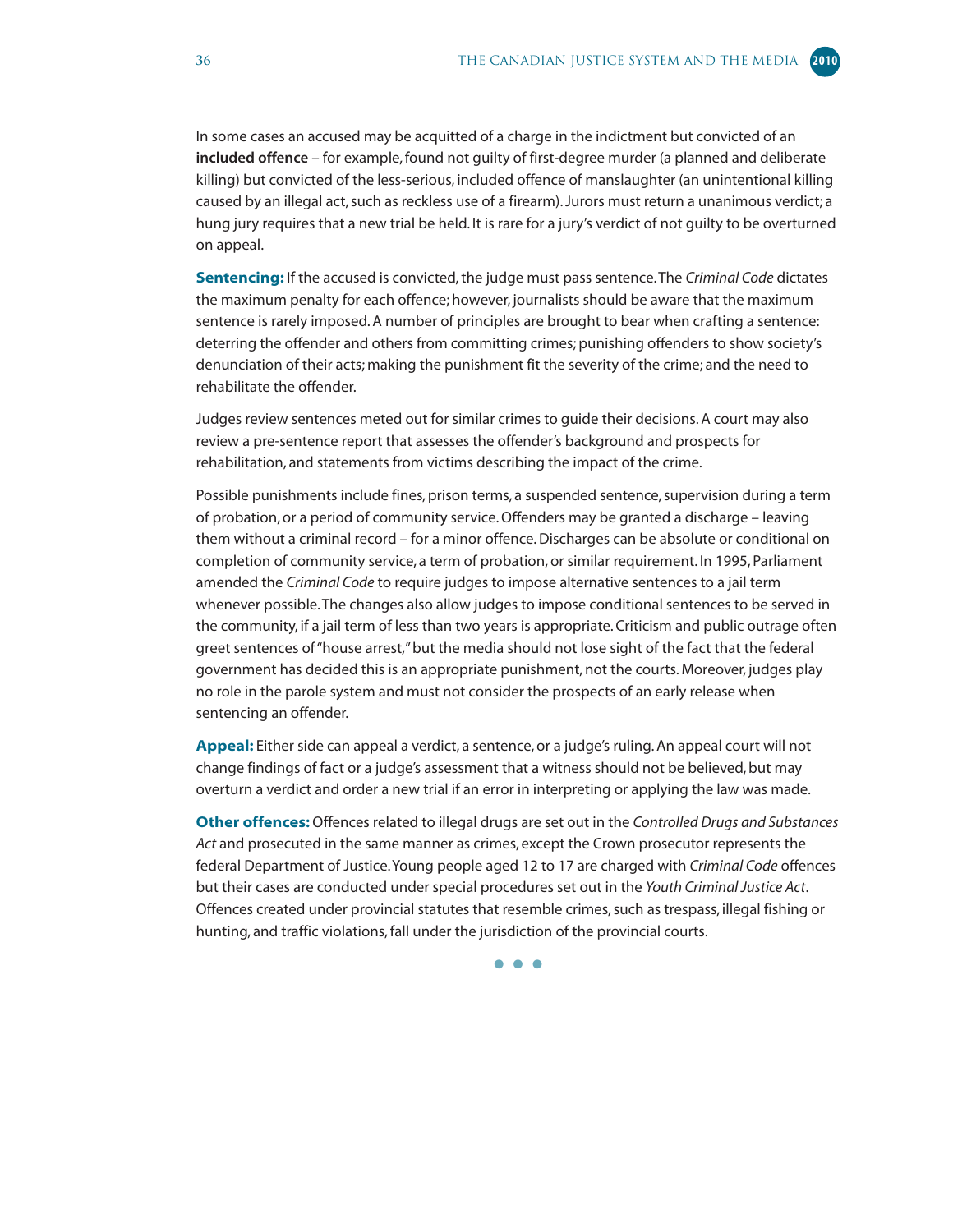#### <span id="page-42-0"></span>**The Civil Courts**

The civil courts provide redress for injuries an individual or institution has suffered at the hands of another party. Civil wrongs, most of them known as **torts**, arise from a breach of a legal duty.

Examples are lawsuits alleging negligence, whether in a car accident or in polluting drinking water; an action claiming damages for defamation or wrongful dismissal from a job; breach of a written or verbal contract; and disputes over property lines or a patent infringement. A mechanic's lien is a civil action which a tradesman or contractor may file to force payment for work done. A claim for breach of a fiduciary duty relates to the harm inflicted by a teacher, a corporate director, or other person in a position of trust.

While dealt with publicly in the court system, civil claims are essentially private actions involving private parties. The state plays no role in a civil action, unless it is the party suing or being sued. While the media tends to focus on criminal cases, civil claims account for most of the cases brought before the courts. In some instances, civil cases are of little interest to anyone other than the parties. However, some cases are watched closely, often because of the high-profile nature of one or more of the parties, the degree to which the facts of the case are of interest to the public, or the possibility that a ruling in the case might have implications for other people – for instance, a claim to have a law declared invalid. An obstacle to news coverage is that many pre-trial proceedings, such as settlement conferences, are held in private. Journalists must rely on documents filed with the courts and interviews with counsel to monitor the progress of a civil claim.

The usual outcome of a civil action is an award of **damages** – money to compensate for the injury. **Punitive damages** may be awarded to punish a party that has acted maliciously, and the losing party is usually ordered to pay a portion of the other side's legal bills, known as **costs**. Other remedies a court can impose include **specific performance** (an order forcing the losing side to honor a contract); an **injunction** to restrain a party from taking an action likely to cause an injury; and **judicial review**, used to review decisions of officials, tribunals, or lower courts.

The burden of proving a civil claim usually lies on the party that makes the claim. Since the liberty of an individual is not at stake, the evidence needed to establish a claim is not as high as the standard in criminal cases. A judge or jury must be satisfied on **a balance of probabilities** that the injury has occurred and the defendant is responsible.

The trier of fact must be convinced the claim is probably true, a measure sometimes defined as better than 50-50, or a preponderance of evidence. The difference between the standard of proof in criminal and civil cases is perhaps best illustrated by the famous case of O.J. Simpson, who was acquitted of murder but was found liable in the civil courts for causing the deaths of two people.

**Terminology:** When journalists cover civil actions, their most common mistake is to apply criminal terms. The party pressing a lawsuit is the **plaintiff**, not the Crown, and the defendant is sued, not charged. A verdict establishing a civil claim is not a conviction and the defendant is not "guilty" of anything; the losing party has been found to be negligent, to have breached a contract, or is liable to pay damages, as the case may be. Finally, an award of damages is just that – it is not a fine.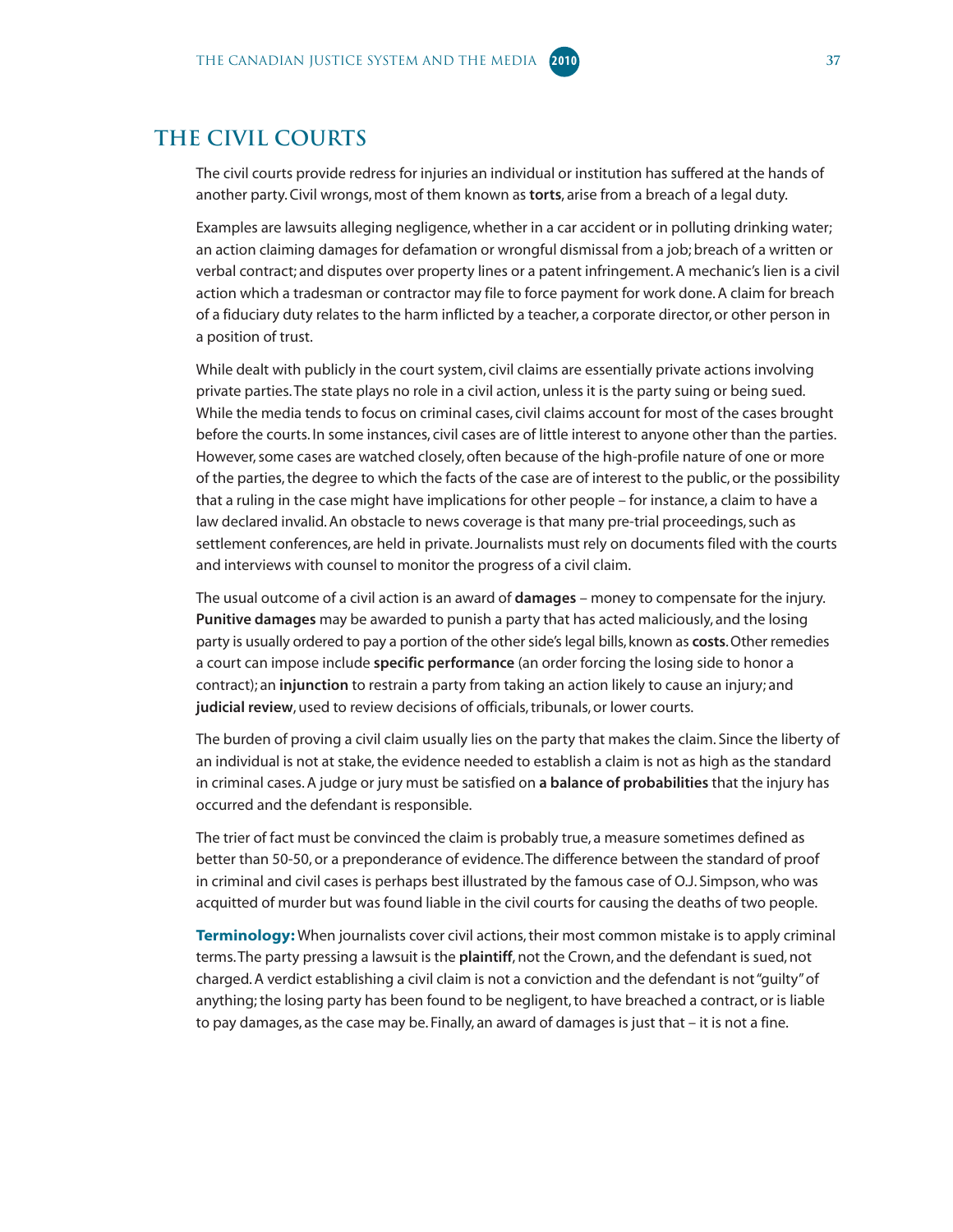#### **CIVIL PROCEDURE**

The rules that determine how a lawsuit unfolds are complex and vary from province to province. The following presents a few illustrations of the major stages of a civil case:

**Pleadings:** Civil actions normally start with a formal pleading stage. The documents that start a lawsuit are known as an **originating notice and statement of claim**, which name the defendants, set out the facts and allegations that form the basis for the claim, and indicate the damages or other remedies sought.

**Application route:** This is a simple procedure and arises, for example, when the party launching the action (the applicant) seeks an injunction, a declaration of a right or entitlement, to enforce a Charter right, or to obtain an interpretation of a statute. It is also used in emergencies, when a swift decision is needed to prevent irreparable damage, such as the razing of a heritage building. In such cases, the court may agree to hear the initial application *ex parte*, without the party being sued (the respondent) being notified or present.

In applications, the focus of the dispute is the law and not the facts. Evidence is presented in **affidavits** (sworn written declarations setting out information relating to the case) filed with the court, but witnesses may be required to testify if the opposing party challenges statements made in their affidavits. Legal arguments are filed with the court in writing and lawyers usually provide brief oral arguments reviewing the positions set out in written briefs presented to the court.

Hearings usually take place before a judge sitting in a smaller courtroom (often referred to as "**chambers**"), which is open to the public.

Since the legal issues and the facts tend to be limited in scope, and the parties are anxious for a resolution, judges may deliver an oral decision as soon as they hear from the lawyers (known as a ruling "from the bench") and follow up with a written decision.

**Trial route:** After the pleading stage, there is an exchange of documents between the two sides. While a description of these documents may be filed with the court, the documents themselves remain private. Then each party has the right to question the opposing side's witnesses at **examination for discovery**, private sessions usually held at a law firm's boardroom. Discovery examinations are transcribed for possible use at trial, but it is rare for the transcripts to be filed with the court and become publicly accessible. This is the fact-finding stage of a lawsuit, where parties and their lawyers are able to assess the strength of their case.

The party (or parties) named as defendant in a lawsuit have a set time period to file a **statement of defence** denying the plaintiff's allegations. Failure to file a defence may lead a judge or court official to grant an order for a **default judgment** in the plaintiff's favour. A defendant may also file a **demand for particulars**, seeking further information about the claim before filing a defence. Defendants sometimes file a **counterclaim**, a lawsuit seeking damages from the plaintiff.

Claims take one of two routes, depending on what relief the plaintiff is seeking from the courts.

Prior to trial either side may file an **interlocutory application** to resolve any disputes that may arise. For example, a judge may be asked to quash a lawsuit as frivolous, or to order disclosure of documents or a reluctant witness to answer questions at discovery. Such motions follow the streamlined procedure used for applications, offering the media a chance to report on the progress of a lawsuit.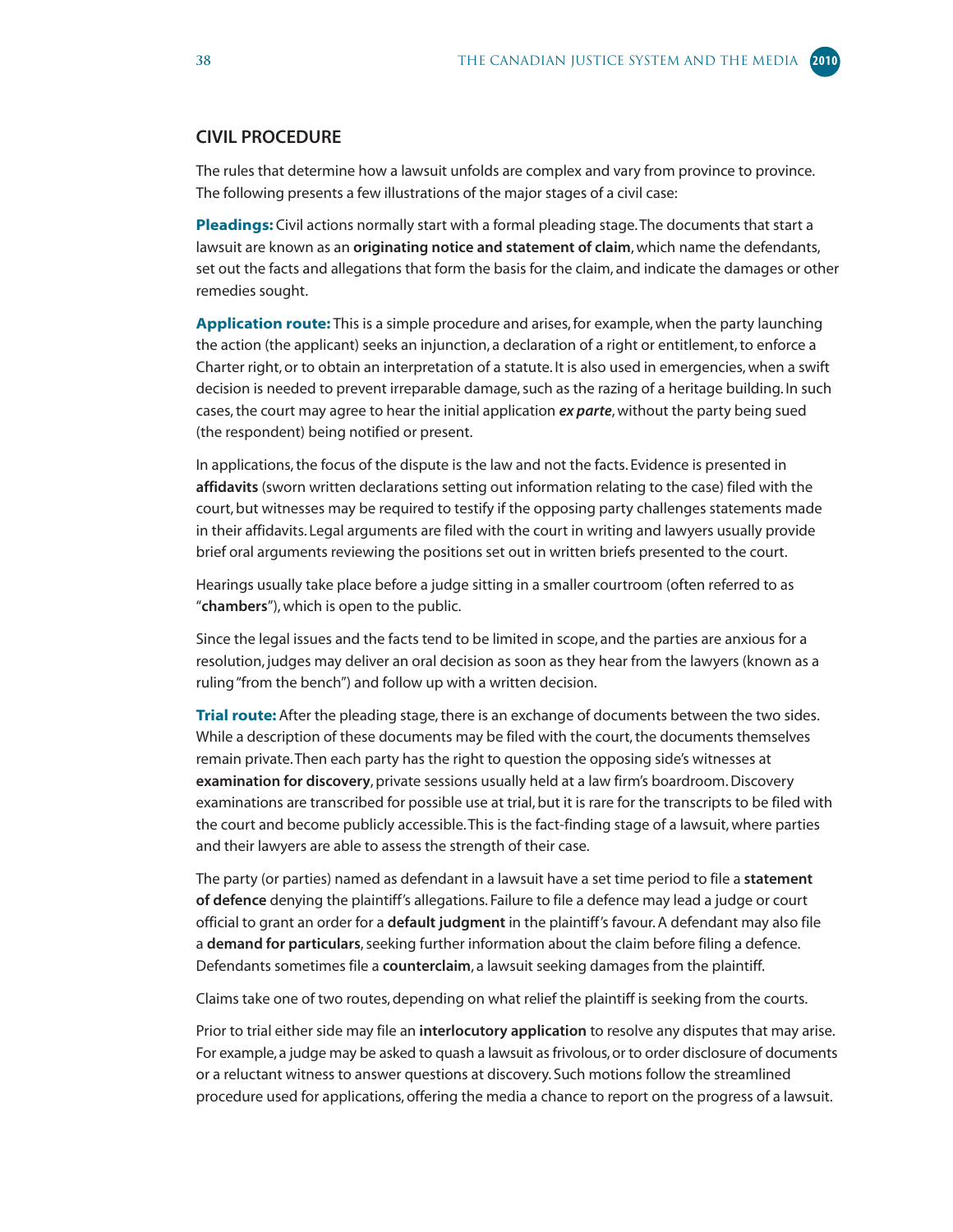<span id="page-44-0"></span>Most actions are dropped or end with **out-of-court settlements** as the facts emerge at discovery, legal fees mount, and the parties take a realistic view of their chances at trial. Less than five per cent of all lawsuits filed actually go to trial. Details of an out-of-court settlement may be filed with the court, but it is common for both sides to keep the terms confidential as part of the settlement agreement. This practice, which limits the media to reporting only the fact that a settlement has been reached, creates another barrier to coverage of civil actions.

Broadly speaking, it may be said that civil trials are usually heard by judge alone. There are certainly exceptions to this rule, however, and those exceptions vary depending on what province you are in, or what type of dispute is at issue.

For example, in some jurisdictions, the tort of false imprisonment is heard by both judge and jury; similarly, in some parts of the country, juries are often tasked with hearing personal injury claims. Because both civil procedure rules and what constitutes "the norm" vary from one province to the next, it is difficult to speak to the breadth of these variations with any greater precision.

While judgments can be appealed to the provincial court of appeal, a further appeal to the Supreme Court of Canada is possible only if the case raises an important legal issue.

Ordinarily separate and distinct from each jurisdiction's primary system of civil justice is the civil dispute resolution process commonly referred to as "Small Claims Court". For many, this term often conjures up images of neighbours disputing a window broken during a ball hockey game, or a consumer suing a shopkeeper who sold them shoddy merchandise. But it's important to remember that a "small claim" is a relative concept in a world in which civil suits can include billion dollar claims; in fact, the upper limit for some "small claims" matters is as much as 70 thousand dollars, an amount few of us would easily dismiss as "small".

Some small claims matters are heard in provincial courts, while in other provinces there is a separate Small Claims Court. And, while small claims matters are frequently argued by the parties themselves, rather than by lawyers, this is not always the case – the greater the amount in dispute, the more likely it is that one or more parties will opt to hire legal counsel rather than make their own case.

● ● ●

#### **OTHER COURTS**

The majority of legal disputes that garner media attention play out in either provincial courts or in the provinces' superior courts (at both the trial and appeal levels), as well as in the Supreme Court of Canada, where these disputes may ultimately be resolved.

However, there are courts which also attract media scrutiny. While these courts are specialized in nature, much of their process and procedures is similar to that which transpires in provincial courts and provincial superior courts throughout the country.

The following paragraphs provide an overview of the specialized courts that journalists may encounter during the course of their work: the Federal Court of Appeal and the Federal Court; the Tax Court of Canada; and the Court Martial Appeal Court of Canada.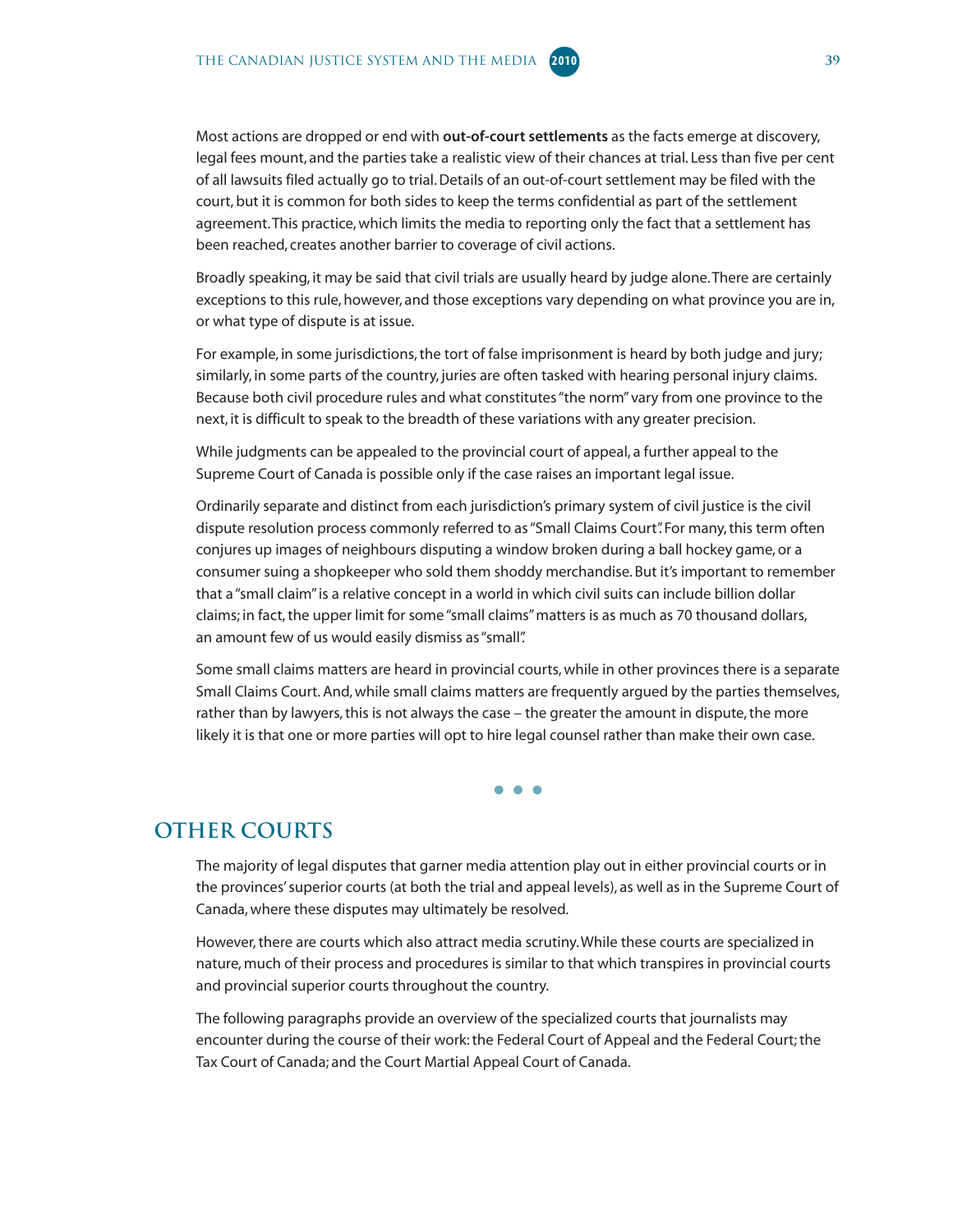#### **FEDERAL COURT OF APPEAL AND FEDERAL COURT**

#### **FEDERAL COURT OF APPEAL**

The Federal Court of Appeal frequently deals with subject matter that is integrally connected to the lives of Canadians. The Court serves two broad and distinct functions – it hears appeals from the Federal Court and the Tax Court of Canada and judicial reviews originating from selected Federal administrative tribunals. These are two distinct types of hearings which, to someone without legal training, may be difficult to distinguish from one another. In either type of case, the Court is tasked with considering a dispute that has been heard and decided by another Court or quasi-judicial body, such as a tribunal or commission. In the case of judicial review, the Court's role is limited – it can intervene only if the decision was illegal; in an appeal, the Court has broader discretion and, as a result, the outcome may change for a wider range of reasons. For journalists covering a matter in the Federal Court of Appeal this distinction may not seem significant; however, it is useful to understand that "judicial review" and "appeal" are distinct concepts, and that lawyers or other justice system participants may correct anyone who uses the terms interchangeably.

#### **FEDERAL COURT**

The Federal Court hears cases throughout the country. This expertise and jurisdiction brings it to deal with a good number of issues arising from the federal government jurisdiction, among others:

- $\bullet$ Review of federal government decisions
- $\bullet$ Claims involving the federal crown
- Intellectual property disputes  $\bullet$
- Maritime and admirality law  $\bullet$
- $\bullet$ Immigration issues
- $\bullet$ National security

Because of the types of cases that fall within that list of broad subject areas, the Federal Court's business is often the subject of media attention.

The Federal Court has two broad functions. First of all, it serves as a trial court for matters within its jurisdiction; it is also the federal court of judicial review with jurisdictions over the majority of decisions made by federal boards, commissions and tribunals.

Given the nature of the information that may be central to a dispute in the Federal Court, there may be confidentiality orders issued to protect such as the details relating to patents or intellectual property for example. Any inadvertent violation of such order could have serious implications for both the party that sought the ban, as well as for any journalist who violates the confidentiality order. So journalists are cautioned to be sure they are aware of the nature and scope of any confidentiality order that is imposed in relation to a Federal Court proceeding.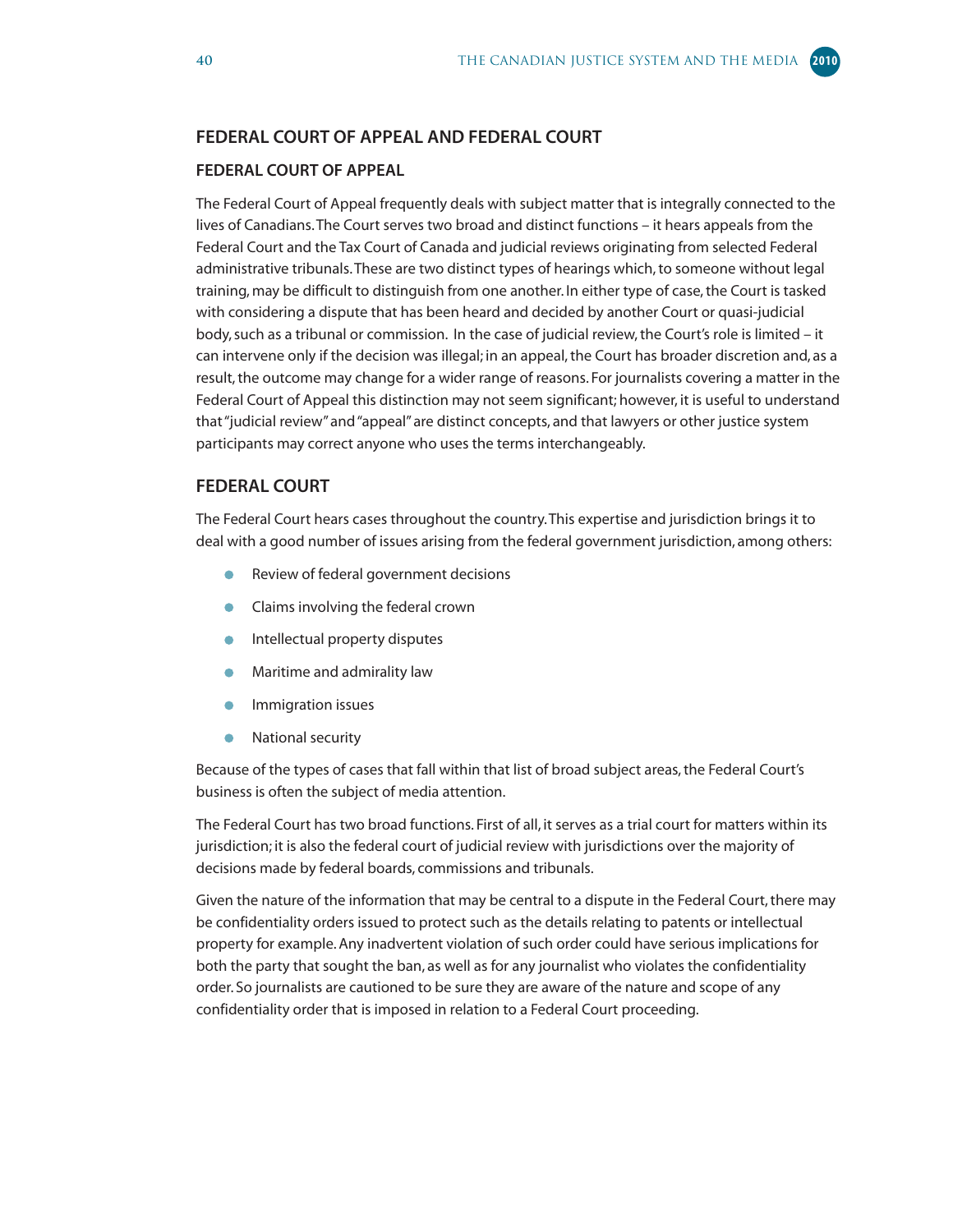As is evident from its name, the Tax Court of Canada hears disputes between the Government of Canada and individuals or corporations related to income tax and the Goods and Services Tax. Additionally, it hears matters involving Employment Insurance and the Canada Pension Plan, as well as providing interpretation of legal questions for the Canada Customs and Revenue Agency.

Any party unhappy with a decision of the Tax Court of Canada may **appeal** to the Federal Court of Appeal. And, from there, if either party wants a further opportunity to appeal a decision made by the Federal Court of Appeal, it may seek **leave to appeal** to the Supreme Court of Canada.

#### **THE MILITARY JUSTICE SYSTEM**

The military justice system is entirely separate and distinct from the civilian system of criminal justice. Members of the Canadian Armed Forces, as well as civilians who may be travelling with them (embedded reporters, for example) may be subject to the military's separate system of justice.

The military justice system is not a *substitute* system of justice for members of the Armed Forces. Just like any other person in Canada, a member of the military may also face charges in a civilian court. Members of the Armed Forces who are accused of an offence while travelling internationally in the normal course of duty are subject to the military's legal regime. However, if a member of the Armed Forces is accused of a crime while in Canada, the question of whether they will face justice in a military or civilian court depends on the circumstances surrounding the alleged offence.

Just like in ordinary civilian criminal procedure, either the prosecution or defence may seek to appeal the verdict and/or sentence following the conclusion of a court martial. The Court Martial Appeal Court of Canada shares many similarities with a civilian criminal appeal court; and, just as in civilian law, parties unhappy with an appellate level decision may seek leave to appeal to the Supreme Court of Canada.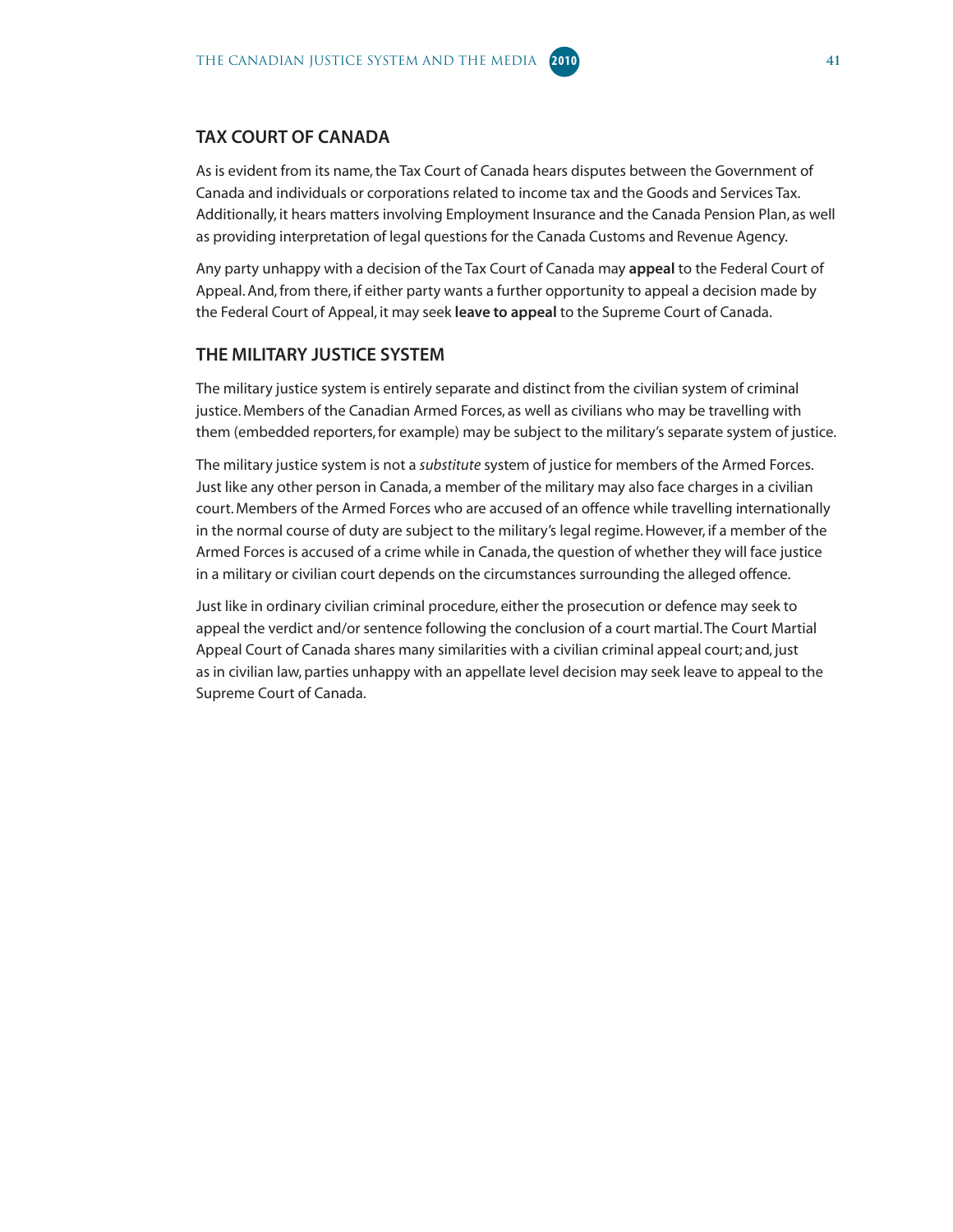# <span id="page-47-0"></span>ONCLUSION: Real Life, Real Law

The information in this document will hopefully assist all those with an interest in media and<br>
the law. Given the nature of the Canadian justice system, there are of course many differences in the processes, statutes, practices and even language used from one jurisdiction to the next. The print and online resources listed in the appendix should be helpful in better understanding practices in local courts.

Judges speak directly to the people of our country through their rulings or written decisions. However, we know that, practically speaking, such information reaches the public primarily through the work of the media. That's why it's important to judges, lawyers and indeed all Canadians that journalists who cover the work of the courts understand what they observe.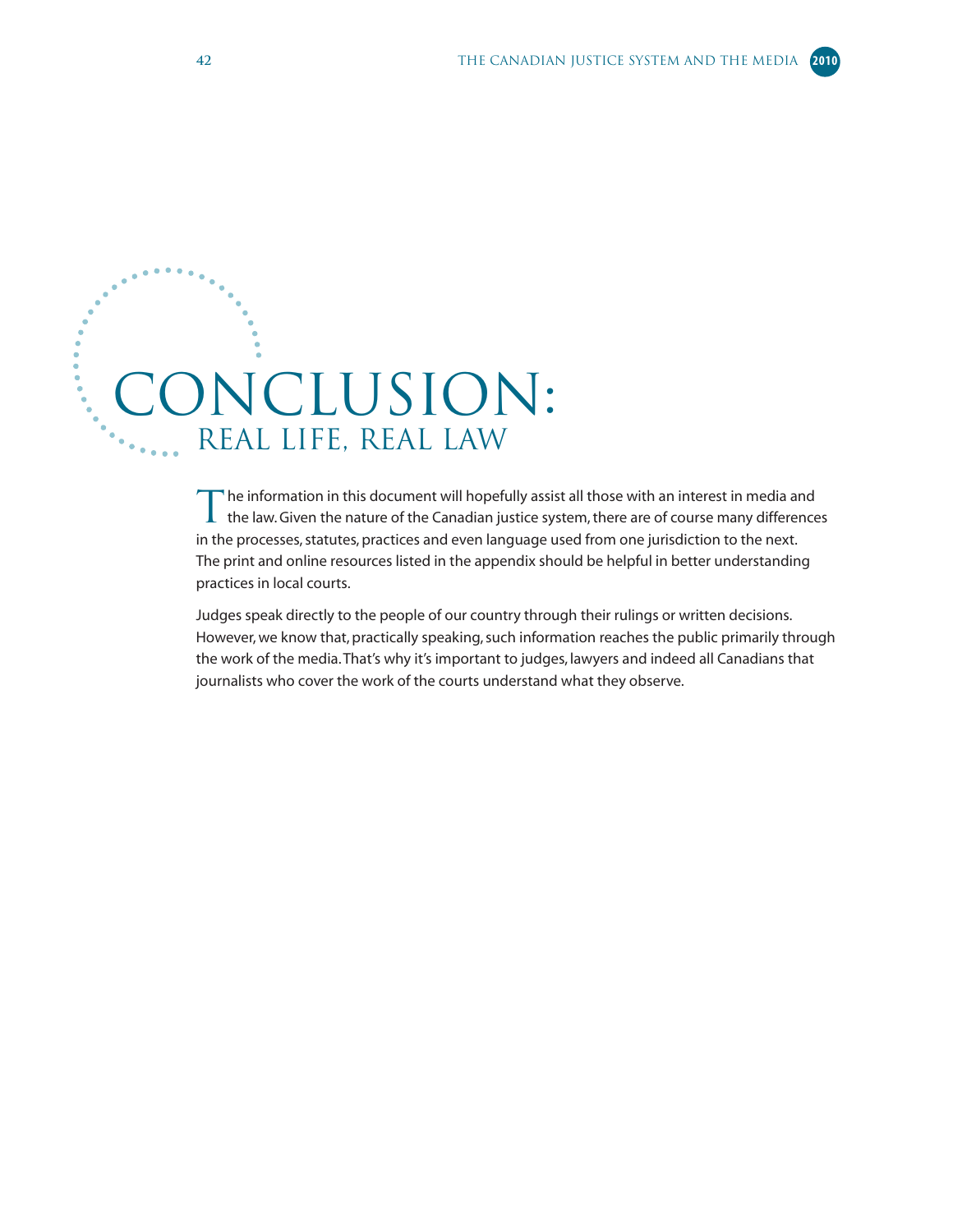<span id="page-48-0"></span>

#### **TEXTS**

The following texts should prove to be useful resources for your work. This list is also an acknowledgment of authors to whom we are indebted, since their work has helped shape and inform this document:

Michael G. Crawford, *The Journalist's Legal Guide*, 4th ed. (Thomson Carswell, 2002).

Dean Jobb, *Media Law for Canadian Journalists* (Emond Montgomery, 2006).

Robert Martin, *Media Law* (Irwin Law, 2003).

#### **ONLINE**

For starters, if you want to learn more about us, we invite you to visit the Canadian Judicial Council's website: **<http://www.cjc-ccm.gc.ca/>**

The links below are external links; thus, we do not endorse nor are we responsible for the content of external sites. All sites were current at the time this document was created.

#### **STATUTES**

**Federal:** The Government of Canada's website posts federal statutes and regulations, including the *Criminal Code* and the *Young Offenders Act*, and *The Charter of Rights and Freedoms*.

#### **<http://laws.justice.gc.ca/en/index.html>**

**Provincial:** Full-text of statutes, regulations, and bills are available, with few exceptions, through the home page maintained by each provincial and territorial government. Links to these sites can be found on the Government of Canada's website.

**<http://canada.gc.ca/othergov-autregouv/prov-eng.html>**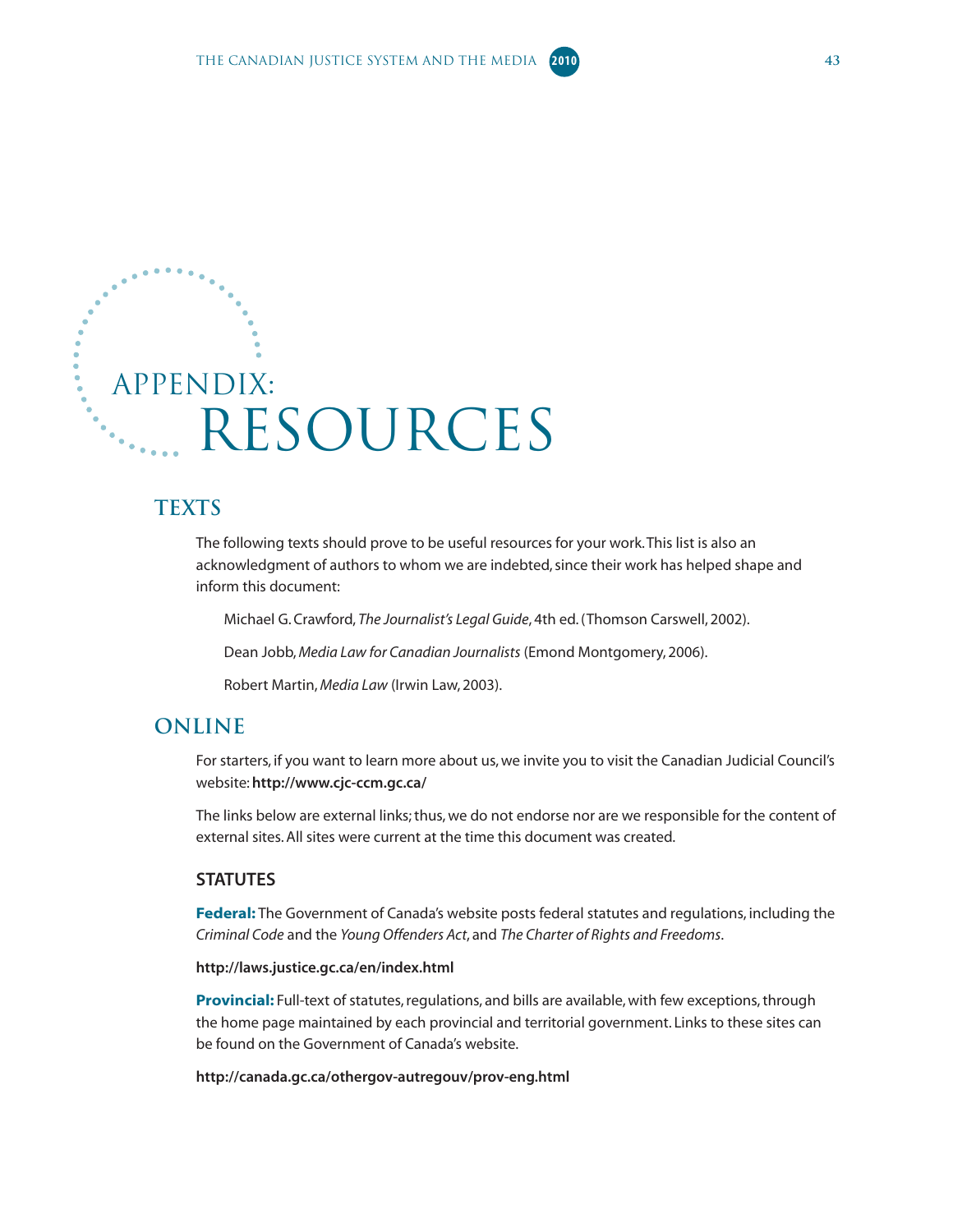#### **REPORTED CASES**

**Canadian Legal Information Institute (CanLII):** This fully searchable site provides access to the full-text of recent decisions of most superior and federal courts. Older decisions will be added in future, and the database includes rulings of courts that do not maintain their own websites.

**<http://www.canlii.org/index.html>**

**Supreme Court of Canada rulings:** Full-text of all decisions since 1989, searchable by keyword.

**<http://scc.lexum.umontreal.ca/en/index.html>**

**Superior Court websites:** Courts in the following provinces and territories maintain websites offering access to recent rulings plus links to statutes and regulations, local legal resources and other sites providing legal information:

| <b>Federal Court of Appeal</b>       | http://www.fca-caf.gc.ca                       |
|--------------------------------------|------------------------------------------------|
| <b>Federal Court</b>                 | http://www.fct-cf.gc.ca                        |
| Court Martial Appeal Court of Canada | http://www.cmac-cacm.ca                        |
| <b>Tax Court of Canada</b>           | http://www.tcc-cci.gc.ca                       |
| Alberta                              | http://www.albertacourts.ab.ca/                |
| <b>British Columbia</b>              | http://www.courts.gov.bc.ca/                   |
| Manitoba                             | http://www.jus.gov.mb.ca/                      |
| New Brunswick                        | http://www.gnb.ca/cour/index-e.asp             |
| Newfoundland and Labrador            | http://www.justice.gov.nl.ca/just/             |
| <b>Northwest Territories</b>         | http://www.nwtcourts.ca/                       |
| Nova Scotia                          | http://courts.ns.ca/                           |
| Nunavut                              | http://www.nucj.ca/unifiedcourt.htm            |
| Ontario                              | http://www.ontariocourts.on.ca/                |
| Prince Edward Island                 | http://www.gov.pe.ca/courts/supreme/index.php3 |
| Ouebec                               | http://www.tribunaux.qc.ca/mjq_en/index.html   |
| Saskatchewan                         | http://www.sasklawcourts.ca/                   |
| <b>Yukon Territory</b>               | http://www.yukoncourts.ca/                     |